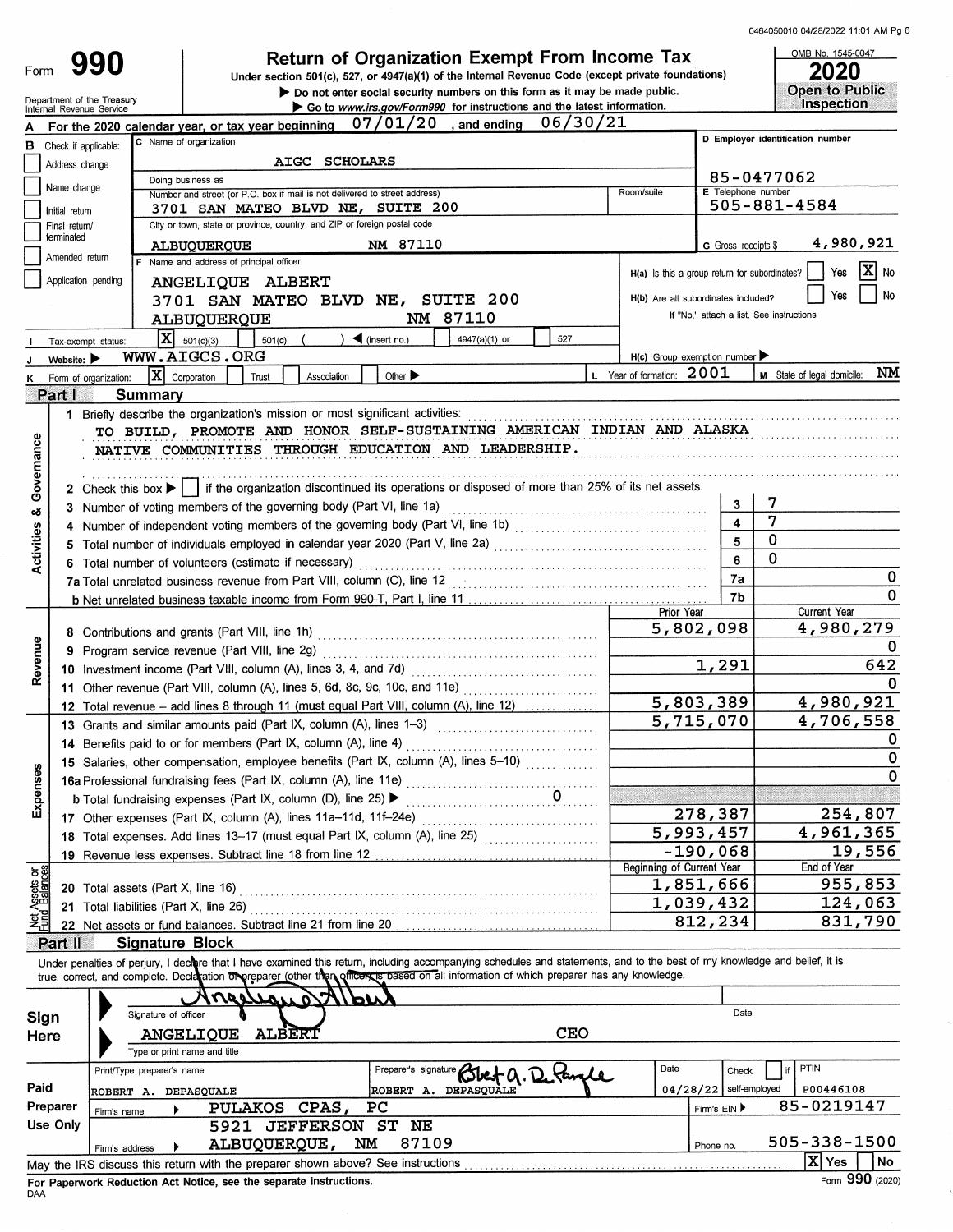|                                     |                           | Form 990 (2020) AIGC SCHOLARS                        | 85-0477062                                                                                                                                                                                                                                                                                                                                                                                                                                                                                                        | Page 2       |
|-------------------------------------|---------------------------|------------------------------------------------------|-------------------------------------------------------------------------------------------------------------------------------------------------------------------------------------------------------------------------------------------------------------------------------------------------------------------------------------------------------------------------------------------------------------------------------------------------------------------------------------------------------------------|--------------|
| Part III                            |                           |                                                      | <b>Statement of Program Service Accomplishments</b><br>Check if Schedule O contains a response or note to any line in this Part III                                                                                                                                                                                                                                                                                                                                                                               |              |
|                                     |                           | 1 Briefly describe the organization's mission:       | TO BUILD, PROMOTE AND HONOR SELF-SUSTAINING AMERICAN INDIAN AND ALASKA<br>NATIVE COMMUNITIES THROUGH EDUCATION AND LEADERSHIP.                                                                                                                                                                                                                                                                                                                                                                                    |              |
|                                     | prior Form 990 or 990-EZ? | If "Yes," describe these new services on Schedule O. | 2 Did the organization undertake any significant program services during the year which were not listed on the                                                                                                                                                                                                                                                                                                                                                                                                    | Yes $ X $ No |
| 3<br>services?                      |                           |                                                      | Did the organization cease conducting, or make significant changes in how it conducts, any program                                                                                                                                                                                                                                                                                                                                                                                                                | Yes $ X $ No |
|                                     |                           | If "Yes," describe these changes on Schedule O.      | Describe the organization's program service accomplishments for each of its three largest program services, as measured by<br>expenses. Section 501(c)(3) and 501(c)(4) organizations are required to report the amount of grants and allocations to others,<br>the total expenses, and revenue, if any, for each program service reported.                                                                                                                                                                       |              |
| 4a (Code:                           |                           | ) (Expenses \$<br>AWARDED FOR THE FALL TERM.         | 4,706,558 including grants of \$4,706,558 ) (Revenue \$<br>TO ADMINISTER SCHOLARSHIP FUNDS, CALCULATE AWARDS, DISBURSE SCHOLARSHIP<br>FUNDS, MAINTAIN FILES, REVIEW AND ADJUST AWARD AMOUNTS AND SCHOOLS AS<br>NECESSARY, AND VERIFY ENROLLMENT AND ACADEMIC STATUS.<br>TO PROVIDE ACADEMIC<br>ADVISEMENT AS NEEDED, COORDINATE STUDENT AND LEADERSHIP DEVELOPMENT<br>ACTIVITIES, AND FACILITATE COLLEGE ORIENTATION AND PROBLEM SOLVING<br>STRATEGIES FOR STUDENTS WITH CAMPUS SERVICES STAFF. 464 STUDENTS WERE |              |
| 4b (Code:                           | TOTAL AWARDS              | ) (Expenses \$                                       | $85,535$ including grants of \$<br>) (Revenue \$<br>IDENTIFY AND RECRUIT QUALIFIED AMERICAN INDIAN AND ALASKA NATIVE STUDENTS<br>TO APPLY FOR THE GATES MILLENNIUM SCHOLARSHIP, A COLLEGE SCHOLARSHIP<br>PROGRAM FUNDED BY THE BILL AND MELINDA GATES FOUNDATION. THERE WERE 729<br>IN THE RENEWAL PROCESS.                                                                                                                                                                                                       |              |
|                                     |                           |                                                      |                                                                                                                                                                                                                                                                                                                                                                                                                                                                                                                   |              |
| 4c (Code:                           |                           | ) (Expenses \$<br>RECIPIENTS ARE CHOSEN.             | including grants of \$<br>) (Revenue \$<br>TO PRODUCE AND DIRECT THE GATES SCHOLAR SELECTION PROCESS EACH YEAR, WHERE<br>ALL COMPLETE APPLICATIONS ARE REVIEWED AND EVALUATED, AND 150 SCHOLARSHIP                                                                                                                                                                                                                                                                                                                |              |
|                                     |                           |                                                      |                                                                                                                                                                                                                                                                                                                                                                                                                                                                                                                   |              |
|                                     |                           |                                                      |                                                                                                                                                                                                                                                                                                                                                                                                                                                                                                                   |              |
| (Expenses \$                        |                           | 4d Other program services (Describe on Schedule O.)  | including grants of \$<br>Revenue \$                                                                                                                                                                                                                                                                                                                                                                                                                                                                              |              |
| 4e Total program service expenses u |                           |                                                      | 4,792,093                                                                                                                                                                                                                                                                                                                                                                                                                                                                                                         |              |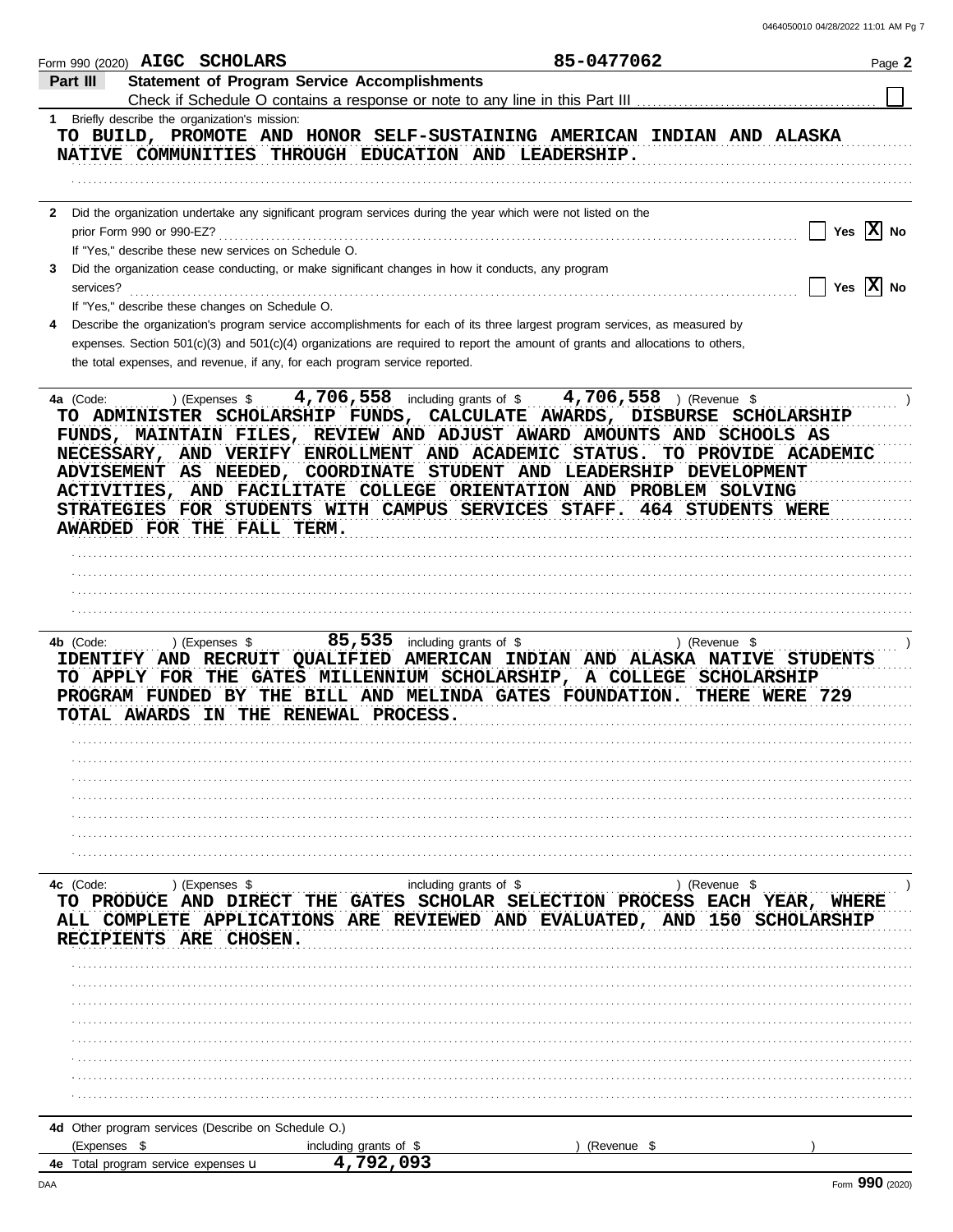| <b>SCHOLARS</b><br>Form 990 (2020) | <b>AIGC</b> | 0477062 | Page |
|------------------------------------|-------------|---------|------|
|------------------------------------|-------------|---------|------|

**Part IV Checklist of Required Schedules**

|         |                                                                                                                                                                                                                                                  |                 | Yes              | No     |
|---------|--------------------------------------------------------------------------------------------------------------------------------------------------------------------------------------------------------------------------------------------------|-----------------|------------------|--------|
| 1       | Is the organization described in section $501(c)(3)$ or $4947(a)(1)$ (other than a private foundation)? If "Yes,"                                                                                                                                |                 |                  |        |
|         | complete Schedule A                                                                                                                                                                                                                              | 1               | X<br>$\mathbf x$ |        |
| 2       |                                                                                                                                                                                                                                                  | $\mathbf{2}$    |                  |        |
| 3       | Did the organization engage in direct or indirect political campaign activities on behalf of or in opposition to<br>candidates for public office? If "Yes," complete Schedule C, Part I                                                          |                 |                  | X      |
| 4       | Section 501(c)(3) organizations. Did the organization engage in lobbying activities, or have a section 501(h)                                                                                                                                    | 3               |                  |        |
|         | election in effect during the tax year? If "Yes," complete Schedule C, Part II                                                                                                                                                                   | 4               |                  | x      |
| 5       | Is the organization a section $501(c)(4)$ , $501(c)(5)$ , or $501(c)(6)$ organization that receives membership dues,                                                                                                                             |                 |                  |        |
|         | assessments, or similar amounts as defined in Revenue Procedure 98-19? If "Yes," complete Schedule C, Part III                                                                                                                                   | 5               |                  | x      |
| 6       | Did the organization maintain any donor advised funds or any similar funds or accounts for which donors                                                                                                                                          |                 |                  |        |
|         | have the right to provide advice on the distribution or investment of amounts in such funds or accounts? If                                                                                                                                      |                 |                  |        |
|         | "Yes," complete Schedule D, Part I                                                                                                                                                                                                               | 6               |                  | x      |
| 7       | Did the organization receive or hold a conservation easement, including easements to preserve open space,                                                                                                                                        |                 |                  |        |
|         |                                                                                                                                                                                                                                                  | 7               |                  | x      |
| 8       | Did the organization maintain collections of works of art, historical treasures, or other similar assets? If "Yes,"                                                                                                                              |                 |                  |        |
|         | complete Schedule D, Part III                                                                                                                                                                                                                    | 8               |                  | x      |
| 9       | Did the organization report an amount in Part X, line 21, for escrow or custodial account liability, serve as a                                                                                                                                  |                 |                  |        |
|         | custodian for amounts not listed in Part X; or provide credit counseling, debt management, credit repair, or                                                                                                                                     |                 |                  |        |
|         | debt negotiation services? If "Yes," complete Schedule D, Part IV                                                                                                                                                                                | 9               |                  | x      |
| 10      | Did the organization, directly or through a related organization, hold assets in donor-restricted endowments                                                                                                                                     |                 |                  |        |
|         | or in quasi endowments? If "Yes," complete Schedule D, Part V                                                                                                                                                                                    | 10              | X                |        |
| 11      | If the organization's answer to any of the following questions is "Yes," then complete Schedule D, Parts VI,                                                                                                                                     |                 |                  |        |
|         | VII, VIII, IX, or X as applicable.                                                                                                                                                                                                               |                 |                  |        |
| a       | Did the organization report an amount for land, buildings, and equipment in Part X, line 10? If "Yes,"                                                                                                                                           |                 |                  |        |
|         | complete Schedule D, Part VI                                                                                                                                                                                                                     | 11a             | x                |        |
| b       | Did the organization report an amount for investments—other securities in Part X, line 12, that is 5% or more                                                                                                                                    |                 |                  |        |
|         |                                                                                                                                                                                                                                                  | 11b             |                  | x      |
| c       | Did the organization report an amount for investments—program related in Part X, line 13, that is 5% or more                                                                                                                                     |                 |                  |        |
|         | of its total assets reported in Part X, line 16? If "Yes," complete Schedule D, Part VIII                                                                                                                                                        | 11c             |                  | x      |
| d       | Did the organization report an amount for other assets in Part X, line 15, that is 5% or more of its total assets                                                                                                                                |                 | x                |        |
|         | reported in Part X, line 16? If "Yes," complete Schedule D, Part IX                                                                                                                                                                              | 11d<br>11e      |                  | x      |
| е<br>f. | Did the organization report an amount for other liabilities in Part X, line 25? If "Yes," complete Schedule D, Part X<br>Did the organization's separate or consolidated financial statements for the tax year include a footnote that addresses |                 |                  |        |
|         | the organization's liability for uncertain tax positions under FIN 48 (ASC 740)? If "Yes," complete Schedule D, Part X                                                                                                                           | 11f             | X                |        |
| 12a     | Did the organization obtain separate, independent audited financial statements for the tax year? If "Yes," complete                                                                                                                              |                 |                  |        |
|         |                                                                                                                                                                                                                                                  | 12a             |                  | x      |
|         | Was the organization included in consolidated, independent audited financial statements for the tax year? If                                                                                                                                     |                 |                  |        |
|         | "Yes," and if the organization answered "No" to line 12a, then completing Schedule D, Parts XI and XII is optional                                                                                                                               | 12b             | X                |        |
| 13      |                                                                                                                                                                                                                                                  | 13              |                  | X      |
| 14a     |                                                                                                                                                                                                                                                  | 14a             |                  | x      |
| b       | Did the organization have aggregate revenues or expenses of more than \$10,000 from grantmaking,                                                                                                                                                 |                 |                  |        |
|         | fundraising, business, investment, and program service activities outside the United States, or aggregate                                                                                                                                        |                 |                  |        |
|         | foreign investments valued at \$100,000 or more? If "Yes," complete Schedule F, Parts I and IV [[[[[[[[[[[[[[[[                                                                                                                                  | 14b             |                  | X      |
| 15      | Did the organization report on Part IX, column (A), line 3, more than \$5,000 of grants or other assistance to or                                                                                                                                |                 |                  |        |
|         |                                                                                                                                                                                                                                                  | 15              |                  | x      |
| 16      | Did the organization report on Part IX, column (A), line 3, more than \$5,000 of aggregate grants or other                                                                                                                                       |                 |                  |        |
|         |                                                                                                                                                                                                                                                  | 16              |                  | x      |
| 17      | Did the organization report a total of more than \$15,000 of expenses for professional fundraising services on                                                                                                                                   |                 |                  |        |
|         |                                                                                                                                                                                                                                                  | 17              |                  | x      |
| 18      | Did the organization report more than \$15,000 total of fundraising event gross income and contributions on                                                                                                                                      |                 |                  |        |
|         | Part VIII, lines 1c and 8a? If "Yes," complete Schedule G, Part II                                                                                                                                                                               | 18              |                  | x      |
| 19      | Did the organization report more than \$15,000 of gross income from gaming activities on Part VIII, line 9a?                                                                                                                                     |                 |                  |        |
|         |                                                                                                                                                                                                                                                  | 19              |                  | x<br>x |
| 20a     |                                                                                                                                                                                                                                                  | <b>20a</b>      |                  |        |
| b       |                                                                                                                                                                                                                                                  | 20 <sub>b</sub> |                  |        |
| 21      | Did the organization report more than \$5,000 of grants or other assistance to any domestic organization or                                                                                                                                      | 21              |                  | x      |
|         |                                                                                                                                                                                                                                                  |                 |                  |        |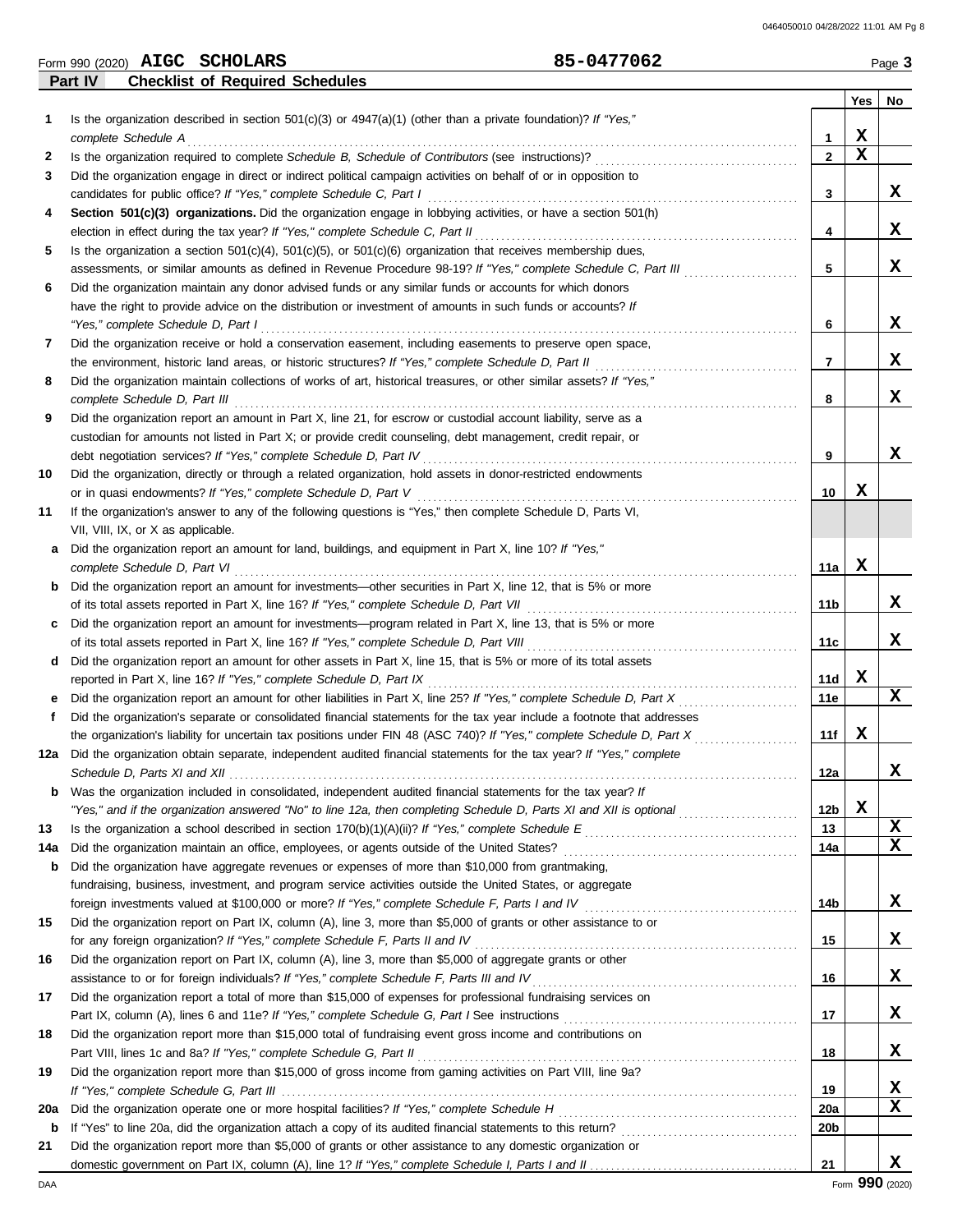| 22       | Part IV                                                                                                                                                                       |  |  | <b>Checklist of Required Schedules (continued)</b> |  |                                                                                                               |                |                  |                  |            |    |
|----------|-------------------------------------------------------------------------------------------------------------------------------------------------------------------------------|--|--|----------------------------------------------------|--|---------------------------------------------------------------------------------------------------------------|----------------|------------------|------------------|------------|----|
|          |                                                                                                                                                                               |  |  |                                                    |  |                                                                                                               |                |                  |                  |            |    |
|          |                                                                                                                                                                               |  |  |                                                    |  |                                                                                                               |                |                  |                  | Yes        | No |
|          |                                                                                                                                                                               |  |  |                                                    |  | Did the organization report more than \$5,000 of grants or other assistance to or for domestic individuals on |                |                  |                  |            |    |
|          |                                                                                                                                                                               |  |  |                                                    |  |                                                                                                               |                |                  | 22               | X          |    |
| 23       | Did the organization answer "Yes" to Part VII, Section A, line 3, 4, or 5 about compensation of the                                                                           |  |  |                                                    |  |                                                                                                               |                |                  |                  |            |    |
|          | organization's current and former officers, directors, trustees, key employees, and highest compensated                                                                       |  |  |                                                    |  |                                                                                                               |                |                  |                  | X          |    |
|          | employees? If "Yes," complete Schedule J                                                                                                                                      |  |  |                                                    |  |                                                                                                               |                |                  | 23               |            |    |
| 24a      | Did the organization have a tax-exempt bond issue with an outstanding principal amount of more than                                                                           |  |  |                                                    |  |                                                                                                               |                |                  |                  |            |    |
|          | \$100,000 as of the last day of the year, that was issued after December 31, 2002? If "Yes," answer lines 24b<br>through 24d and complete Schedule K. If "No," go to line 25a |  |  |                                                    |  |                                                                                                               |                |                  | 24a              |            | x  |
| b        | Did the organization invest any proceeds of tax-exempt bonds beyond a temporary period exception?                                                                             |  |  |                                                    |  |                                                                                                               |                |                  | 24b              |            |    |
| с        | Did the organization maintain an escrow account other than a refunding escrow at any time during the year                                                                     |  |  |                                                    |  |                                                                                                               |                |                  |                  |            |    |
|          | to defease any tax-exempt bonds?                                                                                                                                              |  |  |                                                    |  |                                                                                                               |                |                  | 24c              |            |    |
| d        |                                                                                                                                                                               |  |  |                                                    |  |                                                                                                               |                |                  | <b>24d</b>       |            |    |
| 25a      | Section 501(c)(3), 501(c)(4), and 501(c)(29) organizations. Did the organization engage in an excess benefit                                                                  |  |  |                                                    |  |                                                                                                               |                |                  |                  |            |    |
|          | transaction with a disqualified person during the year? If "Yes," complete Schedule L, Part I                                                                                 |  |  |                                                    |  |                                                                                                               |                |                  | 25a              |            | x  |
| b        | Is the organization aware that it engaged in an excess benefit transaction with a disqualified person in a prior                                                              |  |  |                                                    |  |                                                                                                               |                |                  |                  |            |    |
|          | year, and that the transaction has not been reported on any of the organization's prior Forms 990 or 990-EZ?                                                                  |  |  |                                                    |  |                                                                                                               |                |                  |                  |            |    |
|          | If "Yes," complete Schedule L, Part I                                                                                                                                         |  |  |                                                    |  |                                                                                                               |                |                  | 25b              |            | x  |
| 26       | Did the organization report any amount on Part X, line 5 or 22, for receivables from or payables to any current                                                               |  |  |                                                    |  |                                                                                                               |                |                  |                  |            |    |
|          | or former officer, director, trustee, key employee, creator or founder, substantial contributor, or 35%                                                                       |  |  |                                                    |  |                                                                                                               |                |                  |                  |            |    |
|          | controlled entity or family member of any of these persons? If "Yes," complete Schedule L, Part II                                                                            |  |  |                                                    |  |                                                                                                               |                |                  | 26               |            | x  |
| 27       | Did the organization provide a grant or other assistance to any current or former officer, director, trustee, key                                                             |  |  |                                                    |  |                                                                                                               |                |                  |                  |            |    |
|          | employee, creator or founder, substantial contributor or employee thereof, a grant selection committee                                                                        |  |  |                                                    |  |                                                                                                               |                |                  |                  |            |    |
|          | member, or to a 35% controlled entity (including an employee thereof) or family member of any of these                                                                        |  |  |                                                    |  |                                                                                                               |                |                  |                  |            |    |
|          | persons? If "Yes," complete Schedule L, Part III                                                                                                                              |  |  |                                                    |  |                                                                                                               |                |                  | 27               |            | x  |
| 28       | Was the organization a party to a business transaction with one of the following parties (see Schedule L, Part                                                                |  |  |                                                    |  |                                                                                                               |                |                  |                  |            |    |
|          | IV instructions, for applicable filing thresholds, conditions, and exceptions):                                                                                               |  |  |                                                    |  |                                                                                                               |                |                  |                  |            |    |
| а        | A current or former officer, director, trustee, key employee, creator or founder, or substantial contributor? If                                                              |  |  |                                                    |  |                                                                                                               |                |                  |                  |            |    |
|          | "Yes," complete Schedule L, Part IV                                                                                                                                           |  |  |                                                    |  |                                                                                                               |                |                  | 28a              |            | X  |
| b        |                                                                                                                                                                               |  |  |                                                    |  |                                                                                                               |                |                  | 28b              |            | x  |
| c        | A 35% controlled entity of one or more individuals and/or organizations described in lines 28a or 28b? If                                                                     |  |  |                                                    |  |                                                                                                               |                |                  |                  |            |    |
|          | "Yes," complete Schedule L, Part IV                                                                                                                                           |  |  |                                                    |  |                                                                                                               |                |                  | 28c              |            | X  |
| 29       |                                                                                                                                                                               |  |  |                                                    |  |                                                                                                               |                |                  | 29               |            | X  |
| 30       | Did the organization receive contributions of art, historical treasures, or other similar assets, or qualified                                                                |  |  |                                                    |  |                                                                                                               |                |                  |                  |            |    |
|          |                                                                                                                                                                               |  |  |                                                    |  |                                                                                                               |                |                  | 30               |            | X  |
| 31       | Did the organization liquidate, terminate, or dissolve and cease operations? If "Yes," complete Schedule N, Part I                                                            |  |  |                                                    |  |                                                                                                               |                |                  | 31               |            | X  |
| 32       | Did the organization sell, exchange, dispose of, or transfer more than 25% of its net assets? If "Yes,"                                                                       |  |  |                                                    |  |                                                                                                               |                |                  |                  |            |    |
|          | complete Schedule N, Part II                                                                                                                                                  |  |  |                                                    |  |                                                                                                               |                |                  | 32               |            | X  |
| 33       | Did the organization own 100% of an entity disregarded as separate from the organization under Regulations                                                                    |  |  |                                                    |  |                                                                                                               |                |                  |                  |            |    |
|          |                                                                                                                                                                               |  |  |                                                    |  |                                                                                                               |                |                  | 33               |            | X  |
| 34       | Was the organization related to any tax-exempt or taxable entity? If "Yes," complete Schedule R, Part II, III,                                                                |  |  |                                                    |  |                                                                                                               |                |                  |                  | X          |    |
|          | or IV, and Part V, line 1                                                                                                                                                     |  |  |                                                    |  |                                                                                                               |                |                  | 34<br><b>35a</b> |            | X  |
| 35a<br>b | If "Yes" to line 35a, did the organization receive any payment from or engage in any transaction with a                                                                       |  |  |                                                    |  |                                                                                                               |                |                  |                  |            |    |
|          | controlled entity within the meaning of section 512(b)(13)? If "Yes," complete Schedule R, Part V, line 2                                                                     |  |  |                                                    |  |                                                                                                               |                |                  | 35b              |            |    |
| 36       | Section 501(c)(3) organizations. Did the organization make any transfers to an exempt non-charitable                                                                          |  |  |                                                    |  |                                                                                                               |                |                  |                  |            |    |
|          | related organization? If "Yes," complete Schedule R, Part V, line 2                                                                                                           |  |  |                                                    |  |                                                                                                               |                |                  | 36               |            | X  |
| 37       | Did the organization conduct more than 5% of its activities through an entity that is not a related organization                                                              |  |  |                                                    |  |                                                                                                               |                |                  |                  |            |    |
|          |                                                                                                                                                                               |  |  |                                                    |  |                                                                                                               |                |                  | 37               |            | X  |
| 38       | Did the organization complete Schedule O and provide explanations in Schedule O for Part VI, lines 11b and                                                                    |  |  |                                                    |  |                                                                                                               |                |                  |                  |            |    |
|          | 19? Note: All Form 990 filers are required to complete Schedule O.                                                                                                            |  |  |                                                    |  |                                                                                                               |                |                  | 38               | X          |    |
|          | Part V                                                                                                                                                                        |  |  |                                                    |  | Statements Regarding Other IRS Filings and Tax Compliance                                                     |                |                  |                  |            |    |
|          |                                                                                                                                                                               |  |  |                                                    |  |                                                                                                               |                |                  |                  |            |    |
|          |                                                                                                                                                                               |  |  |                                                    |  |                                                                                                               |                |                  |                  | <b>Yes</b> | No |
| 1а       | Enter the number reported in Box 3 of Form 1096. Enter -0- if not applicable                                                                                                  |  |  |                                                    |  |                                                                                                               | 1a             | $\boldsymbol{0}$ |                  |            |    |
| b        | Enter the number of Forms W-2G included in line 1a. Enter -0- if not applicable                                                                                               |  |  |                                                    |  |                                                                                                               | 1 <sub>b</sub> | $\mathbf 0$      |                  |            |    |
| c        | Did the organization comply with backup withholding rules for reportable payments to vendors and                                                                              |  |  |                                                    |  |                                                                                                               |                |                  |                  |            |    |

reportable gaming (gambling) winnings to prize winners? . . . . . . . . . . . . . . . . . . . . . . . . . . . . . . . . . . . . . . . . . . . . . . . . . . . . . . . . . . . . . . . . . . . . . . . . . . . . . . . . **1c**

DAA Form **990** (2020)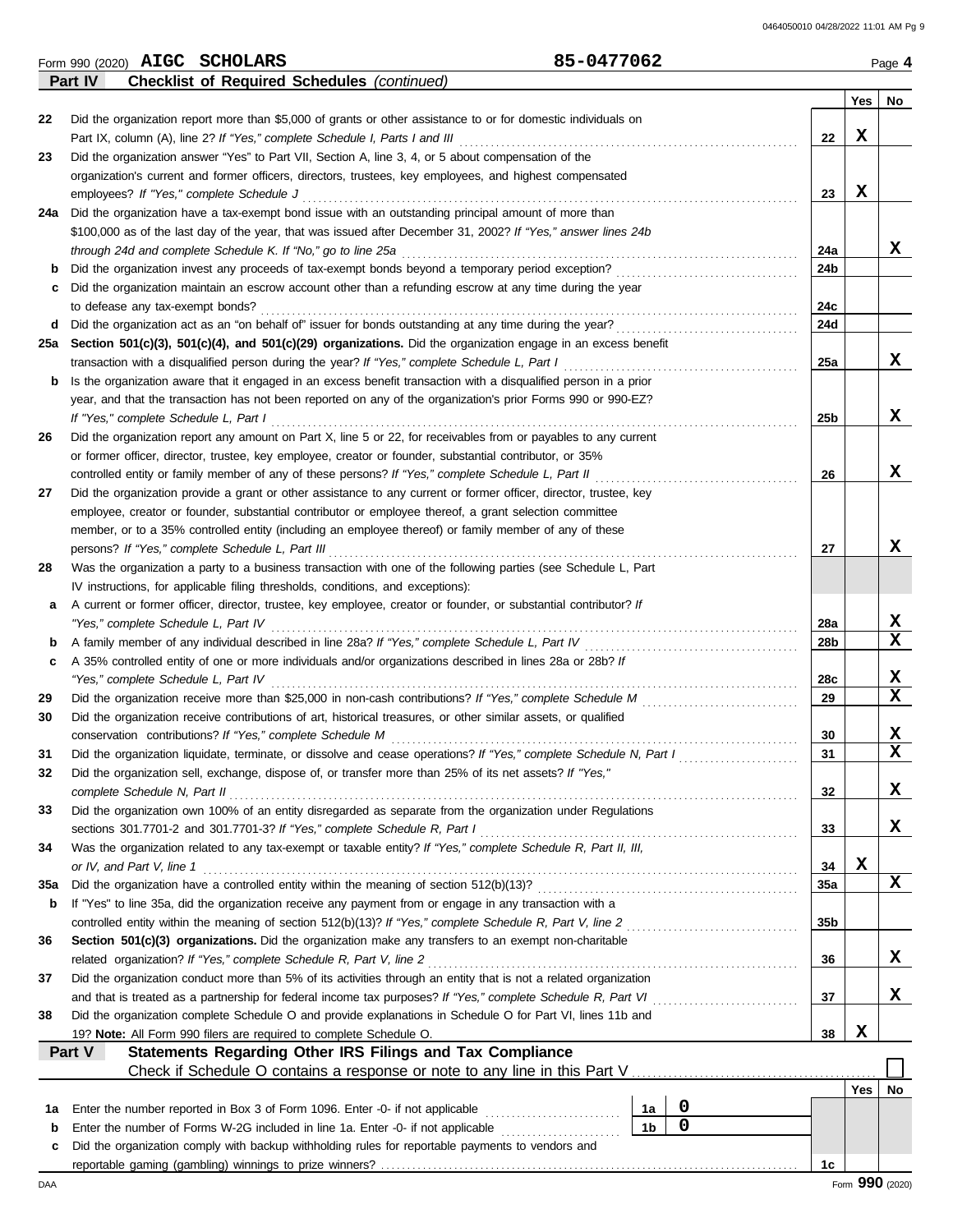|        | Form 990 (2020) AIGC SCHOLARS |                                                                                                                                    |  |  |  |  |  |  |  |  | 85-0477062 |  |  |  |  |  |  |  |  |  |  |  |                 | Page $5$    |  |  |                |            |  |    |
|--------|-------------------------------|------------------------------------------------------------------------------------------------------------------------------------|--|--|--|--|--|--|--|--|------------|--|--|--|--|--|--|--|--|--|--|--|-----------------|-------------|--|--|----------------|------------|--|----|
|        | Part V                        | Statements Regarding Other IRS Filings and Tax Compliance (continued)                                                              |  |  |  |  |  |  |  |  |            |  |  |  |  |  |  |  |  |  |  |  |                 |             |  |  |                |            |  |    |
|        |                               |                                                                                                                                    |  |  |  |  |  |  |  |  |            |  |  |  |  |  |  |  |  |  |  |  |                 |             |  |  |                | <b>Yes</b> |  | No |
| 2a     |                               | Enter the number of employees reported on Form W-3, Transmittal of Wage and Tax                                                    |  |  |  |  |  |  |  |  |            |  |  |  |  |  |  |  |  |  |  |  |                 |             |  |  |                |            |  |    |
|        |                               | Statements, filed for the calendar year ending with or within the year covered by this return                                      |  |  |  |  |  |  |  |  |            |  |  |  |  |  |  |  |  |  |  |  | 2a              | $\mathbf 0$ |  |  |                |            |  |    |
| b      |                               | If at least one is reported on line 2a, did the organization file all required federal employment tax returns?                     |  |  |  |  |  |  |  |  |            |  |  |  |  |  |  |  |  |  |  |  |                 |             |  |  | 2b             |            |  |    |
|        |                               | Note: If the sum of lines 1a and 2a is greater than 250, you may be required to e-file (see instructions)                          |  |  |  |  |  |  |  |  |            |  |  |  |  |  |  |  |  |  |  |  |                 |             |  |  |                |            |  |    |
| За     |                               | Did the organization have unrelated business gross income of \$1,000 or more during the year?                                      |  |  |  |  |  |  |  |  |            |  |  |  |  |  |  |  |  |  |  |  |                 |             |  |  | 3a             |            |  | x  |
| b      |                               |                                                                                                                                    |  |  |  |  |  |  |  |  |            |  |  |  |  |  |  |  |  |  |  |  |                 |             |  |  | 3b             |            |  |    |
| 4a     |                               | At any time during the calendar year, did the organization have an interest in, or a signature or other authority over,            |  |  |  |  |  |  |  |  |            |  |  |  |  |  |  |  |  |  |  |  |                 |             |  |  |                |            |  |    |
|        |                               | a financial account in a foreign country (such as a bank account, securities account, or other financial account)?                 |  |  |  |  |  |  |  |  |            |  |  |  |  |  |  |  |  |  |  |  |                 |             |  |  | 4a             |            |  | x  |
| b      |                               | If "Yes," enter the name of the foreign country <b>u</b>                                                                           |  |  |  |  |  |  |  |  |            |  |  |  |  |  |  |  |  |  |  |  |                 |             |  |  |                |            |  |    |
|        |                               | See instructions for filing requirements for FinCEN Form 114, Report of Foreign Bank and Financial Accounts (FBAR).                |  |  |  |  |  |  |  |  |            |  |  |  |  |  |  |  |  |  |  |  |                 |             |  |  |                |            |  |    |
| 5a     |                               |                                                                                                                                    |  |  |  |  |  |  |  |  |            |  |  |  |  |  |  |  |  |  |  |  |                 |             |  |  | 5a             |            |  | X  |
| b      |                               | Did any taxable party notify the organization that it was or is a party to a prohibited tax shelter transaction?                   |  |  |  |  |  |  |  |  |            |  |  |  |  |  |  |  |  |  |  |  |                 |             |  |  | 5 <sub>b</sub> |            |  | x  |
| c      |                               |                                                                                                                                    |  |  |  |  |  |  |  |  |            |  |  |  |  |  |  |  |  |  |  |  |                 |             |  |  | 5c             |            |  |    |
| 6а     |                               | Does the organization have annual gross receipts that are normally greater than \$100,000, and did the                             |  |  |  |  |  |  |  |  |            |  |  |  |  |  |  |  |  |  |  |  |                 |             |  |  |                |            |  |    |
|        |                               |                                                                                                                                    |  |  |  |  |  |  |  |  |            |  |  |  |  |  |  |  |  |  |  |  |                 |             |  |  | 6a             |            |  | x  |
| b      |                               | If "Yes," did the organization include with every solicitation an express statement that such contributions or                     |  |  |  |  |  |  |  |  |            |  |  |  |  |  |  |  |  |  |  |  |                 |             |  |  |                |            |  |    |
|        |                               | gifts were not tax deductible?                                                                                                     |  |  |  |  |  |  |  |  |            |  |  |  |  |  |  |  |  |  |  |  |                 |             |  |  | 6b             |            |  |    |
| 7      |                               | Organizations that may receive deductible contributions under section 170(c).                                                      |  |  |  |  |  |  |  |  |            |  |  |  |  |  |  |  |  |  |  |  |                 |             |  |  |                |            |  |    |
| а      |                               | Did the organization receive a payment in excess of \$75 made partly as a contribution and partly for goods                        |  |  |  |  |  |  |  |  |            |  |  |  |  |  |  |  |  |  |  |  |                 |             |  |  |                |            |  |    |
|        |                               | and services provided to the payor?                                                                                                |  |  |  |  |  |  |  |  |            |  |  |  |  |  |  |  |  |  |  |  |                 |             |  |  | 7a             |            |  | x  |
| b      |                               |                                                                                                                                    |  |  |  |  |  |  |  |  |            |  |  |  |  |  |  |  |  |  |  |  |                 |             |  |  | 7b             |            |  |    |
| c      |                               | Did the organization sell, exchange, or otherwise dispose of tangible personal property for which it was                           |  |  |  |  |  |  |  |  |            |  |  |  |  |  |  |  |  |  |  |  |                 |             |  |  |                |            |  | x  |
|        |                               |                                                                                                                                    |  |  |  |  |  |  |  |  |            |  |  |  |  |  |  |  |  |  |  |  |                 |             |  |  | 7c             |            |  |    |
| d      |                               |                                                                                                                                    |  |  |  |  |  |  |  |  |            |  |  |  |  |  |  |  |  |  |  |  | 7d              |             |  |  | 7e             |            |  | X  |
| е      |                               | Did the organization receive any funds, directly or indirectly, to pay premiums on a personal benefit contract?                    |  |  |  |  |  |  |  |  |            |  |  |  |  |  |  |  |  |  |  |  |                 |             |  |  | 7f             |            |  | x  |
| f      |                               | If the organization received a contribution of qualified intellectual property, did the organization file Form 8899 as required?   |  |  |  |  |  |  |  |  |            |  |  |  |  |  |  |  |  |  |  |  |                 |             |  |  |                |            |  |    |
| g<br>h |                               | If the organization received a contribution of cars, boats, airplanes, or other vehicles, did the organization file a Form 1098-C? |  |  |  |  |  |  |  |  |            |  |  |  |  |  |  |  |  |  |  |  |                 |             |  |  | 7g<br>7h       |            |  |    |
| 8      |                               | Sponsoring organizations maintaining donor advised funds. Did a donor advised fund maintained by the                               |  |  |  |  |  |  |  |  |            |  |  |  |  |  |  |  |  |  |  |  |                 |             |  |  |                |            |  |    |
|        |                               |                                                                                                                                    |  |  |  |  |  |  |  |  |            |  |  |  |  |  |  |  |  |  |  |  |                 |             |  |  | 8              |            |  |    |
| 9      |                               | Sponsoring organizations maintaining donor advised funds.                                                                          |  |  |  |  |  |  |  |  |            |  |  |  |  |  |  |  |  |  |  |  |                 |             |  |  |                |            |  |    |
| а      |                               | Did the sponsoring organization make any taxable distributions under section 4966?                                                 |  |  |  |  |  |  |  |  |            |  |  |  |  |  |  |  |  |  |  |  |                 |             |  |  | 9a             |            |  |    |
| b      |                               |                                                                                                                                    |  |  |  |  |  |  |  |  |            |  |  |  |  |  |  |  |  |  |  |  |                 |             |  |  | 9b             |            |  |    |
| 10     |                               | Section 501(c)(7) organizations. Enter:                                                                                            |  |  |  |  |  |  |  |  |            |  |  |  |  |  |  |  |  |  |  |  |                 |             |  |  |                |            |  |    |
|        |                               |                                                                                                                                    |  |  |  |  |  |  |  |  |            |  |  |  |  |  |  |  |  |  |  |  | 10a             |             |  |  |                |            |  |    |
| b      |                               | Gross receipts, included on Form 990, Part VIII, line 12, for public use of club facilities                                        |  |  |  |  |  |  |  |  |            |  |  |  |  |  |  |  |  |  |  |  | 10 <sub>b</sub> |             |  |  |                |            |  |    |
| 11     |                               | Section 501(c)(12) organizations. Enter:                                                                                           |  |  |  |  |  |  |  |  |            |  |  |  |  |  |  |  |  |  |  |  |                 |             |  |  |                |            |  |    |
| а      |                               | Gross income from members or shareholders                                                                                          |  |  |  |  |  |  |  |  |            |  |  |  |  |  |  |  |  |  |  |  | 11a             |             |  |  |                |            |  |    |
| b      |                               | Gross income from other sources (Do not net amounts due or paid to other sources                                                   |  |  |  |  |  |  |  |  |            |  |  |  |  |  |  |  |  |  |  |  |                 |             |  |  |                |            |  |    |
|        |                               | against amounts due or received from them.)                                                                                        |  |  |  |  |  |  |  |  |            |  |  |  |  |  |  |  |  |  |  |  | 11 <sub>b</sub> |             |  |  |                |            |  |    |
| 12a    |                               | Section 4947(a)(1) non-exempt charitable trusts. Is the organization filing Form 990 in lieu of Form 1041?                         |  |  |  |  |  |  |  |  |            |  |  |  |  |  |  |  |  |  |  |  |                 |             |  |  | 12a            |            |  |    |
| b      |                               | If "Yes," enter the amount of tax-exempt interest received or accrued during the year                                              |  |  |  |  |  |  |  |  |            |  |  |  |  |  |  |  |  |  |  |  | 12 <sub>b</sub> |             |  |  |                |            |  |    |
| 13     |                               | Section 501(c)(29) qualified nonprofit health insurance issuers.                                                                   |  |  |  |  |  |  |  |  |            |  |  |  |  |  |  |  |  |  |  |  |                 |             |  |  |                |            |  |    |
| а      |                               |                                                                                                                                    |  |  |  |  |  |  |  |  |            |  |  |  |  |  |  |  |  |  |  |  |                 |             |  |  | 13a            |            |  |    |
|        |                               | Note: See the instructions for additional information the organization must report on Schedule O.                                  |  |  |  |  |  |  |  |  |            |  |  |  |  |  |  |  |  |  |  |  |                 |             |  |  |                |            |  |    |
| b      |                               | Enter the amount of reserves the organization is required to maintain by the states in which                                       |  |  |  |  |  |  |  |  |            |  |  |  |  |  |  |  |  |  |  |  |                 |             |  |  |                |            |  |    |
|        |                               |                                                                                                                                    |  |  |  |  |  |  |  |  |            |  |  |  |  |  |  |  |  |  |  |  | 13 <sub>b</sub> |             |  |  |                |            |  |    |
| c      |                               | Enter the amount of reserves on hand                                                                                               |  |  |  |  |  |  |  |  |            |  |  |  |  |  |  |  |  |  |  |  | 13 <sub>c</sub> |             |  |  |                |            |  |    |
| 14a    |                               |                                                                                                                                    |  |  |  |  |  |  |  |  |            |  |  |  |  |  |  |  |  |  |  |  |                 |             |  |  | 14a            |            |  | x  |
| b      |                               | If "Yes," has it filed a Form 720 to report these payments? If "No," provide an explanation on Schedule O                          |  |  |  |  |  |  |  |  |            |  |  |  |  |  |  |  |  |  |  |  |                 |             |  |  | 14b            |            |  |    |
| 15     |                               | Is the organization subject to the section 4960 tax on payment(s) of more than \$1,000,000 in remuneration or                      |  |  |  |  |  |  |  |  |            |  |  |  |  |  |  |  |  |  |  |  |                 |             |  |  |                |            |  |    |
|        |                               | excess parachute payment(s) during the year?                                                                                       |  |  |  |  |  |  |  |  |            |  |  |  |  |  |  |  |  |  |  |  |                 |             |  |  | 15             |            |  | x  |
|        |                               | If "Yes," see instructions and file Form 4720, Schedule N.                                                                         |  |  |  |  |  |  |  |  |            |  |  |  |  |  |  |  |  |  |  |  |                 |             |  |  |                |            |  |    |
| 16     |                               | Is the organization an educational institution subject to the section 4968 excise tax on net investment income?                    |  |  |  |  |  |  |  |  |            |  |  |  |  |  |  |  |  |  |  |  |                 |             |  |  | 16             |            |  | X  |
|        |                               | If "Yes," complete Form 4720, Schedule O.                                                                                          |  |  |  |  |  |  |  |  |            |  |  |  |  |  |  |  |  |  |  |  |                 |             |  |  |                |            |  |    |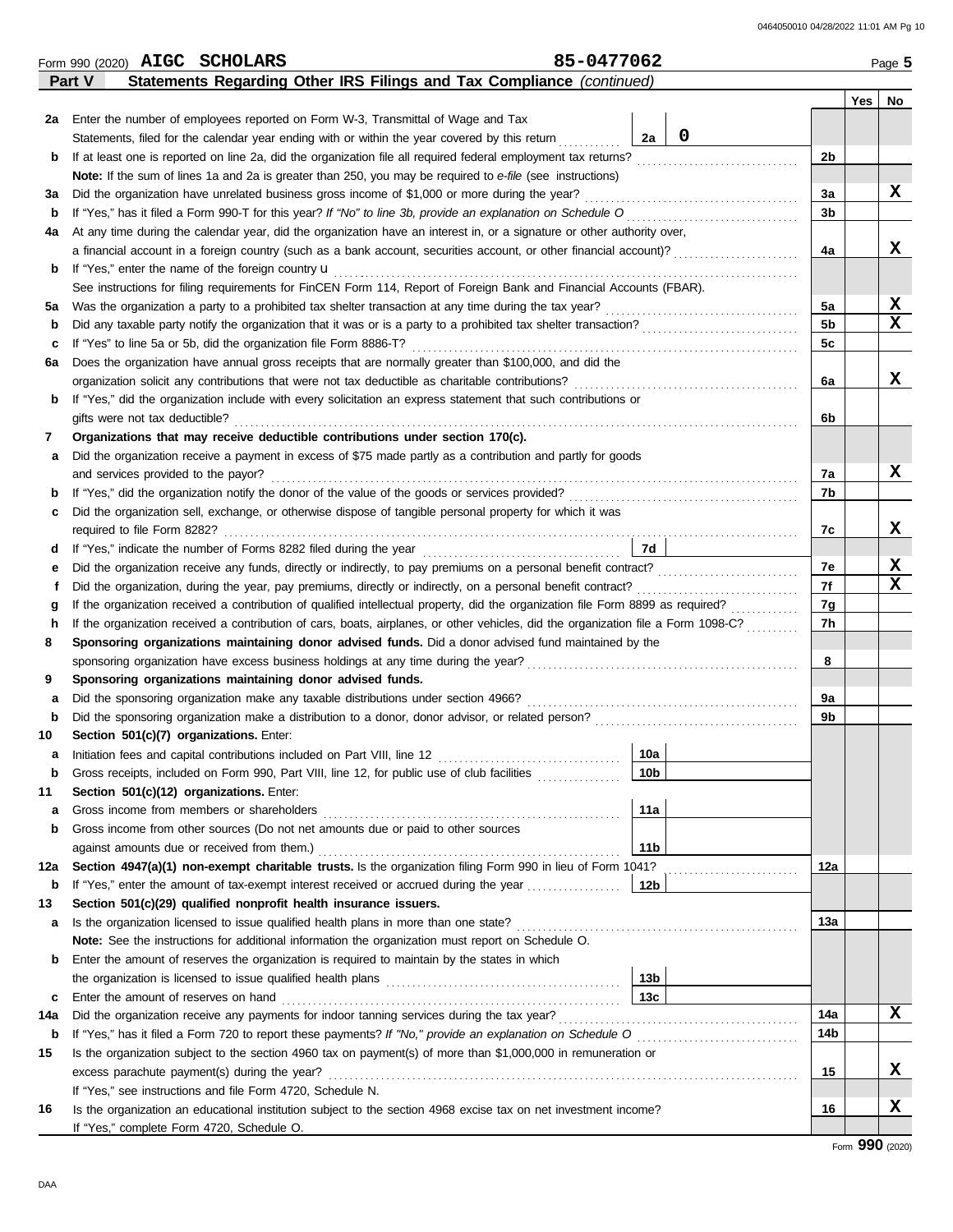|     | Form 990 (2020) AIGC SCHOLARS                                                                                                                                                                                                  | 85-0477062                        |              |                 |     | Page 6          |
|-----|--------------------------------------------------------------------------------------------------------------------------------------------------------------------------------------------------------------------------------|-----------------------------------|--------------|-----------------|-----|-----------------|
|     | Part VI<br>Governance, Management, and Disclosure For each "Yes" response to lines 2 through 7b below, and for a "No"                                                                                                          |                                   |              |                 |     |                 |
|     | response to line 8a, 8b, or 10b below, describe the circumstances, processes, or changes on Schedule O. See instructions.                                                                                                      |                                   |              |                 |     |                 |
|     |                                                                                                                                                                                                                                |                                   |              |                 |     | lxl             |
|     | Section A. Governing Body and Management                                                                                                                                                                                       |                                   |              |                 |     |                 |
|     |                                                                                                                                                                                                                                |                                   |              |                 | Yes | No              |
| 1а  | Enter the number of voting members of the governing body at the end of the tax year                                                                                                                                            | 1a                                | 7            |                 |     |                 |
|     | If there are material differences in voting rights among members of the governing body, or                                                                                                                                     |                                   |              |                 |     |                 |
|     | if the governing body delegated broad authority to an executive committee or similar                                                                                                                                           |                                   |              |                 |     |                 |
|     | committee, explain on Schedule O.                                                                                                                                                                                              |                                   |              |                 |     |                 |
| b   | Enter the number of voting members included on line 1a, above, who are independent                                                                                                                                             | 1b                                | 7            |                 |     |                 |
| 2   | Did any officer, director, trustee, or key employee have a family relationship or a business relationship with                                                                                                                 |                                   |              |                 |     |                 |
|     | any other officer, director, trustee, or key employee?                                                                                                                                                                         |                                   |              | 2               |     | X               |
| 3   | Did the organization delegate control over management duties customarily performed by or under the direct                                                                                                                      |                                   |              |                 |     |                 |
|     |                                                                                                                                                                                                                                |                                   |              | 3               |     | x               |
|     | supervision of officers, directors, trustees, or key employees to a management company or other person?                                                                                                                        |                                   |              | 4               |     | X               |
| 4   | Did the organization make any significant changes to its governing documents since the prior Form 990 was filed?                                                                                                               |                                   |              |                 |     | x               |
| 5   |                                                                                                                                                                                                                                |                                   |              | 5               |     | X               |
| 6   | Did the organization have members or stockholders?                                                                                                                                                                             |                                   |              | 6               |     |                 |
| 7a  | Did the organization have members, stockholders, or other persons who had the power to elect or appoint                                                                                                                        |                                   |              |                 |     |                 |
|     | one or more members of the governing body?                                                                                                                                                                                     |                                   |              | 7a              |     | x               |
| b   | Are any governance decisions of the organization reserved to (or subject to approval by) members,                                                                                                                              |                                   |              |                 |     |                 |
|     |                                                                                                                                                                                                                                |                                   |              | 7b              |     | x               |
| 8   | Did the organization contemporaneously document the meetings held or written actions undertaken during the year by the following:                                                                                              |                                   |              |                 |     |                 |
| а   | The governing body?                                                                                                                                                                                                            |                                   |              | 8а              | X   |                 |
| b   |                                                                                                                                                                                                                                |                                   |              | 8b              | x   |                 |
| 9   | Is there any officer, director, trustee, or key employee listed in Part VII, Section A, who cannot be reached at                                                                                                               |                                   |              |                 |     |                 |
|     | the organization's mailing address? If "Yes," provide the names and addresses on Schedule O                                                                                                                                    |                                   |              |                 |     | x               |
|     | <b>Section B. Policies</b> (This Section B requests information about policies not required by the Internal Revenue Code.)                                                                                                     |                                   |              |                 |     |                 |
|     |                                                                                                                                                                                                                                |                                   |              |                 | Yes | No              |
| 10a | Did the organization have local chapters, branches, or affiliates?                                                                                                                                                             |                                   |              | 10a             |     | x               |
| b   | If "Yes," did the organization have written policies and procedures governing the activities of such chapters,                                                                                                                 |                                   |              |                 |     |                 |
|     |                                                                                                                                                                                                                                |                                   |              | 10b             |     |                 |
| 11a | Has the organization provided a complete copy of this Form 990 to all members of its governing body before filing the form?                                                                                                    |                                   |              | 11a             | x   |                 |
| b   | Describe in Schedule O the process, if any, used by the organization to review this Form 990.                                                                                                                                  |                                   |              |                 |     |                 |
| 12a | Did the organization have a written conflict of interest policy? If "No," go to line 13                                                                                                                                        |                                   |              | 12a             | X   |                 |
| b   | Were officers, directors, or trustees, and key employees required to disclose annually interests that could give rise to conflicts?                                                                                            |                                   |              | 12 <sub>b</sub> | X   |                 |
| c   | Did the organization regularly and consistently monitor and enforce compliance with the policy? If "Yes,"                                                                                                                      |                                   |              |                 |     |                 |
|     | describe in Schedule O how this was done                                                                                                                                                                                       |                                   |              | 12c             | X   |                 |
| 13  | Did the organization have a written whistleblower policy?                                                                                                                                                                      |                                   |              | 13              | X   |                 |
|     | Did the organization have a written document retention and destruction policy?                                                                                                                                                 |                                   |              |                 | x   |                 |
| 14  | Did the process for determining compensation of the following persons include a review and approval by                                                                                                                         |                                   |              | 14              |     |                 |
| 15  |                                                                                                                                                                                                                                |                                   |              |                 |     |                 |
|     | independent persons, comparability data, and contemporaneous substantiation of the deliberation and decision?                                                                                                                  |                                   |              |                 |     |                 |
| a   | The organization's CEO, Executive Director, or top management official [10] content content content content content of ficial content content content content content content content of the content of the content of the con |                                   |              | 15a             | X   |                 |
| b   | Other officers or key employees of the organization                                                                                                                                                                            |                                   |              | 15 <sub>b</sub> | X   |                 |
|     | If "Yes" to line 15a or 15b, describe the process in Schedule O (see instructions).                                                                                                                                            |                                   |              |                 |     |                 |
| 16a | Did the organization invest in, contribute assets to, or participate in a joint venture or similar arrangement                                                                                                                 |                                   |              |                 |     |                 |
|     | with a taxable entity during the year?                                                                                                                                                                                         |                                   |              | 16a             |     | X               |
| b   | If "Yes," did the organization follow a written policy or procedure requiring the organization to evaluate its                                                                                                                 |                                   |              |                 |     |                 |
|     | participation in joint venture arrangements under applicable federal tax law, and take steps to safeguard the                                                                                                                  |                                   |              |                 |     |                 |
|     |                                                                                                                                                                                                                                |                                   |              | 16b             |     |                 |
|     | <b>Section C. Disclosure</b>                                                                                                                                                                                                   |                                   |              |                 |     |                 |
| 17  | List the states with which a copy of this Form 990 is required to be filed $\mathbf u$<br>NM                                                                                                                                   |                                   |              |                 |     |                 |
| 18  | Section 6104 requires an organization to make its Forms 1023 (1024 or 1024-A, if applicable), 990, and 990-T (Section 501(c)                                                                                                   |                                   |              |                 |     |                 |
|     | (3)s only) available for public inspection. Indicate how you made these available. Check all that apply.                                                                                                                       |                                   |              |                 |     |                 |
|     | $ \mathbf{X} $ Another's website $ \mathbf{X} $ Upon request<br>$ X $ Other (explain on Schedule O)<br>ΙXΙ<br>Own website                                                                                                      |                                   |              |                 |     |                 |
| 19  | Describe on Schedule O whether (and if so, how) the organization made its governing documents, conflict of interest policy, and                                                                                                |                                   |              |                 |     |                 |
|     | financial statements available to the public during the tax year.                                                                                                                                                              |                                   |              |                 |     |                 |
| 20  | State the name, address, and telephone number of the person who possesses the organization's books and records u                                                                                                               |                                   |              |                 |     |                 |
|     | ANGELIQUE ALBERT                                                                                                                                                                                                               | 3701 SAN MATEO BLVD NE, SUITE 200 |              |                 |     |                 |
|     | ALBUQUERQUE                                                                                                                                                                                                                    | NM 87110                          | 505-881-4584 |                 |     |                 |
|     |                                                                                                                                                                                                                                |                                   |              |                 |     | Form 990 (2020) |
| DAA |                                                                                                                                                                                                                                |                                   |              |                 |     |                 |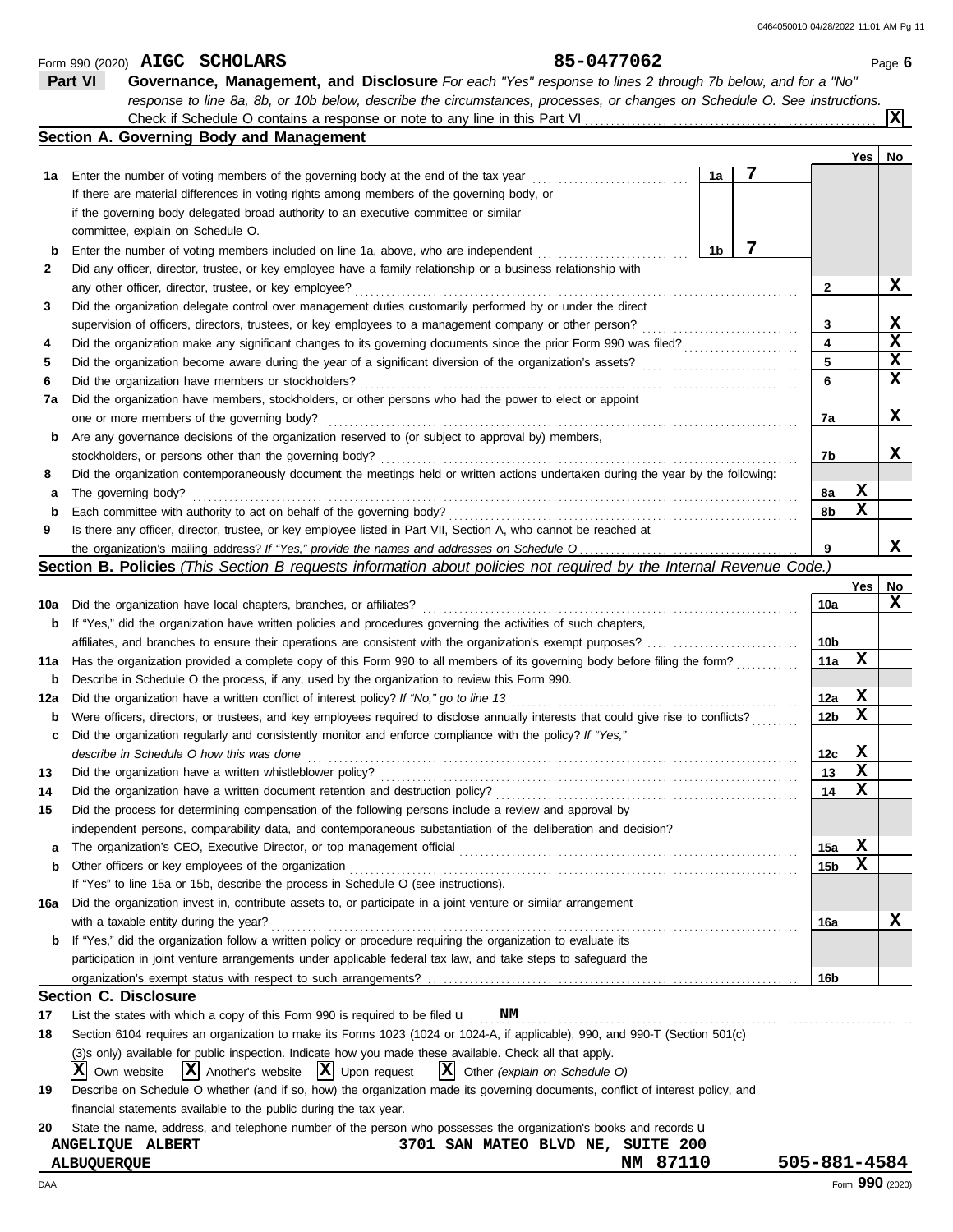| Form 990 (2020)          |                                             | AIGC SCHOLARS                                                      |                                                                                           | 85-0477062                                                                                                                                                                                                                                                       |               | Page 7           |
|--------------------------|---------------------------------------------|--------------------------------------------------------------------|-------------------------------------------------------------------------------------------|------------------------------------------------------------------------------------------------------------------------------------------------------------------------------------------------------------------------------------------------------------------|---------------|------------------|
| <b>Part VII</b>          |                                             |                                                                    |                                                                                           | Compensation of Officers, Directors, Trustees, Key Employees, Highest Compensated Employees, and                                                                                                                                                                 |               |                  |
|                          |                                             | <b>Independent Contractors</b>                                     |                                                                                           |                                                                                                                                                                                                                                                                  |               |                  |
|                          |                                             |                                                                    |                                                                                           | Check if Schedule O contains a response or note to any line in this Part VII                                                                                                                                                                                     |               |                  |
| Section A.               |                                             |                                                                    | Officers, Directors, Trustees, Key Employees, and Highest Compensated Employees           |                                                                                                                                                                                                                                                                  |               |                  |
| organization's tax year. |                                             |                                                                    |                                                                                           | 1a Complete this table for all persons required to be listed. Report compensation for the calendar year ending with or within the                                                                                                                                |               |                  |
|                          |                                             |                                                                    | compensation. Enter -0- in columns (D), (E), and (F) if no compensation was paid.         | • List all of the organization's <b>current</b> officers, directors, trustees (whether individuals or organizations), regardless of amount of                                                                                                                    |               |                  |
|                          |                                             |                                                                    |                                                                                           | • List all of the organization's <b>current</b> key employees, if any. See instructions for definition of "key employee."                                                                                                                                        |               |                  |
|                          | organization and any related organizations. |                                                                    |                                                                                           | List the organization's five <b>current</b> highest compensated employees (other than an officer, director, trustee, or key employee)<br>who received reportable compensation (Box 5 of Form W-2 and/or Box 7 of Form 1099-MISC) of more than \$100,000 from the |               |                  |
|                          |                                             |                                                                    | \$100,000 of reportable compensation from the organization and any related organizations. | • List all of the organization's former officers, key employees, and highest compensated employees who received more than                                                                                                                                        |               |                  |
|                          |                                             | See instructions for the order in which to list the persons above. |                                                                                           | List all of the organization's <b>former directors or trustees</b> that received, in the capacity as a former director or trustee of the<br>organization, more than \$10,000 of reportable compensation from the organization and any related organizations.     |               |                  |
|                          |                                             |                                                                    |                                                                                           | Check this box if neither the organization nor any related organization compensated any current officer, director, or trustee.                                                                                                                                   |               |                  |
|                          | (A)                                         | (B)                                                                | (C)                                                                                       | (D)                                                                                                                                                                                                                                                              | (E)           | (F)              |
|                          | Name and title                              | Average                                                            | Position                                                                                  | Reportable                                                                                                                                                                                                                                                       | Reportable    | Estimated amount |
|                          |                                             | hours                                                              | (do not check more than one                                                               | compensation                                                                                                                                                                                                                                                     | compensation  | of other         |
|                          |                                             | per week                                                           | box, unless person is both an                                                             | from the                                                                                                                                                                                                                                                         | from related  | compensation     |
|                          |                                             | (list any                                                          | officer and a director/trustee)                                                           | organization                                                                                                                                                                                                                                                     | organizations | from the         |

|                                     | per week<br>(list any                                          |                                      |                      |             | box, unless person is both an<br>officer and a director/trustee) |                                 |        | from the<br>organization | from related<br>organizations | compensation<br>from the                  |
|-------------------------------------|----------------------------------------------------------------|--------------------------------------|----------------------|-------------|------------------------------------------------------------------|---------------------------------|--------|--------------------------|-------------------------------|-------------------------------------------|
|                                     | hours for<br>related<br>organizations<br>below<br>dotted line) | Individual<br>or director<br>trustee | nstitutional trustee | Officer     | Key employee                                                     | Highest compensated<br>employee | Former | (W-2/1099-MISC)          | (W-2/1099-MISC)               | organization and<br>related organizations |
| (1) DANA ARVISIO                    |                                                                |                                      |                      |             |                                                                  |                                 |        |                          |                               |                                           |
| DIRECTOR TO JAN 2021                | 0.30<br>0.30                                                   | $\mathbf x$                          |                      |             |                                                                  |                                 |        | 0                        | 0                             | 0                                         |
| (2) FRANKLIN<br>"HUD"               | LOUIS OBERLY                                                   |                                      |                      | <b>JR</b>   |                                                                  |                                 |        |                          |                               |                                           |
|                                     | 0.30                                                           |                                      |                      |             |                                                                  |                                 |        |                          |                               |                                           |
| <b>DIRECTOR</b>                     | 0.30                                                           | $\mathbf x$                          |                      |             |                                                                  |                                 |        | 0                        | 0                             | $\pmb{0}$                                 |
| (3) RICHARD WILLIAMS                |                                                                |                                      |                      |             |                                                                  |                                 |        |                          |                               |                                           |
|                                     | 0.30                                                           |                                      |                      |             |                                                                  |                                 |        |                          |                               |                                           |
| <b>DIRECTOR</b>                     | 0.30                                                           | X                                    |                      |             |                                                                  |                                 |        | 0                        | 0                             | $\pmb{0}$                                 |
| (4) ERNIE STEVENS<br>JR             |                                                                |                                      |                      |             |                                                                  |                                 |        |                          |                               |                                           |
|                                     | 0.30                                                           |                                      |                      |             |                                                                  |                                 |        |                          |                               |                                           |
| <b>DIRECTOR</b>                     | 0.30                                                           | $\mathbf x$                          |                      |             |                                                                  |                                 |        | 0                        | 0                             | $\mathbf 0$                               |
| (5) STACY LEEDS                     | 0.30                                                           |                                      |                      |             |                                                                  |                                 |        |                          |                               |                                           |
| <b>DIRECTOR</b>                     | 0.30                                                           | $\mathbf x$                          |                      |             |                                                                  |                                 |        | 0                        | 0                             | $\pmb{0}$                                 |
| (6) AURENE MARTIN                   |                                                                |                                      |                      |             |                                                                  |                                 |        |                          |                               |                                           |
|                                     | 0.30                                                           |                                      |                      |             |                                                                  |                                 |        |                          |                               |                                           |
| <b>SECRETARY/TREASURER</b>          | 0.30                                                           | $\mathbf x$                          |                      | $\mathbf x$ |                                                                  |                                 |        | 0                        | 0                             | $\pmb{0}$                                 |
| (7) WALTER LAMAR                    |                                                                |                                      |                      |             |                                                                  |                                 |        |                          |                               |                                           |
|                                     | 0.30                                                           |                                      |                      |             |                                                                  |                                 |        |                          |                               |                                           |
| VICE PRESIDENT                      | 0.30                                                           | $\mathbf x$                          |                      | $\mathbf x$ |                                                                  |                                 |        | 0                        | 0                             | $\mathbf 0$                               |
| (8) HOLLY COOK MACARRO              |                                                                |                                      |                      |             |                                                                  |                                 |        |                          |                               |                                           |
|                                     | 0.30                                                           |                                      |                      |             |                                                                  |                                 |        |                          |                               |                                           |
| PRESIDENT                           | 0.30                                                           | $\mathbf x$                          |                      | $\mathbf x$ |                                                                  |                                 |        | 0                        | 0                             | $\mathbf 0$                               |
| (9) ANGELIQUE ALBERT                |                                                                |                                      |                      |             |                                                                  |                                 |        |                          |                               |                                           |
| <b>CEO</b>                          | 15.00<br>40.00                                                 |                                      |                      | $\mathbf x$ |                                                                  |                                 |        | 0                        | 150,826                       | 17,697                                    |
| (10) CHRISTA MOYA- DIR OF FINANCIAL |                                                                |                                      |                      |             | $A\overline{D}$                                                  |                                 |        |                          |                               |                                           |
|                                     | 26.00                                                          |                                      |                      |             |                                                                  |                                 |        |                          |                               |                                           |
| & STUDENT SERVICES                  | 14.00                                                          |                                      |                      |             |                                                                  | $\mathbf x$                     |        | 0                        | 100,927                       | 6,229                                     |
| (11)                                |                                                                |                                      |                      |             |                                                                  |                                 |        |                          |                               |                                           |
|                                     |                                                                |                                      |                      |             |                                                                  |                                 |        |                          |                               |                                           |
|                                     |                                                                |                                      |                      |             |                                                                  |                                 |        |                          |                               |                                           |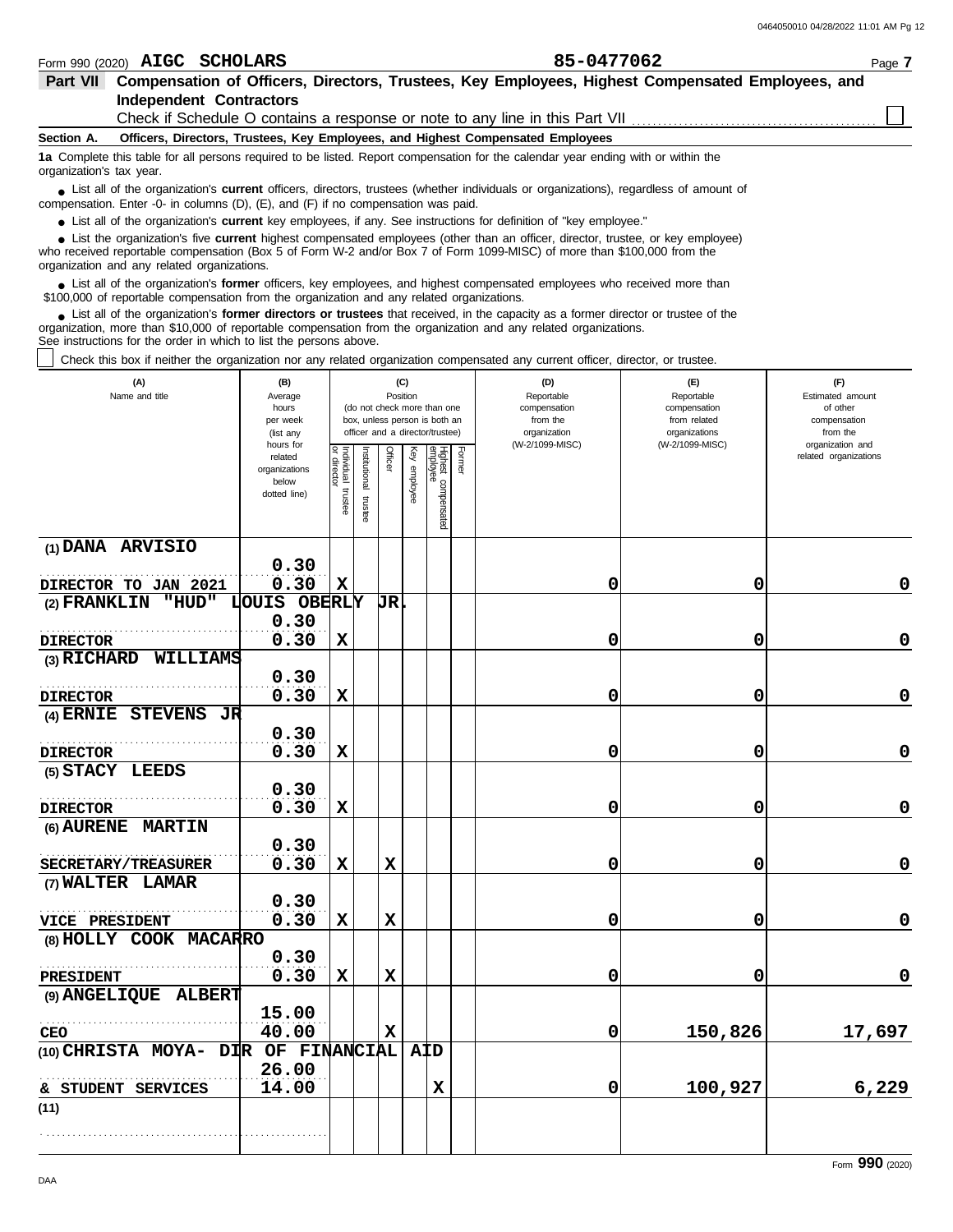| Form 990 (2020) $\,$ $\rm AIGC$ |  | <b>SCHOLARS</b> |
|---------------------------------|--|-----------------|
|---------------------------------|--|-----------------|

|                   | Form 990 (2020) AIGC SCHOLARS                                                                                                                                                                                                                          |                                                                |                                   |                         |         |                 |                                                                                                 |             | 85-0477062                                                                                             |                                                                    | 0464050010 04/28/2022 11:01 AM Pg 13 |                                                                 |                       | Page 8  |
|-------------------|--------------------------------------------------------------------------------------------------------------------------------------------------------------------------------------------------------------------------------------------------------|----------------------------------------------------------------|-----------------------------------|-------------------------|---------|-----------------|-------------------------------------------------------------------------------------------------|-------------|--------------------------------------------------------------------------------------------------------|--------------------------------------------------------------------|--------------------------------------|-----------------------------------------------------------------|-----------------------|---------|
| Part VII          |                                                                                                                                                                                                                                                        |                                                                |                                   |                         |         |                 |                                                                                                 |             | Section A. Officers, Directors, Trustees, Key Employees, and Highest Compensated Employees (continued) |                                                                    |                                      |                                                                 |                       |         |
|                   | (A)<br>Name and title                                                                                                                                                                                                                                  | (B)<br>Average<br>hours<br>per week<br>(list any               |                                   |                         |         | (C)<br>Position | (do not check more than one<br>box, unless person is both an<br>officer and a director/trustee) |             | (D)<br>Reportable<br>compensation<br>from the<br>organization                                          | (E)<br>Reportable<br>compensation<br>from related<br>organizations |                                      | (F)<br>Estimated amount<br>of other<br>compensation<br>from the |                       |         |
|                   |                                                                                                                                                                                                                                                        | hours for<br>related<br>organizations<br>below<br>dotted line) | Individual trustee<br>or director | nstitutional<br>trustee | Officer | Ķey<br>employee | Highest compensated<br>employee                                                                 | Former      | (W-2/1099-MISC)                                                                                        | (W-2/1099-MISC)                                                    |                                      | organization and                                                | related organizations |         |
|                   |                                                                                                                                                                                                                                                        |                                                                |                                   |                         |         |                 |                                                                                                 |             |                                                                                                        |                                                                    |                                      |                                                                 |                       |         |
|                   |                                                                                                                                                                                                                                                        |                                                                |                                   |                         |         |                 |                                                                                                 |             |                                                                                                        |                                                                    |                                      |                                                                 |                       |         |
|                   |                                                                                                                                                                                                                                                        |                                                                |                                   |                         |         |                 |                                                                                                 |             |                                                                                                        |                                                                    |                                      |                                                                 |                       |         |
|                   |                                                                                                                                                                                                                                                        |                                                                |                                   |                         |         |                 |                                                                                                 |             |                                                                                                        |                                                                    |                                      |                                                                 |                       |         |
|                   |                                                                                                                                                                                                                                                        |                                                                |                                   |                         |         |                 |                                                                                                 |             |                                                                                                        |                                                                    |                                      |                                                                 |                       |         |
|                   |                                                                                                                                                                                                                                                        |                                                                |                                   |                         |         |                 |                                                                                                 |             |                                                                                                        |                                                                    |                                      |                                                                 |                       |         |
|                   |                                                                                                                                                                                                                                                        |                                                                |                                   |                         |         |                 |                                                                                                 |             |                                                                                                        |                                                                    |                                      |                                                                 |                       |         |
|                   |                                                                                                                                                                                                                                                        |                                                                |                                   |                         |         |                 |                                                                                                 |             |                                                                                                        |                                                                    |                                      |                                                                 |                       |         |
| 1b<br>c           | Total from continuation sheets to Part VII, Section A                                                                                                                                                                                                  |                                                                |                                   |                         |         |                 |                                                                                                 | u<br>u      |                                                                                                        | 251,753                                                            |                                      |                                                                 | 23,926                |         |
| d<br>$\mathbf{2}$ | Total number of individuals (including but not limited to those listed above) who received more than \$100,000 of<br>reportable compensation from the organization u                                                                                   |                                                                |                                   | <b>U</b>                |         |                 |                                                                                                 | $\mathbf u$ |                                                                                                        | 251,753                                                            |                                      |                                                                 | 23,926                |         |
| 3                 | Did the organization list any former officer, director, trustee, key employee, or highest compensated                                                                                                                                                  |                                                                |                                   |                         |         |                 |                                                                                                 |             |                                                                                                        |                                                                    |                                      | 3                                                               | Yes                   | No<br>X |
| 4                 | For any individual listed on line 1a, is the sum of reportable compensation and other compensation from the<br>organization and related organizations greater than \$150,000? If "Yes," complete Schedule J for such                                   |                                                                |                                   |                         |         |                 |                                                                                                 |             |                                                                                                        |                                                                    |                                      | 4                                                               | X                     |         |
| 5                 | individual<br>Did any person listed on line 1a receive or accrue compensation from any unrelated organization or individual                                                                                                                            |                                                                |                                   |                         |         |                 |                                                                                                 |             |                                                                                                        |                                                                    |                                      | 5                                                               |                       | X       |
|                   | Section B. Independent Contractors                                                                                                                                                                                                                     |                                                                |                                   |                         |         |                 |                                                                                                 |             |                                                                                                        |                                                                    |                                      |                                                                 |                       |         |
| 1                 | Complete this table for your five highest compensated independent contractors that received more than \$100,000 of<br>compensation from the organization. Report compensation for the calendar year ending with or within the organization's tax year. |                                                                |                                   |                         |         |                 |                                                                                                 |             |                                                                                                        |                                                                    |                                      |                                                                 |                       |         |
|                   |                                                                                                                                                                                                                                                        | (A)<br>Name and business address                               |                                   |                         |         |                 |                                                                                                 |             |                                                                                                        | (B)<br>Description of services                                     |                                      |                                                                 | (C)<br>Compensation   |         |
|                   |                                                                                                                                                                                                                                                        |                                                                |                                   |                         |         |                 |                                                                                                 |             |                                                                                                        |                                                                    |                                      |                                                                 |                       |         |
|                   |                                                                                                                                                                                                                                                        |                                                                |                                   |                         |         |                 |                                                                                                 |             |                                                                                                        |                                                                    |                                      |                                                                 |                       |         |
|                   |                                                                                                                                                                                                                                                        |                                                                |                                   |                         |         |                 |                                                                                                 |             |                                                                                                        |                                                                    |                                      |                                                                 |                       |         |
|                   |                                                                                                                                                                                                                                                        |                                                                |                                   |                         |         |                 |                                                                                                 |             |                                                                                                        |                                                                    |                                      |                                                                 |                       |         |
| 2                 | Total number of independent contractors (including but not limited to those listed above) who<br>received more than \$100,000 of compensation from the organization <b>u</b>                                                                           |                                                                |                                   |                         |         |                 |                                                                                                 |             |                                                                                                        | 0                                                                  |                                      |                                                                 |                       |         |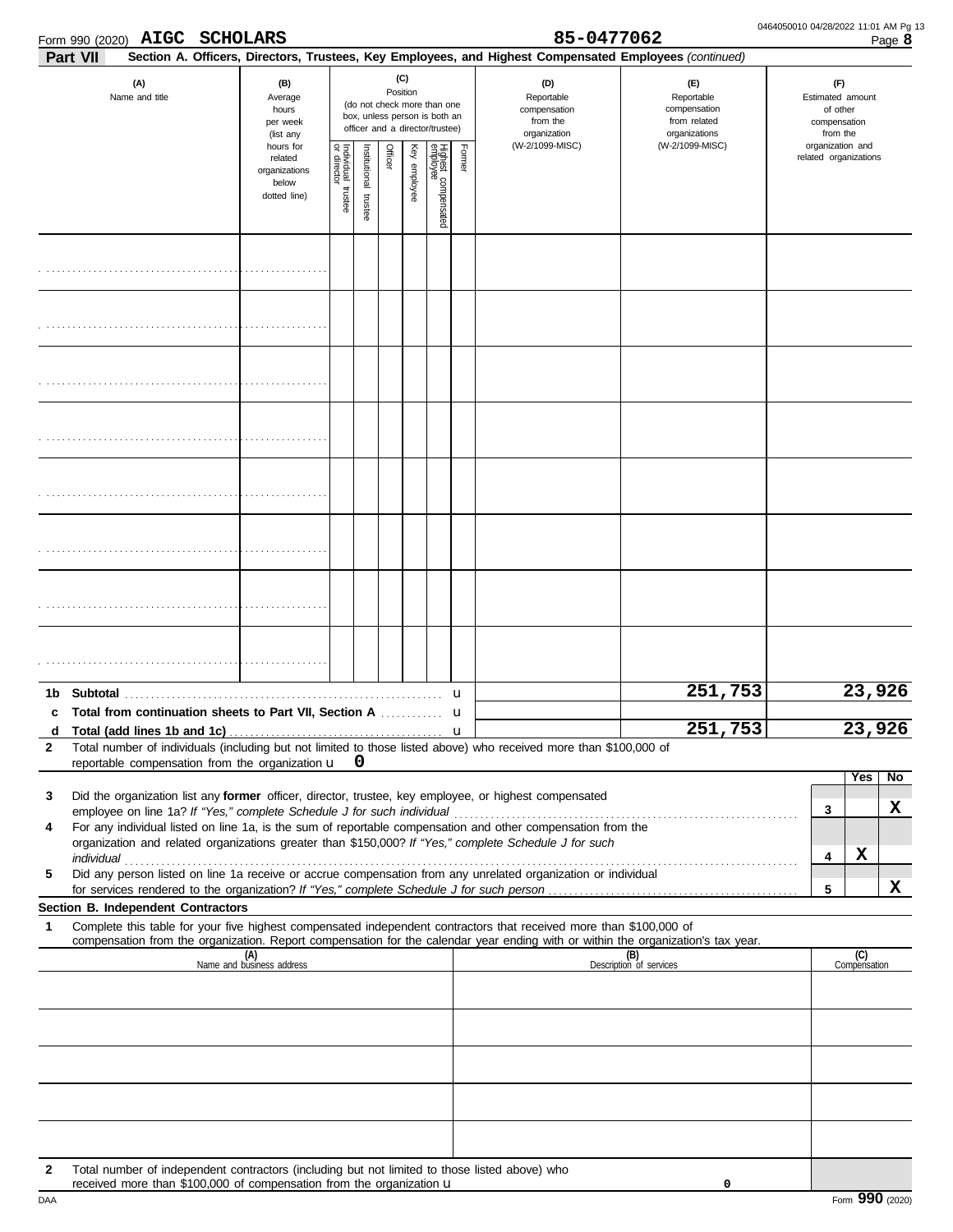| 0464050010 04/28/2022 11:01 AM Pg 14 |  |  |  |
|--------------------------------------|--|--|--|
|                                      |  |  |  |

| Form 990 (2020) | <b>AIGC</b> | <b>SCHOLARS</b> | <b>0477062</b> | Page |
|-----------------|-------------|-----------------|----------------|------|
|                 |             |                 |                |      |

| (C)<br>(A)<br>(B)<br>Related or exempt<br>Unrelated<br>Total revenue<br>function revenue<br>business revenue<br><b>Contributions, Gifts, Grants</b><br>and Other Similar Amounts<br>1a Federated campaigns<br>1a<br>1 <sub>b</sub><br><b>b</b> Membership dues<br>1 <sub>c</sub><br>c Fundraising events<br>1 <sub>d</sub><br>d Related organizations<br>e Government grants (contributions)<br>1e<br>f All other contributions, gifts, grants,<br>and similar amounts not included above<br>4,980,279<br>1f<br>$1g \sqrt{3}$<br><b>g</b> Noncash contributions included in lines 1a-1f<br>4,980,279<br>$\mathbf{u}$<br><b>Business Code</b><br>2a<br>Program Service<br>Revenue<br>b<br>c<br>d | Check if Schedule O contains a response or note to any line in this Part VIII [11] [11] [11] [11] [11] [11] [1 |
|-------------------------------------------------------------------------------------------------------------------------------------------------------------------------------------------------------------------------------------------------------------------------------------------------------------------------------------------------------------------------------------------------------------------------------------------------------------------------------------------------------------------------------------------------------------------------------------------------------------------------------------------------------------------------------------------------|----------------------------------------------------------------------------------------------------------------|
|                                                                                                                                                                                                                                                                                                                                                                                                                                                                                                                                                                                                                                                                                                 | (D)<br>Revenue excluded<br>from tax under<br>sections 512-514                                                  |
| $\mathbf{u}$                                                                                                                                                                                                                                                                                                                                                                                                                                                                                                                                                                                                                                                                                    |                                                                                                                |
| Investment income (including dividends, interest, and<br>3<br>642<br>u<br>Income from investment of tax-exempt bond proceeds<br>4<br>u<br>5<br>u                                                                                                                                                                                                                                                                                                                                                                                                                                                                                                                                                | 642                                                                                                            |
| (i) Real<br>(ii) Personal<br><b>6a</b> Gross rents<br>6a<br>Less: rental expenses<br>6b<br>Rental inc. or (loss)<br>6c                                                                                                                                                                                                                                                                                                                                                                                                                                                                                                                                                                          |                                                                                                                |
| u<br><b>7a</b> Gross amount from<br>(i) Securities<br>(ii) Other<br>sales of assets<br>7а<br>other than inventory                                                                                                                                                                                                                                                                                                                                                                                                                                                                                                                                                                               |                                                                                                                |
| <b>b</b> Less: cost or other<br>Revenue<br>basis and sales exps.<br>7b<br>c Gain or (loss)<br>7c                                                                                                                                                                                                                                                                                                                                                                                                                                                                                                                                                                                                |                                                                                                                |
| er<br>E<br>u<br>8a Gross income from fundraising events<br>δ<br>(not including $\delta$<br>of contributions reported on line 1c).<br>See Part IV, line 18<br>8а<br><b>b</b> Less: direct expenses<br>8b                                                                                                                                                                                                                                                                                                                                                                                                                                                                                         |                                                                                                                |
| u<br>9a Gross income from gaming activities.<br>See Part IV, line $19$<br>9а<br>9 <sub>b</sub><br><b>b</b> Less: direct expenses                                                                                                                                                                                                                                                                                                                                                                                                                                                                                                                                                                |                                                                                                                |
| u<br>10a Gross sales of inventory, less<br>returns and allowances<br>10a<br><b>b</b> Less: $cost$ of goods $sol$<br>10b                                                                                                                                                                                                                                                                                                                                                                                                                                                                                                                                                                         |                                                                                                                |
| <b>c</b> Net income or (loss) from sales of inventory<br>u<br><b>Business Code</b><br>Miscellaneous<br>Revenue<br>11a<br>b                                                                                                                                                                                                                                                                                                                                                                                                                                                                                                                                                                      |                                                                                                                |
| c<br><b>u</b><br>4,980,921<br>0<br>0<br>u                                                                                                                                                                                                                                                                                                                                                                                                                                                                                                                                                                                                                                                       | 642                                                                                                            |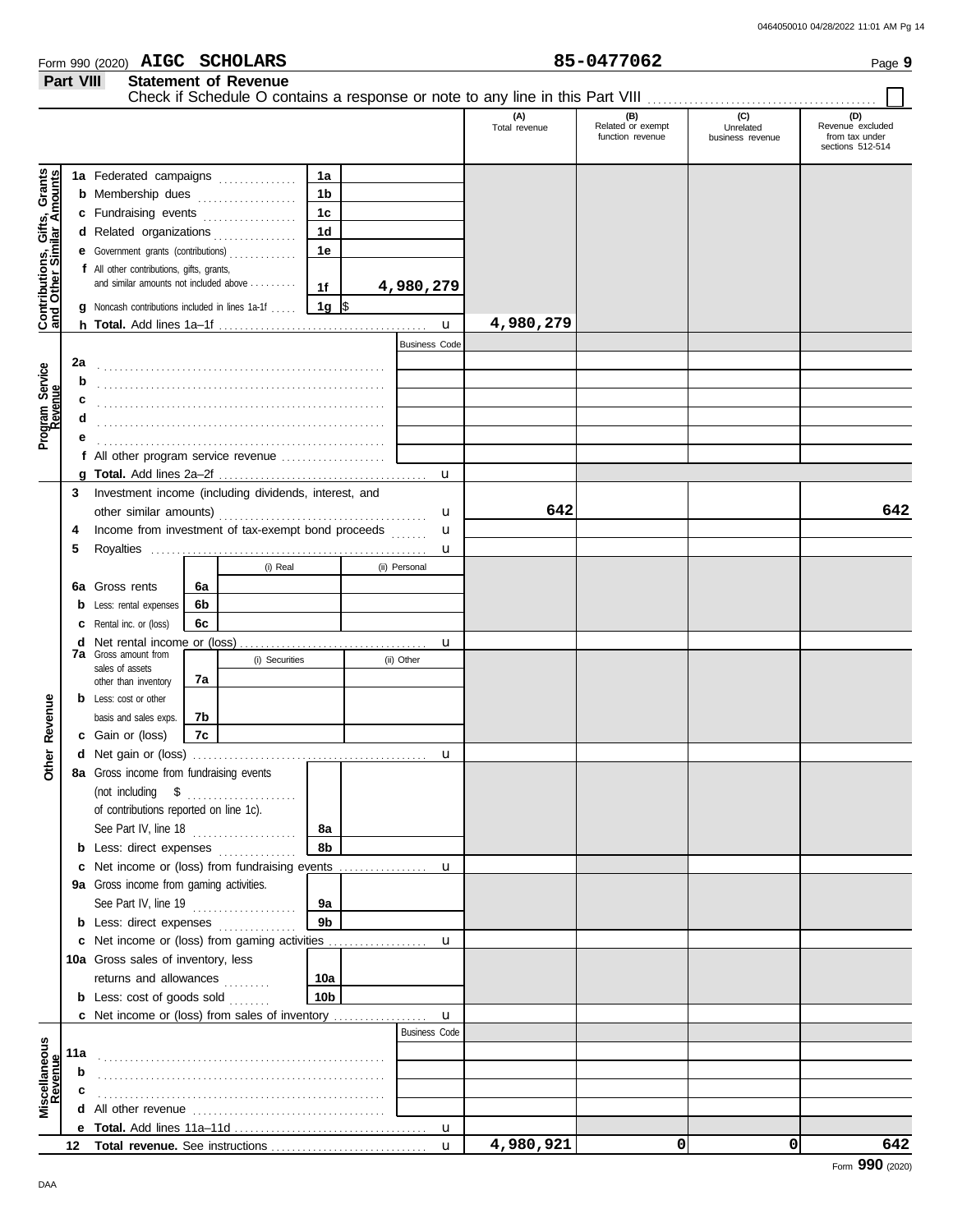|              | AIGC SCHOLARS<br>Form 990 (2020)                                                                                           |                      | 85-0477062      |                  | Page 10     |
|--------------|----------------------------------------------------------------------------------------------------------------------------|----------------------|-----------------|------------------|-------------|
|              | <b>Statement of Functional Expenses</b><br>Part IX                                                                         |                      |                 |                  |             |
|              | Section 501(c)(3) and 501(c)(4) organizations must complete all columns. All other organizations must complete column (A). |                      |                 |                  |             |
|              | Check if Schedule O contains a response or note to any line in this Part IX                                                | (A)                  | (B)             | (C)              | (D)         |
|              | Do not include amounts reported on lines 6b,                                                                               | Total expenses       | Program service | Management and   | Fundraising |
|              | 7b, 8b, 9b, and 10b of Part VIII.                                                                                          |                      | expenses        | general expenses | expenses    |
| 1.           | Grants and other assistance to domestic organizations                                                                      |                      |                 |                  |             |
| $\mathbf{2}$ | and domestic governments. See Part IV, line 21<br>Grants and other assistance to domestic                                  |                      |                 |                  |             |
|              | individuals. See Part IV, line 22                                                                                          | 4,706,558            | 4,706,558       |                  |             |
| 3            | Grants and other assistance to foreign                                                                                     |                      |                 |                  |             |
|              | organizations, foreign governments, and foreign                                                                            |                      |                 |                  |             |
|              | individuals. See Part IV, lines 15 and 16                                                                                  |                      |                 |                  |             |
| 4            | Benefits paid to or for members                                                                                            |                      |                 |                  |             |
| 5.           | Compensation of current officers, directors,                                                                               |                      |                 |                  |             |
|              | trustees, and key employees                                                                                                |                      |                 |                  |             |
| 6            | Compensation not included above to disqualified                                                                            |                      |                 |                  |             |
|              | persons (as defined under section 4958(f)(1)) and                                                                          |                      |                 |                  |             |
|              | persons described in section 4958(c)(3)(B)                                                                                 |                      |                 |                  |             |
| 7            | Other salaries and wages                                                                                                   |                      |                 |                  |             |
| 8            | Pension plan accruals and contributions (include                                                                           |                      |                 |                  |             |
|              | section 401(k) and 403(b) employer contributions)                                                                          |                      |                 |                  |             |
| 9            | Other employee benefits                                                                                                    |                      |                 |                  |             |
| 10           |                                                                                                                            |                      |                 |                  |             |
| 11           | Fees for services (nonemployees):                                                                                          |                      |                 |                  |             |
| а            | Management                                                                                                                 |                      |                 |                  |             |
| b            |                                                                                                                            |                      |                 |                  |             |
| c            |                                                                                                                            | 8,177                | 7,305           | 872              |             |
| d            |                                                                                                                            |                      |                 |                  |             |
| е            | Professional fundraising services. See Part IV, line 17                                                                    |                      |                 |                  |             |
| f            | Investment management fees                                                                                                 |                      |                 |                  |             |
| g            | Other. (If line 11g amount exceeds 10% of line 25, column                                                                  |                      |                 |                  |             |
|              | (A) amount, list line 11g expenses on Schedule O.)                                                                         | 120,935              | 64,352          | 56,583           |             |
| 12           | Advertising and promotion                                                                                                  |                      |                 |                  |             |
| 13           |                                                                                                                            | 9,428                | 2,675           | 6,753            |             |
| 14           | Information technology                                                                                                     |                      |                 |                  |             |
| 15           |                                                                                                                            | $\overline{22, 478}$ | 5,973           | 16,505           |             |
|              |                                                                                                                            | 1,518                |                 | 1,518            |             |
| 17           | Travel                                                                                                                     |                      |                 |                  |             |
| 18           | Payments of travel or entertainment expenses                                                                               |                      |                 |                  |             |
|              | for any federal, state, or local public officials<br>Conferences, conventions, and meetings                                | 241                  | 215             | 26               |             |
| 19<br>20     |                                                                                                                            |                      |                 |                  |             |
| 21           | Payments to affiliates                                                                                                     |                      |                 |                  |             |
| 22           | Depreciation, depletion, and amortization                                                                                  | 5,466                |                 | 5,466            |             |
| 23           |                                                                                                                            | 1,215                | 1,085           | 130              |             |
| 24           | Other expenses. Itemize expenses not covered                                                                               |                      |                 |                  |             |
|              | above (List miscellaneous expenses on line 24e. If                                                                         |                      |                 |                  |             |
|              | line 24e amount exceeds 10% of line 25, column                                                                             |                      |                 |                  |             |
|              | (A) amount, list line 24e expenses on Schedule O.)                                                                         |                      |                 |                  |             |
| a            | SHARED EXPENSES                                                                                                            | 395,708              |                 | 395,708          |             |
| b            | MAINTENANCE AND REPAIRS                                                                                                    | 12,397               |                 | 12,397           |             |
| c            | PRINTING AND PUBLICATION                                                                                                   | 9,581                |                 | 9,581            |             |
| d            | TELPHONE                                                                                                                   | 6,903                | 3,929           | 2,974            |             |
| е            |                                                                                                                            | $-339,240$           | 1               | $-339,241$       |             |
| 25           | Total functional expenses. Add lines 1 through 24e                                                                         | 4,961,365            | 4,792,093       | 169,272          | 0           |
| 26           | Joint costs. Complete this line only if the                                                                                |                      |                 |                  |             |
|              | organization reported in column (B) joint costs<br>from a combined educational campaign and                                |                      |                 |                  |             |
|              | fundraising solicitation. Check here u<br>if                                                                               |                      |                 |                  |             |
|              | following SOP 98-2 (ASC 958-720)                                                                                           |                      |                 |                  |             |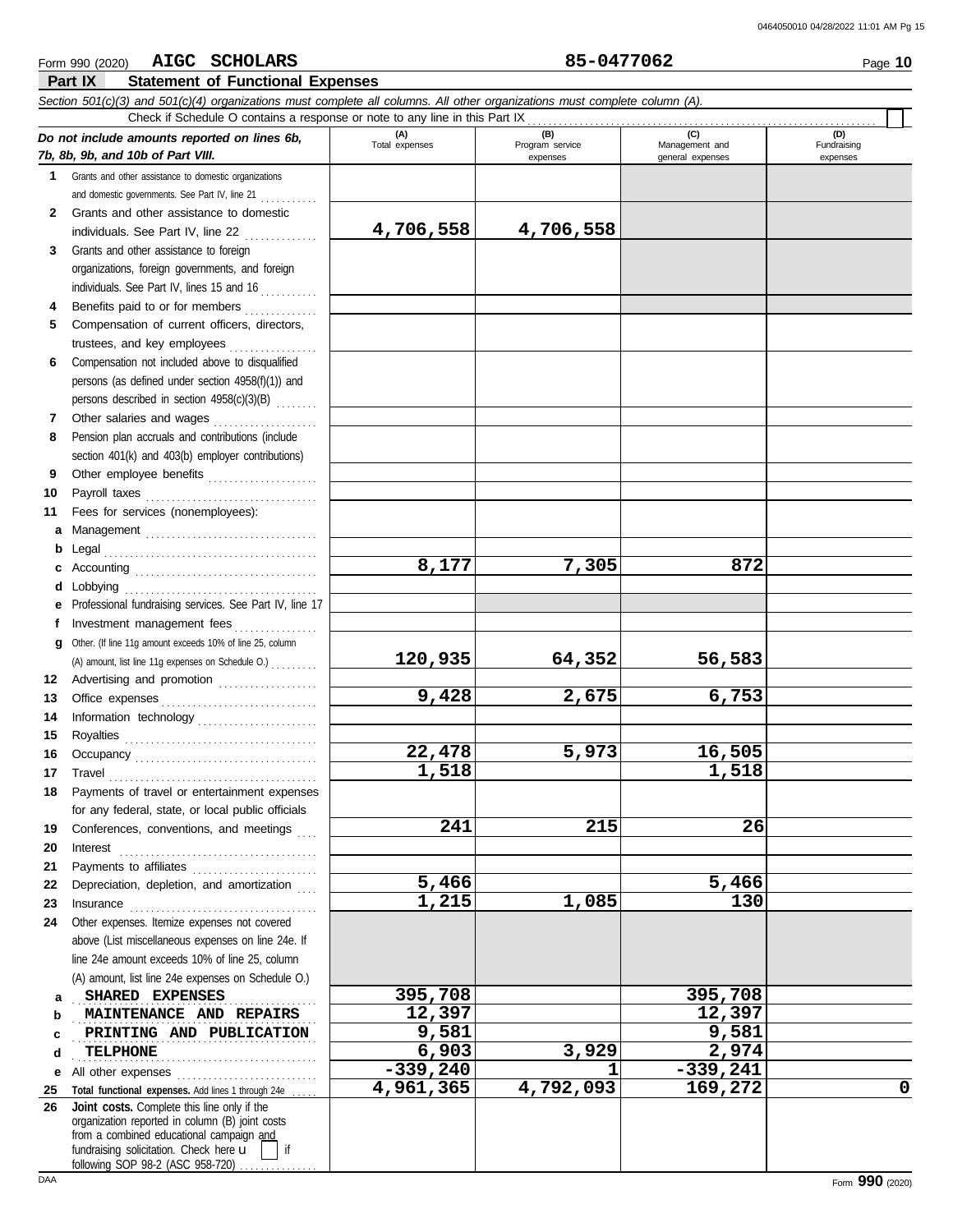| 177062<br><b>AIGC</b><br><b>SCHOLARS</b><br>ᇰᆮ<br>._na•<br>$\overline{\phantom{0}}$<br>(2020)<br>990<br>Form | . .<br>Page |
|--------------------------------------------------------------------------------------------------------------|-------------|
|--------------------------------------------------------------------------------------------------------------|-------------|

|                 | Part X | <b>Balance Sheet</b>                                                                                                                                                                                                               |         |                          |                 |                    |
|-----------------|--------|------------------------------------------------------------------------------------------------------------------------------------------------------------------------------------------------------------------------------------|---------|--------------------------|-----------------|--------------------|
|                 |        | Check if Schedule O contains a response or note to any line in this Part X.                                                                                                                                                        |         |                          |                 |                    |
|                 |        |                                                                                                                                                                                                                                    |         | (A)<br>Beginning of year |                 | (B)<br>End of year |
|                 | 1      | Cash-non-interest-bearing                                                                                                                                                                                                          |         |                          | 1               |                    |
|                 | 2      |                                                                                                                                                                                                                                    |         | $\overline{1,846,095}$   | $\mathbf{2}$    | 695,770            |
|                 | 3      |                                                                                                                                                                                                                                    |         |                          | 3               |                    |
|                 | 4      |                                                                                                                                                                                                                                    |         |                          | 4               |                    |
|                 | 5      | Loans and other receivables from any current or former officer, director,                                                                                                                                                          |         |                          |                 |                    |
|                 |        | trustee, key employee, creator or founder, substantial contributor, or 35%                                                                                                                                                         |         |                          |                 |                    |
|                 |        |                                                                                                                                                                                                                                    |         |                          | 5               |                    |
|                 | 6      | Loans and other receivables from other disqualified persons (as defined                                                                                                                                                            |         |                          |                 |                    |
|                 |        | under section 4958(f)(1)), and persons described in section 4958(c)(3)(B)                                                                                                                                                          |         |                          | 6               |                    |
| Assets          | 7      |                                                                                                                                                                                                                                    |         |                          | $\overline{7}$  |                    |
|                 | 8      | Inventories for sale or use <i>communication</i> and the state of the state or use of the state or use of the state or the state or the state or the state or the state or the state of the state or the state or the state or the |         |                          | 8               |                    |
|                 | 9      |                                                                                                                                                                                                                                    |         |                          | 9               |                    |
|                 |        | 10a Land, buildings, and equipment: cost or other                                                                                                                                                                                  |         |                          |                 |                    |
|                 |        |                                                                                                                                                                                                                                    | 115,566 |                          |                 |                    |
|                 | b      |                                                                                                                                                                                                                                    | 115,566 | 5,413                    | 10 <sub>c</sub> |                    |
|                 | 11     |                                                                                                                                                                                                                                    |         |                          | 11              |                    |
|                 | 12     |                                                                                                                                                                                                                                    |         |                          | 12              |                    |
|                 | 13     |                                                                                                                                                                                                                                    |         |                          | 13              |                    |
|                 | 14     |                                                                                                                                                                                                                                    |         | 14                       |                 |                    |
|                 | 15     |                                                                                                                                                                                                                                    |         | 158                      | 15              | 260,083            |
|                 | 16     |                                                                                                                                                                                                                                    |         | 1,851,666                | 16              | 955,853            |
|                 | 17     |                                                                                                                                                                                                                                    |         |                          | 17              | 35,896             |
|                 | 18     | Grants payable                                                                                                                                                                                                                     |         | 18                       |                 |                    |
|                 | 19     |                                                                                                                                                                                                                                    |         | 693,134                  | 19              | 88,167             |
|                 | 20     |                                                                                                                                                                                                                                    |         |                          | 20              |                    |
|                 | 21     |                                                                                                                                                                                                                                    |         |                          | 21              |                    |
|                 | 22     | Loans and other payables to any current or former officer, director,                                                                                                                                                               |         |                          |                 |                    |
| Liabilities     |        | trustee, key employee, creator or founder, substantial contributor, or 35%                                                                                                                                                         |         |                          |                 |                    |
|                 |        |                                                                                                                                                                                                                                    |         |                          | 22              |                    |
|                 | 23     | Secured mortgages and notes payable to unrelated third parties                                                                                                                                                                     |         |                          | 23              |                    |
|                 | 24     | Unsecured notes and loans payable to unrelated third parties [[[[[[[[[[[[[[[[[[[[[[[[[]]]]]]]]]]]                                                                                                                                  |         |                          | 24              |                    |
|                 | 25     | Other liabilities (including federal income tax, payables to related third                                                                                                                                                         |         |                          |                 |                    |
|                 |        | parties, and other liabilities not included on lines 17-24). Complete Part X                                                                                                                                                       |         |                          |                 |                    |
|                 |        | of Schedule D                                                                                                                                                                                                                      |         | 346,298                  | 25              |                    |
|                 | 26     |                                                                                                                                                                                                                                    |         | 1,039,432                | 26              | 124,063            |
|                 |        | Organizations that follow FASB ASC 958, check here $\mathbf{u}$ $\overline{\mathbf{X}}$                                                                                                                                            |         |                          |                 |                    |
|                 |        | and complete lines 27, 28, 32, and 33.                                                                                                                                                                                             |         |                          |                 |                    |
|                 | 27     | Net assets without donor restrictions                                                                                                                                                                                              |         | 234,350                  | 27              | 253,906            |
| <b>Balances</b> | 28     | Net assets with donor restrictions                                                                                                                                                                                                 |         | 577,884                  | 28              | 577,884            |
|                 |        | Organizations that do not follow FASB ASC 958, check here u                                                                                                                                                                        |         |                          |                 |                    |
| Fund            |        | and complete lines 29 through 33.                                                                                                                                                                                                  |         |                          |                 |                    |
|                 | 29     | Capital stock or trust principal, or current funds                                                                                                                                                                                 |         |                          | 29              |                    |
|                 | 30     | Paid-in or capital surplus, or land, building, or equipment fund                                                                                                                                                                   |         |                          | 30              |                    |
|                 | 31     | Retained earnings, endowment, accumulated income, or other funds                                                                                                                                                                   |         |                          | 31              |                    |
| Net Assets or   | 32     | Total net assets or fund balances                                                                                                                                                                                                  |         | 812,234                  | 32              | 831,790            |
|                 | 33     |                                                                                                                                                                                                                                    |         | 1,851,666                | 33              | 955,853            |

Form **990** (2020)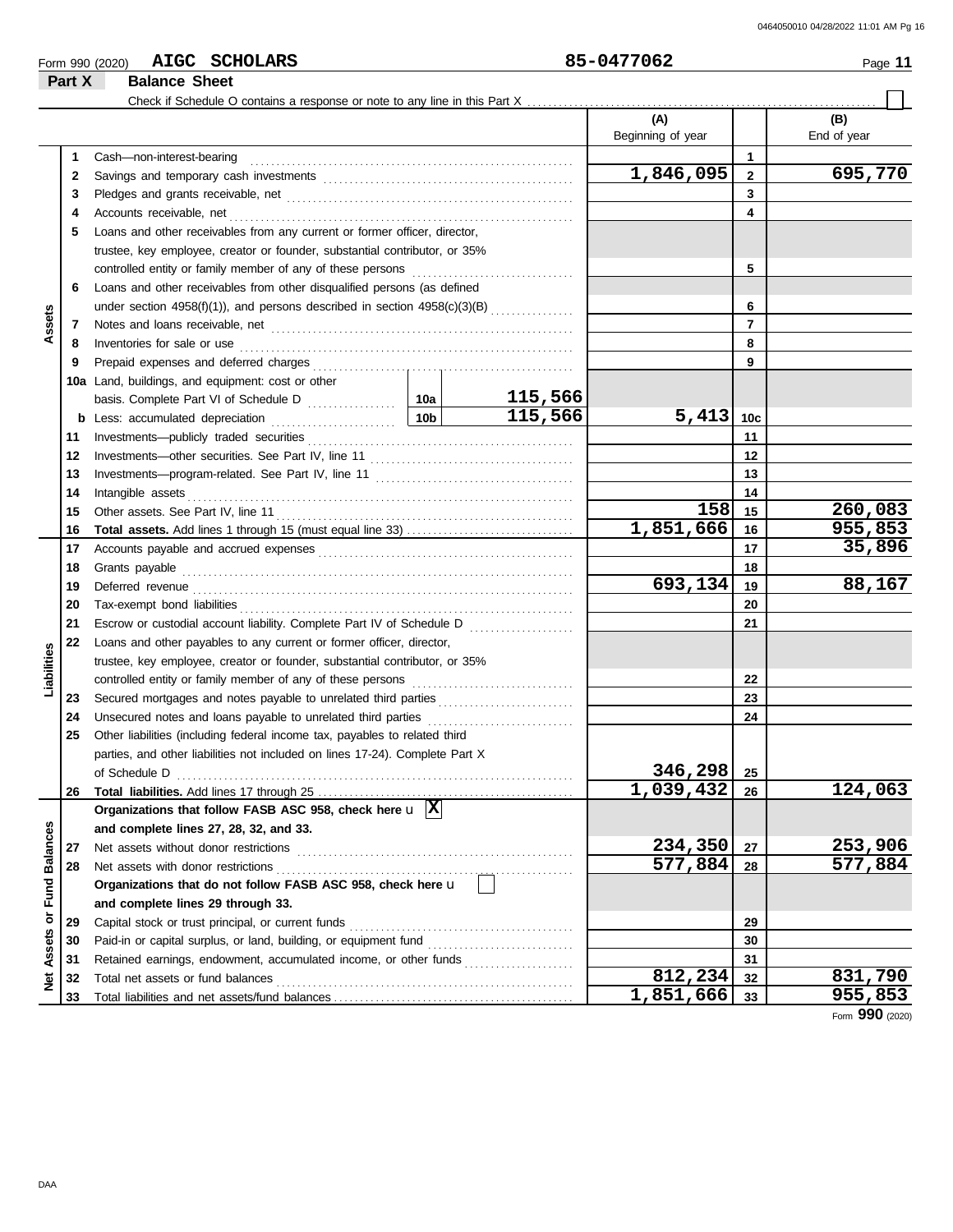|    | 85-0477062<br>Form 990 (2020) AIGC SCHOLARS                                                                                                                                                                                    |                         |                |             | Page 12 |
|----|--------------------------------------------------------------------------------------------------------------------------------------------------------------------------------------------------------------------------------|-------------------------|----------------|-------------|---------|
|    | <b>Reconciliation of Net Assets</b><br>Part XI                                                                                                                                                                                 |                         |                |             |         |
|    |                                                                                                                                                                                                                                |                         |                |             |         |
| 1  |                                                                                                                                                                                                                                |                         | 4,980,921      |             |         |
| 2  |                                                                                                                                                                                                                                | $\overline{2}$          | 4,961,365      |             |         |
| 3  |                                                                                                                                                                                                                                | $\overline{\mathbf{3}}$ |                |             | 19,556  |
| 4  |                                                                                                                                                                                                                                | $\overline{4}$          |                |             | 812,234 |
| 5  |                                                                                                                                                                                                                                | 5                       |                |             |         |
| 6  |                                                                                                                                                                                                                                | 6                       |                |             |         |
| 7  | Investment expenses                                                                                                                                                                                                            | $\overline{7}$          |                |             |         |
| 8  | Prior period adjustments [11, 12] and the contract of the contract of the contract of the contract of the contract of the contract of the contract of the contract of the contract of the contract of the contract of the cont | 8                       |                |             |         |
| 9  | Other changes in net assets or fund balances (explain on Schedule O)                                                                                                                                                           | 9                       |                |             |         |
| 10 | Net assets or fund balances at end of year. Combine lines 3 through 9 (must equal Part X, line                                                                                                                                 |                         |                |             |         |
|    | 32, column (B))                                                                                                                                                                                                                | 10                      |                |             | 831,790 |
|    | <b>Financial Statements and Reporting</b><br>Part XII                                                                                                                                                                          |                         |                |             |         |
|    |                                                                                                                                                                                                                                |                         |                |             |         |
|    |                                                                                                                                                                                                                                |                         |                | <b>Yes</b>  | No      |
| 1  | ΙX<br>Accounting method used to prepare the Form 990:<br>Cash<br>Accrual<br>Other                                                                                                                                              |                         |                |             |         |
|    | If the organization changed its method of accounting from a prior year or checked "Other," explain in                                                                                                                          |                         |                |             |         |
|    | Schedule O.                                                                                                                                                                                                                    |                         |                |             |         |
|    | 2a Were the organization's financial statements compiled or reviewed by an independent accountant?                                                                                                                             |                         | 2a             |             | x       |
|    | If "Yes," check a box below to indicate whether the financial statements for the year were compiled or                                                                                                                         |                         |                |             |         |
|    | reviewed on a separate basis, consolidated basis, or both:                                                                                                                                                                     |                         |                |             |         |
|    | Consolidated basis<br>Separate basis<br>Both consolidated and separate basis                                                                                                                                                   |                         |                |             |         |
|    | <b>b</b> Were the organization's financial statements audited by an independent accountant?                                                                                                                                    |                         | 2 <sub>b</sub> | x           |         |
|    | If "Yes," check a box below to indicate whether the financial statements for the year were audited on a                                                                                                                        |                         |                |             |         |
|    | separate basis, consolidated basis, or both:                                                                                                                                                                                   |                         |                |             |         |
|    | $ \mathbf{X} $ Consolidated basis<br>Separate basis<br>Both consolidated and separate basis                                                                                                                                    |                         |                |             |         |
|    | c If "Yes" to line 2a or 2b, does the organization have a committee that assumes responsibility for oversight of                                                                                                               |                         |                |             |         |
|    | the audit, review, or compilation of its financial statements and selection of an independent accountant?<br>.                                                                                                                 |                         | 2c             | x           |         |
|    | If the organization changed either its oversight process or selection process during the tax year, explain on                                                                                                                  |                         |                |             |         |
|    | Schedule O.                                                                                                                                                                                                                    |                         |                |             |         |
|    | 3a As a result of a federal award, was the organization required to undergo an audit or audits as set forth in the                                                                                                             |                         |                |             |         |
|    | Single Audit Act and OMB Circular A-133?                                                                                                                                                                                       |                         | 3a             | X           |         |
|    | b If "Yes," did the organization undergo the required audit or audits? If the organization did not undergo the                                                                                                                 |                         |                |             |         |
|    | required audit or audits, explain why on Schedule O and describe any steps taken to undergo such audits                                                                                                                        |                         | 3 <sub>b</sub> | $\mathbf x$ |         |

Form **990** (2020)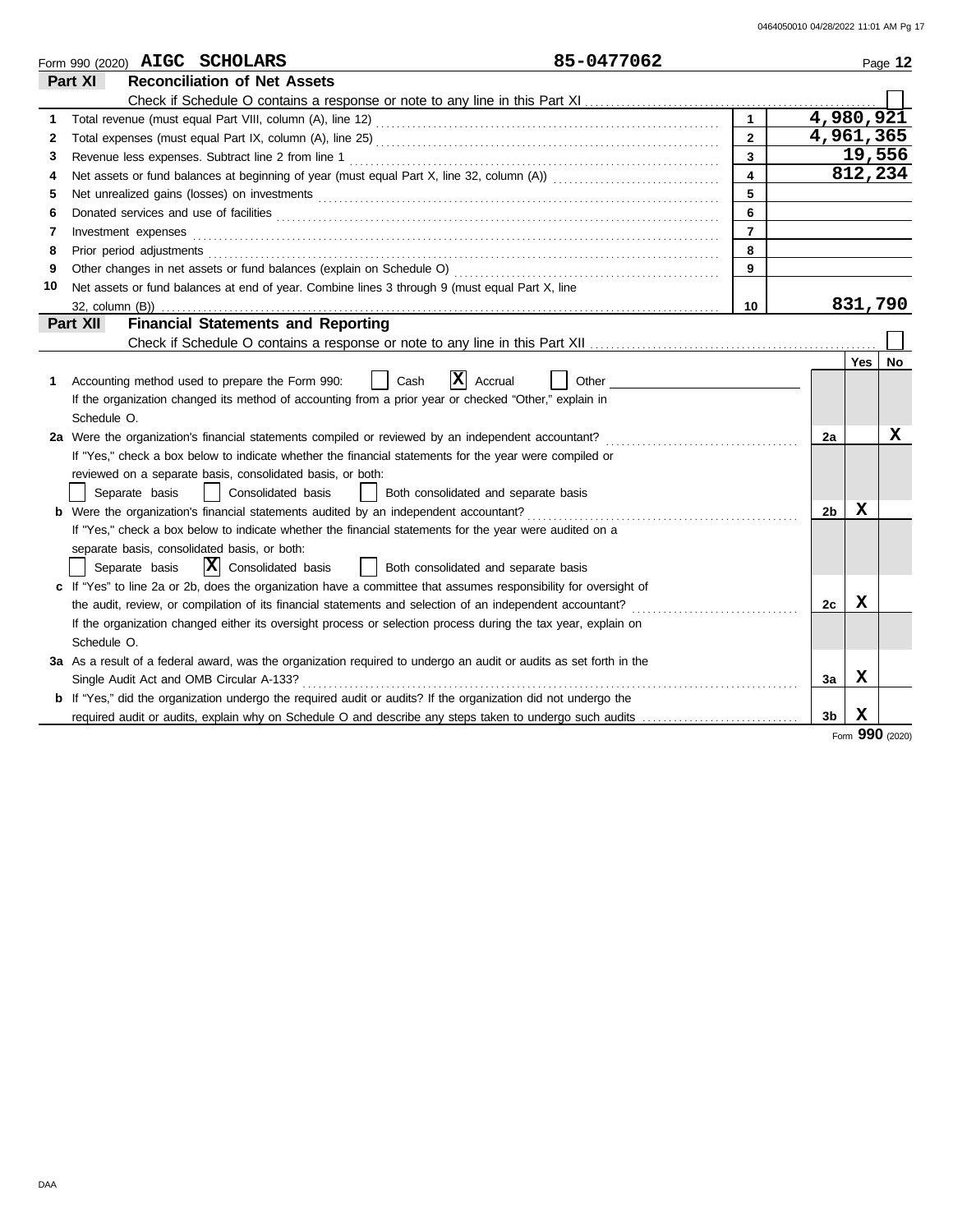| <b>SCHEDULE A</b>          |  |                                                            | <b>Public Charity Status and Public Support</b>                                                                                                                                                                                                                 | OMB No. 1545-0047        |                          |                               |                                     |
|----------------------------|--|------------------------------------------------------------|-----------------------------------------------------------------------------------------------------------------------------------------------------------------------------------------------------------------------------------------------------------------|--------------------------|--------------------------|-------------------------------|-------------------------------------|
| (Form 990 or 990-EZ)       |  |                                                            | Complete if the organization is a section 501(c)(3) organization or a section 4947(a)(1) nonexempt charitable trust.                                                                                                                                            |                          |                          |                               |                                     |
| Department of the Treasury |  |                                                            | La Attach to Form 990 or Form 990-EZ.                                                                                                                                                                                                                           |                          |                          |                               | Open to Public                      |
| Internal Revenue Service   |  |                                                            | <b>u</b> Go to www.irs.gov/Form990 for instructions and the latest information.                                                                                                                                                                                 |                          |                          |                               | Inspection                          |
| Name of the organization   |  | <b>SCHOLARS</b><br><b>AIGC</b>                             |                                                                                                                                                                                                                                                                 |                          |                          | 85-0477062                    | Employer identification number      |
| Part I                     |  |                                                            | Reason for Public Charity Status. (All organizations must complete this part.) See instructions.                                                                                                                                                                |                          |                          |                               |                                     |
|                            |  |                                                            | The organization is not a private foundation because it is: (For lines 1 through 12, check only one box.)                                                                                                                                                       |                          |                          |                               |                                     |
| 1                          |  |                                                            | A church, convention of churches, or association of churches described in section 170(b)(1)(A)(i).                                                                                                                                                              |                          |                          |                               |                                     |
| 2                          |  |                                                            | A school described in <b>section 170(b)(1)(A)(ii).</b> (Attach Schedule E (Form 990 or 990-EZ).)                                                                                                                                                                |                          |                          |                               |                                     |
| 3                          |  |                                                            | A hospital or a cooperative hospital service organization described in section 170(b)(1)(A)(iii).                                                                                                                                                               |                          |                          |                               |                                     |
| 4                          |  |                                                            | A medical research organization operated in conjunction with a hospital described in section 170(b)(1)(A)(iii). Enter the hospital's name,                                                                                                                      |                          |                          |                               |                                     |
| city, and state:<br>5      |  |                                                            | An organization operated for the benefit of a college or university owned or operated by a governmental unit described in                                                                                                                                       |                          |                          |                               |                                     |
|                            |  | section 170(b)(1)(A)(iv). (Complete Part II.)              |                                                                                                                                                                                                                                                                 |                          |                          |                               |                                     |
| 6                          |  |                                                            | A federal, state, or local government or governmental unit described in section 170(b)(1)(A)(v).                                                                                                                                                                |                          |                          |                               |                                     |
| ΙX<br>7                    |  | described in section 170(b)(1)(A)(vi). (Complete Part II.) | An organization that normally receives a substantial part of its support from a governmental unit or from the general public                                                                                                                                    |                          |                          |                               |                                     |
| 8                          |  |                                                            | A community trust described in section 170(b)(1)(A)(vi). (Complete Part II.)                                                                                                                                                                                    |                          |                          |                               |                                     |
| 9                          |  |                                                            | An agricultural research organization described in section 170(b)(1)(A)(ix) operated in conjunction with a land-grant college<br>or university or a non-land-grant college of agriculture (see instructions). Enter the name, city, and state of the college or |                          |                          |                               |                                     |
| university:<br>10          |  |                                                            | An organization that normally receives: (1) more than 33 1/3% of its support from contributions, membership fees, and gross                                                                                                                                     |                          |                          |                               |                                     |
|                            |  |                                                            | receipts from activities related to its exempt functions, subject to certain exceptions; and (2) no more than 331/3% of its                                                                                                                                     |                          |                          |                               |                                     |
|                            |  |                                                            | support from gross investment income and unrelated business taxable income (less section 511 tax) from businesses                                                                                                                                               |                          |                          |                               |                                     |
|                            |  |                                                            | acquired by the organization after June 30, 1975. See section 509(a)(2). (Complete Part III.)                                                                                                                                                                   |                          |                          |                               |                                     |
| 11<br>12                   |  |                                                            | An organization organized and operated exclusively to test for public safety. See section 509(a)(4).<br>An organization organized and operated exclusively for the benefit of, to perform the functions of, or to carry out the purposes                        |                          |                          |                               |                                     |
|                            |  |                                                            | of one or more publicly supported organizations described in section $509(a)(1)$ or section $509(a)(2)$ . See section $509(a)(3)$ .                                                                                                                             |                          |                          |                               |                                     |
|                            |  |                                                            | Check the box in lines 12a through 12d that describes the type of supporting organization and complete lines 12e, 12f, and 12g.                                                                                                                                 |                          |                          |                               |                                     |
| а                          |  |                                                            | Type I. A supporting organization operated, supervised, or controlled by its supported organization(s), typically by giving<br>the supported organization(s) the power to regularly appoint or elect a majority of the directors or trustees of the             |                          |                          |                               |                                     |
|                            |  |                                                            | supporting organization. You must complete Part IV, Sections A and B.                                                                                                                                                                                           |                          |                          |                               |                                     |
| b                          |  |                                                            | Type II. A supporting organization supervised or controlled in connection with its supported organization(s), by having                                                                                                                                         |                          |                          |                               |                                     |
|                            |  |                                                            | control or management of the supporting organization vested in the same persons that control or manage the supported<br>organization(s). You must complete Part IV, Sections A and C.                                                                           |                          |                          |                               |                                     |
| c                          |  |                                                            | Type III functionally integrated. A supporting organization operated in connection with, and functionally integrated with,<br>its supported organization(s) (see instructions). You must complete Part IV, Sections A, D, and E.                                |                          |                          |                               |                                     |
| d                          |  |                                                            | Type III non-functionally integrated. A supporting organization operated in connection with its supported organization(s)                                                                                                                                       |                          |                          |                               |                                     |
|                            |  |                                                            | that is not functionally integrated. The organization generally must satisfy a distribution requirement and an attentiveness                                                                                                                                    |                          |                          |                               |                                     |
|                            |  |                                                            | requirement (see instructions). You must complete Part IV, Sections A and D, and Part V.                                                                                                                                                                        |                          |                          |                               |                                     |
| е                          |  |                                                            | Check this box if the organization received a written determination from the IRS that it is a Type I, Type II, Type III<br>functionally integrated, or Type III non-functionally integrated supporting organization.                                            |                          |                          |                               |                                     |
| f                          |  | Enter the number of supported organizations                |                                                                                                                                                                                                                                                                 |                          |                          |                               |                                     |
| g                          |  |                                                            | Provide the following information about the supported organization(s).                                                                                                                                                                                          |                          |                          |                               |                                     |
| (i) Name of supported      |  | (ii) EIN                                                   | (iii) Type of organization                                                                                                                                                                                                                                      | (iv) Is the organization |                          | (v) Amount of monetary        | (vi) Amount of                      |
| organization               |  |                                                            | (described on lines 1-10<br>above (see instructions))                                                                                                                                                                                                           | document?                | listed in your governing | support (see<br>instructions) | other support (see<br>instructions) |
|                            |  |                                                            |                                                                                                                                                                                                                                                                 | Yes                      | No                       |                               |                                     |
| (A)                        |  |                                                            |                                                                                                                                                                                                                                                                 |                          |                          |                               |                                     |
|                            |  |                                                            |                                                                                                                                                                                                                                                                 |                          |                          |                               |                                     |
| (B)                        |  |                                                            |                                                                                                                                                                                                                                                                 |                          |                          |                               |                                     |
| (C)                        |  |                                                            |                                                                                                                                                                                                                                                                 |                          |                          |                               |                                     |
| (D)                        |  |                                                            |                                                                                                                                                                                                                                                                 |                          |                          |                               |                                     |
|                            |  |                                                            |                                                                                                                                                                                                                                                                 |                          |                          |                               |                                     |
| (E)                        |  |                                                            |                                                                                                                                                                                                                                                                 |                          |                          |                               |                                     |
| Total                      |  |                                                            |                                                                                                                                                                                                                                                                 |                          |                          |                               |                                     |

**For Paperwork Reduction Act Notice, see the Instructions for Form 990 or 990-EZ.**

**Schedule A (Form 990 or 990-EZ) 2020**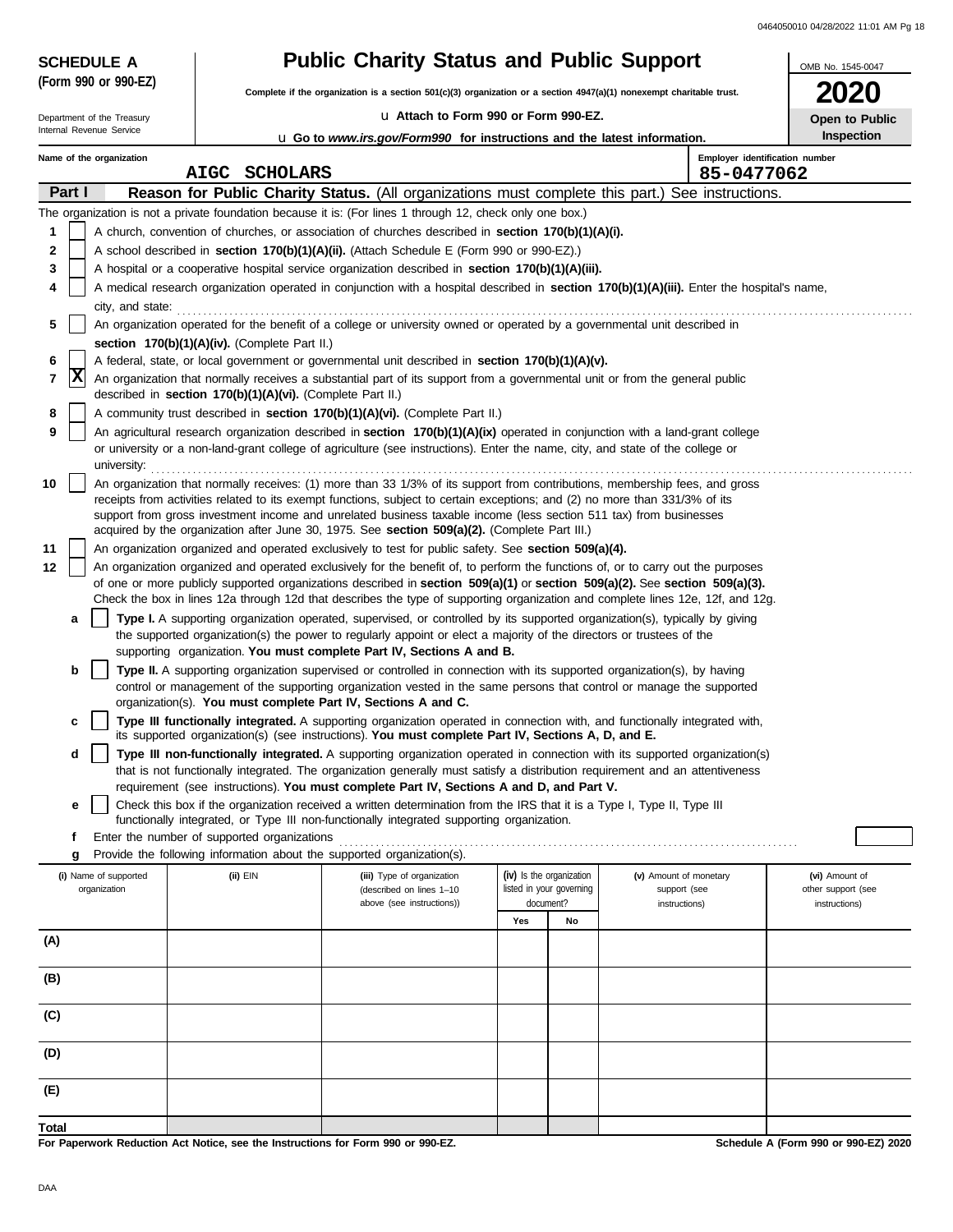|              | Schedule A (Form 990 or 990-EZ) 2020                                                                                                                                                                                           | AIGC SCHOLARS |            |            |            | 85-0477062 | Page 2                                 |
|--------------|--------------------------------------------------------------------------------------------------------------------------------------------------------------------------------------------------------------------------------|---------------|------------|------------|------------|------------|----------------------------------------|
|              | Part II<br>Support Schedule for Organizations Described in Sections 170(b)(1)(A)(iv) and 170(b)(1)(A)(vi)                                                                                                                      |               |            |            |            |            |                                        |
|              | (Complete only if you checked the box on line 5, 7, or 8 of Part I or if the organization failed to qualify under                                                                                                              |               |            |            |            |            |                                        |
|              | Part III. If the organization fails to qualify under the tests listed below, please complete Part III.)                                                                                                                        |               |            |            |            |            |                                        |
|              | <b>Section A. Public Support</b>                                                                                                                                                                                               |               |            |            |            |            |                                        |
|              | Calendar year (or fiscal year beginning in)<br>$\mathbf{u}$                                                                                                                                                                    | (a) 2016      | (b) 2017   | $(c)$ 2018 | $(d)$ 2019 | (e) $2020$ | (f) Total                              |
| 1            | Gifts, grants, contributions, and                                                                                                                                                                                              |               |            |            |            |            |                                        |
|              | membership fees received. (Do not                                                                                                                                                                                              |               |            |            |            |            |                                        |
|              | include any "unusual grants.")                                                                                                                                                                                                 | 1,243,895     | 10,524,278 | 7,948,136  | 5,802,098  | 4,980,279  | 30,498,686                             |
| $\mathbf{2}$ | Tax revenues levied for the                                                                                                                                                                                                    |               |            |            |            |            |                                        |
|              | organization's benefit and either paid                                                                                                                                                                                         |               |            |            |            |            |                                        |
|              | to or expended on its behalf                                                                                                                                                                                                   |               |            |            |            |            |                                        |
| 3            | The value of services or facilities                                                                                                                                                                                            |               |            |            |            |            |                                        |
|              | furnished by a governmental unit to the                                                                                                                                                                                        |               |            |            |            |            |                                        |
|              | organization without charge                                                                                                                                                                                                    |               |            |            |            |            |                                        |
| 4<br>5       | Total. Add lines 1 through 3<br>The portion of total contributions by                                                                                                                                                          | 1,243,895     | 10,524,278 | 7,948,136  | 5,802,098  | 4,980,279  | 30,498,686                             |
|              | each person (other than a                                                                                                                                                                                                      |               |            |            |            |            |                                        |
|              | governmental unit or publicly                                                                                                                                                                                                  |               |            |            |            |            |                                        |
|              | supported organization) included on                                                                                                                                                                                            |               |            |            |            |            |                                        |
|              | line 1 that exceeds 2% of the amount<br>shown on line 11, column (f) $\ldots$                                                                                                                                                  |               |            |            |            |            |                                        |
| 6            | Public support. Subtract line 5 from line 4                                                                                                                                                                                    |               |            |            |            |            | 30,498,686                             |
|              | <b>Section B. Total Support</b>                                                                                                                                                                                                |               |            |            |            |            |                                        |
|              | Calendar year (or fiscal year beginning in)<br>$\mathbf{u}$                                                                                                                                                                    | (a) 2016      | (b) $2017$ | $(c)$ 2018 | $(d)$ 2019 | (e) $2020$ | (f) Total                              |
| 7            | Amounts from line 4                                                                                                                                                                                                            | 1,243,895     | 10,524,278 | 7,948,136  | 5,802,098  | 4,980,279  | 30,498,686                             |
| 8            | Gross income from interest, dividends,                                                                                                                                                                                         |               |            |            |            |            |                                        |
|              | payments received on securities loans,                                                                                                                                                                                         |               |            |            |            |            |                                        |
|              | rents, royalties, and income from<br>similar sources                                                                                                                                                                           | 367           | 443        | 1,183      | 1,291      | 642        | 3,926                                  |
| 9            | Net income from unrelated business                                                                                                                                                                                             |               |            |            |            |            |                                        |
|              | activities, whether or not the business                                                                                                                                                                                        |               |            |            |            |            |                                        |
|              | is regularly carried on                                                                                                                                                                                                        |               |            |            |            |            |                                        |
| 10           | Other income. Do not include gain or                                                                                                                                                                                           |               |            |            |            |            |                                        |
|              | loss from the sale of capital assets                                                                                                                                                                                           |               |            |            |            |            |                                        |
|              |                                                                                                                                                                                                                                |               |            |            |            |            |                                        |
| 11           | Total support. Add lines 7 through 10                                                                                                                                                                                          |               |            |            |            |            | 30,502,612                             |
| 12           |                                                                                                                                                                                                                                |               |            |            |            | $12 \,$    |                                        |
| 13           | First 5 years. If the Form 990 is for the organization's first, second, third, fourth, or fifth tax year as a section 501(c)(3)                                                                                                |               |            |            |            |            |                                        |
|              | Section C. Computation of Public Support Percentage                                                                                                                                                                            |               |            |            |            |            |                                        |
|              |                                                                                                                                                                                                                                |               |            |            |            | 14         |                                        |
| 14<br>15     | Public support percentage for 2020 (line 6, column (f) divided by line 11, column (f)) [[[[[[[[[[[[[[[[[[[[[[                                                                                                                  |               |            |            |            | 15         | 99.99%                                 |
| 16a          | 33 1/3% support test-2020. If the organization did not check the box on line 13, and line 14 is 33 1/3% or more, check this                                                                                                    |               |            |            |            |            | 99.99 %                                |
|              |                                                                                                                                                                                                                                |               |            |            |            |            | $\blacktriangleright \boxed{\text{X}}$ |
| b            | 33 1/3% support test-2019. If the organization did not check a box on line 13 or 16a, and line 15 is 33 1/3% or more, check                                                                                                    |               |            |            |            |            |                                        |
|              |                                                                                                                                                                                                                                |               |            |            |            |            |                                        |
|              | 17a 10%-facts-and-circumstances test-2020. If the organization did not check a box on line 13, 16a, or 16b, and line 14 is                                                                                                     |               |            |            |            |            |                                        |
|              | 10% or more, and if the organization meets the "facts-and-circumstances" test, check this box and stop here. Explain in                                                                                                        |               |            |            |            |            |                                        |
|              | Part VI how the organization meets the "facts-and-circumstances" test. The organization qualifies as a publicly supported                                                                                                      |               |            |            |            |            |                                        |
|              | organization www.commutation.com/www.commutation.com/www.commutation.com/www.commutation.com/www.commutation.com                                                                                                               |               |            |            |            |            |                                        |
| b            | 10%-facts-and-circumstances test-2019. If the organization did not check a box on line 13, 16a, 16b, or 17a, and line                                                                                                          |               |            |            |            |            |                                        |
|              | 15 is 10% or more, and if the organization meets the "facts-and-circumstances" test, check this box and stop here. Explain                                                                                                     |               |            |            |            |            |                                        |
|              | in Part VI how the organization meets the "facts-and-circumstances" test. The organization qualifies as a publicly supported                                                                                                   |               |            |            |            |            |                                        |
|              | organization www.commutation.commutation.com/www.commutation.com/www.commutation.com/www.commutation.com/www.commutation.com/www.commutation.com/www.commutation.com/www.commutation.com/www.commutation.com/www.commutation.c |               |            |            |            |            |                                        |
| 18           | Private foundation. If the organization did not check a box on line 13, 16a, 16b, 17a, or 17b, check this box and see                                                                                                          |               |            |            |            |            |                                        |
|              |                                                                                                                                                                                                                                |               |            |            |            |            |                                        |
|              |                                                                                                                                                                                                                                |               |            |            |            |            |                                        |

**Schedule A (Form 990 or 990-EZ) 2020**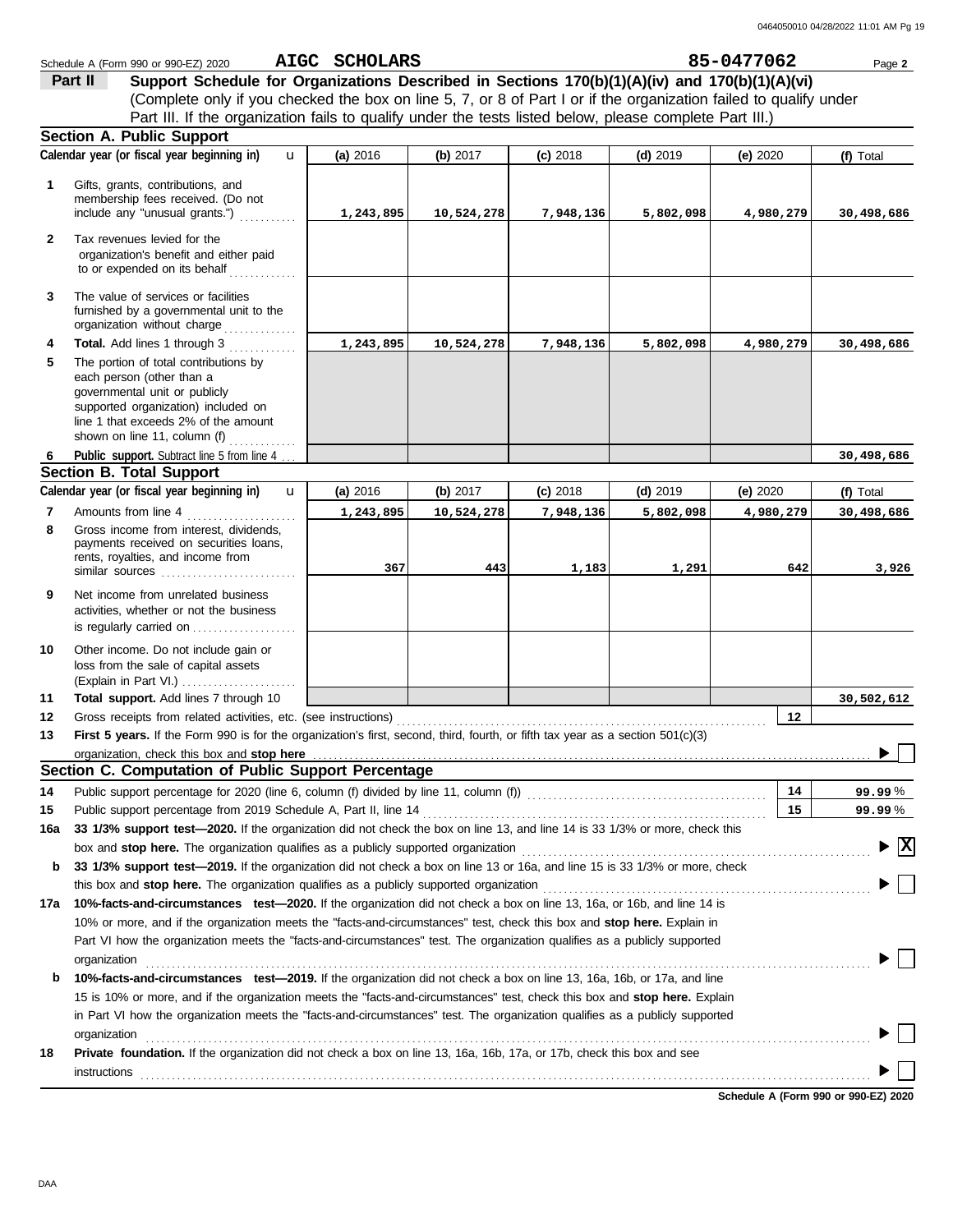|              | Schedule A (Form 990 or 990-EZ) 2020                                                                                                                                              | AIGC SCHOLARS |            |            |            | 85-0477062 |    | Page 3    |
|--------------|-----------------------------------------------------------------------------------------------------------------------------------------------------------------------------------|---------------|------------|------------|------------|------------|----|-----------|
|              | Part III<br>Support Schedule for Organizations Described in Section 509(a)(2)                                                                                                     |               |            |            |            |            |    |           |
|              | (Complete only if you checked the box on line 10 of Part I or if the organization failed to qualify under Part II.                                                                |               |            |            |            |            |    |           |
|              | If the organization fails to qualify under the tests listed below, please complete Part II.)                                                                                      |               |            |            |            |            |    |           |
|              | Section A. Public Support                                                                                                                                                         |               |            |            |            |            |    |           |
|              | Calendar year (or fiscal year beginning in)<br>$\mathbf{u}$                                                                                                                       | (a) 2016      | (b) $2017$ | $(c)$ 2018 | $(d)$ 2019 | (e) $2020$ |    | (f) Total |
| 1            | Gifts, grants, contributions, and membership fees<br>received. (Do not include any "unusual grants.")                                                                             |               |            |            |            |            |    |           |
| $\mathbf{2}$ | Gross receipts from admissions, merchandise<br>sold or services performed, or facilities<br>furnished in any activity that is related to the<br>organization's tax-exempt purpose |               |            |            |            |            |    |           |
| 3            | Gross receipts from activities that are not an<br>unrelated trade or business under section 513                                                                                   |               |            |            |            |            |    |           |
| 4            | Tax revenues levied for the<br>organization's benefit and either paid<br>to or expended on its behalf                                                                             |               |            |            |            |            |    |           |
| 5            | The value of services or facilities<br>furnished by a governmental unit to the<br>organization without charge                                                                     |               |            |            |            |            |    |           |
| 6            | Total. Add lines 1 through 5                                                                                                                                                      |               |            |            |            |            |    |           |
|              | <b>7a</b> Amounts included on lines 1, 2, and 3                                                                                                                                   |               |            |            |            |            |    |           |
| b            | Amounts included on lines 2 and 3<br>received from other than disqualified<br>persons that exceed the greater of \$5,000<br>or 1% of the amount on line 13 for the year $\ldots$  |               |            |            |            |            |    |           |
| c            | Add lines 7a and 7b                                                                                                                                                               |               |            |            |            |            |    |           |
| 8            | Public support. (Subtract line 7c from                                                                                                                                            |               |            |            |            |            |    |           |
|              | <b>Section B. Total Support</b>                                                                                                                                                   |               |            |            |            |            |    |           |
|              | Calendar year (or fiscal year beginning in) <b>u</b>                                                                                                                              | (a) $2016$    | (b) 2017   | $(c)$ 2018 | $(d)$ 2019 | (e) $2020$ |    | (f) Total |
| 9            | Amounts from line 6                                                                                                                                                               |               |            |            |            |            |    |           |
| 10a          | Gross income from interest, dividends,<br>payments received on securities loans, rents,<br>royalties, and income from similar sources                                             |               |            |            |            |            |    |           |
| b            | Unrelated business taxable income (less<br>section 511 taxes) from businesses<br>acquired after June 30, 1975                                                                     |               |            |            |            |            |    |           |
| c            | Add lines 10a and 10b                                                                                                                                                             |               |            |            |            |            |    |           |
| 11           | Net income from unrelated business<br>activities not included in line 10b, whether<br>or not the business is regularly carried on                                                 |               |            |            |            |            |    |           |
| 12           | Other income. Do not include gain or<br>loss from the sale of capital assets                                                                                                      |               |            |            |            |            |    |           |
| 13           | Total support. (Add lines 9, 10c, 11,                                                                                                                                             |               |            |            |            |            |    |           |
| 14           | First 5 years. If the Form 990 is for the organization's first, second, third, fourth, or fifth tax year as a section 501(c)(3)<br>organization, check this box and stop here     |               |            |            |            |            |    |           |
|              | Section C. Computation of Public Support Percentage                                                                                                                               |               |            |            |            |            |    |           |
| 15           |                                                                                                                                                                                   |               |            |            |            |            | 15 | %         |
| 16           |                                                                                                                                                                                   |               |            |            |            |            | 16 | %         |
|              | Section D. Computation of Investment Income Percentage                                                                                                                            |               |            |            |            |            |    |           |
| 17           |                                                                                                                                                                                   |               |            |            |            |            | 17 | %         |
| 18           |                                                                                                                                                                                   |               |            |            |            |            | 18 | $\%$      |
| 19a          | 33 1/3% support tests-2020. If the organization did not check the box on line 14, and line 15 is more than 33 1/3%, and line                                                      |               |            |            |            |            |    |           |
|              |                                                                                                                                                                                   |               |            |            |            |            |    |           |
| b            | 33 1/3% support tests-2019. If the organization did not check a box on line 14 or line 19a, and line 16 is more than 33 1/3%, and                                                 |               |            |            |            |            |    |           |
|              |                                                                                                                                                                                   |               |            |            |            |            |    |           |

**Schedule A (Form 990 or 990-EZ) 2020**

 $\blacktriangleright$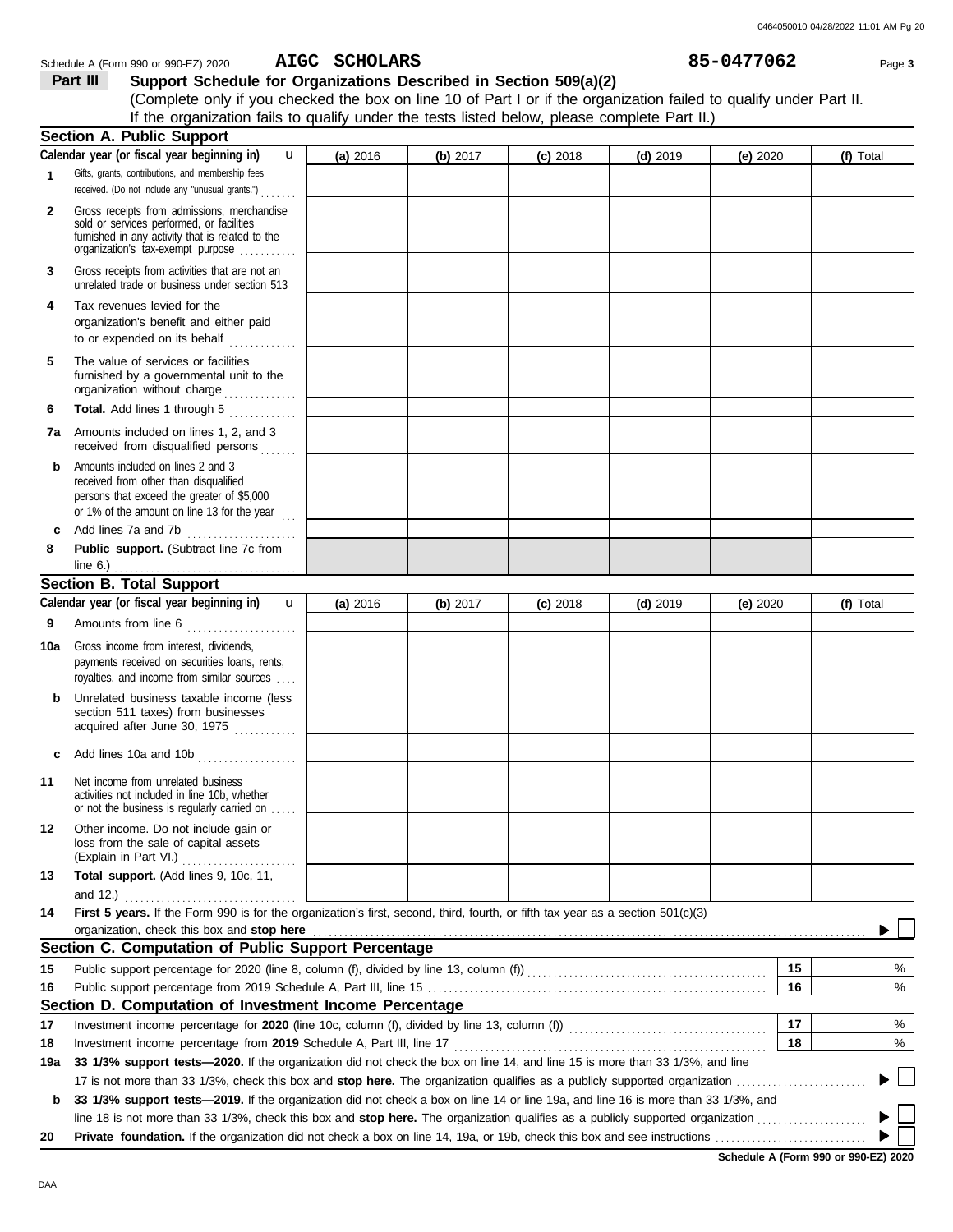|         | AIGC SCHOLARS<br>Schedule A (Form 990 or 990-EZ) 2020                                                               | 85-0477062      |     | Page 4 |
|---------|---------------------------------------------------------------------------------------------------------------------|-----------------|-----|--------|
| Part IV | <b>Supporting Organizations</b>                                                                                     |                 |     |        |
|         | (Complete only if you checked a box in line 12 on Part I. If you checked box 12a, Part I, complete Sections A       |                 |     |        |
|         | and B. If you checked box 12b, Part I, complete Sections A and C. If you checked box 12c, Part I, complete          |                 |     |        |
|         | Sections A, D, and E. If you checked box 12d, Part I, complete Sections A and D, and complete Part V.)              |                 |     |        |
|         | <b>Section A. All Supporting Organizations</b>                                                                      |                 |     |        |
|         |                                                                                                                     |                 | Yes | No     |
| 1       | Are all of the organization's supported organizations listed by name in the organization's governing                |                 |     |        |
|         | documents? If "No," describe in Part VI how the supported organizations are designated. If designated by            |                 |     |        |
|         | class or purpose, describe the designation. If historic and continuing relationship, explain.                       | 1               |     |        |
| 2       | Did the organization have any supported organization that does not have an IRS determination of status              |                 |     |        |
|         | under section 509(a)(1) or (2)? If "Yes," explain in Part VI how the organization determined that the supported     |                 |     |        |
|         | organization was described in section 509(a)(1) or (2).                                                             | 2               |     |        |
| За      | Did the organization have a supported organization described in section $501(c)(4)$ , (5), or (6)? If "Yes," answer |                 |     |        |
|         | lines 3b and 3c below.                                                                                              | За              |     |        |
| b       | Did the organization confirm that each supported organization qualified under section $501(c)(4)$ , (5), or (6) and |                 |     |        |
|         | satisfied the public support tests under section $509(a)(2)?$ If "Yes," describe in Part VI when and how the        |                 |     |        |
|         | organization made the determination.                                                                                | 3b              |     |        |
|         |                                                                                                                     |                 |     |        |
| c       | Did the organization ensure that all support to such organizations was used exclusively for section $170(c)(2)(B)$  |                 |     |        |
|         | purposes? If "Yes," explain in Part VI what controls the organization put in place to ensure such use.              | 3c              |     |        |
| 4a      | Was any supported organization not organized in the United States ("foreign supported organization")? If            |                 |     |        |
|         | "Yes," and if you checked 12a or 12b in Part I, answer (b) and (c) below.                                           | 4a              |     |        |
| b       | Did the organization have ultimate control and discretion in deciding whether to make grants to the foreign         |                 |     |        |
|         | supported organization? If "Yes," describe in Part VI how the organization had such control and discretion          |                 |     |        |
|         | despite being controlled or supervised by or in connection with its supported organizations.                        | 4b              |     |        |
| c       | Did the organization support any foreign supported organization that does not have an IRS determination             |                 |     |        |
|         | under sections $501(c)(3)$ and $509(a)(1)$ or (2)? If "Yes," explain in Part VI what controls the organization used |                 |     |        |
|         | to ensure that all support to the foreign supported organization was used exclusively for section $170(c)(2)(B)$    |                 |     |        |
|         | purposes.                                                                                                           | 4c              |     |        |
| 5a      | Did the organization add, substitute, or remove any supported organizations during the tax year? If "Yes,"          |                 |     |        |
|         | answer lines 5b and 5c below (if applicable). Also, provide detail in Part VI, including (i) the names and EIN      |                 |     |        |
|         | numbers of the supported organizations added, substituted, or removed; (ii) the reasons for each such action;       |                 |     |        |
|         | (iii) the authority under the organization's organizing document authorizing such action; and (iv) how the action   |                 |     |        |
|         | was accomplished (such as by amendment to the organizing document).                                                 | 5a              |     |        |
| b       | Type I or Type II only. Was any added or substituted supported organization part of a class already                 |                 |     |        |
|         | designated in the organization's organizing document?                                                               | 5b              |     |        |
| c       | Substitutions only. Was the substitution the result of an event beyond the organization's control?                  | 5c              |     |        |
|         | Did the organization provide support (whether in the form of grants or the provision of services or facilities) to  |                 |     |        |
|         | anyone other than (i) its supported organizations, (ii) individuals that are part of the charitable class benefited |                 |     |        |
|         | by one or more of its supported organizations, or (iii) other supporting organizations that also support or         |                 |     |        |
|         | benefit one or more of the filing organization's supported organizations? If "Yes," provide detail in Part VI.      | 6               |     |        |
| 7       | Did the organization provide a grant, loan, compensation, or other similar payment to a substantial contributor     |                 |     |        |
|         | (as defined in section $4958(c)(3)(C)$ ), a family member of a substantial contributor, or a 35% controlled entity  |                 |     |        |
|         | with regard to a substantial contributor? If "Yes," complete Part I of Schedule L (Form 990 or 990-EZ).             | 7               |     |        |
| 8       | Did the organization make a loan to a disqualified person (as defined in section 4958) not described in line 7?     |                 |     |        |
|         | If "Yes," complete Part I of Schedule L (Form 990 or 990-EZ).                                                       | 8               |     |        |
| 9a      | Was the organization controlled directly or indirectly at any time during the tax year by one or more               |                 |     |        |
|         | disqualified persons, as defined in section 4946 (other than foundation managers and organizations                  |                 |     |        |
|         | described in section 509(a)(1) or (2))? If "Yes," provide detail in Part VI.                                        | 9а              |     |        |
| b       | Did one or more disqualified persons (as defined in line 9a) hold a controlling interest in any entity in which     |                 |     |        |
|         | the supporting organization had an interest? If "Yes," provide detail in Part VI.                                   | 9b              |     |        |
| c       | Did a disqualified person (as defined in line 9a) have an ownership interest in, or derive any personal benefit     |                 |     |        |
|         | from, assets in which the supporting organization also had an interest? If "Yes," provide detail in Part VI.        | 9c              |     |        |
| 10a     | Was the organization subject to the excess business holdings rules of section 4943 because of section               |                 |     |        |
|         | 4943(f) (regarding certain Type II supporting organizations, and all Type III non-functionally integrated           |                 |     |        |
|         | supporting organizations)? If "Yes," answer line 10b below.                                                         | 10a             |     |        |
|         | Did the organization have any excess business holdings in the tax year? (Use Schedule C, Form 4720, to              |                 |     |        |
| b       | determine whether the organization had excess business holdings.)                                                   | 10 <sub>b</sub> |     |        |
|         |                                                                                                                     |                 |     |        |

**Schedule A (Form 990 or 990-EZ) 2020 10b**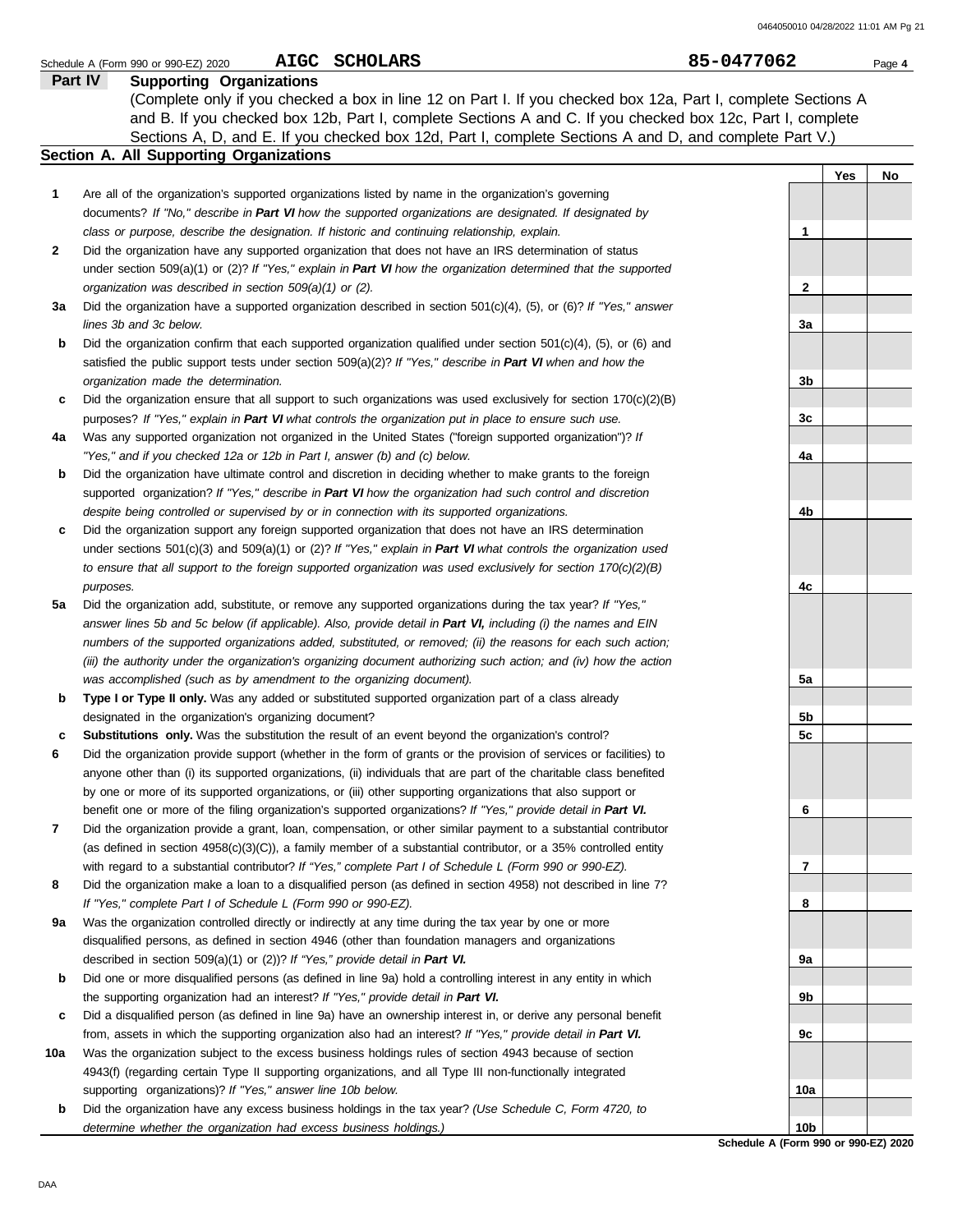|  | Schedule A (Form 990 or 990-EZ) 2020 | <b>AIGC</b> | <b>SCHOLARS</b> | 85-0477062 | Page 5 |  |
|--|--------------------------------------|-------------|-----------------|------------|--------|--|
|--|--------------------------------------|-------------|-----------------|------------|--------|--|

|    | Part IV<br><b>Supporting Organizations (continued)</b>                                                             |                 |                    |           |
|----|--------------------------------------------------------------------------------------------------------------------|-----------------|--------------------|-----------|
|    |                                                                                                                    |                 | Yes                | No        |
| 11 | Has the organization accepted a gift or contribution from any of the following persons?                            |                 |                    |           |
| a  | A person who directly or indirectly controls, either alone or together with persons described in lines 11b and     |                 |                    |           |
|    | 11c below, the governing body of a supported organization?                                                         | 11a             |                    |           |
| b  | A family member of a person described in line 11a above?                                                           | 11 <sub>b</sub> |                    |           |
| C. | A 35% controlled entity of a person described in line 11a or 11b above? If "Yes" to line 11a, 11b, or 11c, provide |                 |                    |           |
|    | detail in Part VI.                                                                                                 | 11c             |                    |           |
|    | <b>Section B. Type I Supporting Organizations</b>                                                                  |                 |                    |           |
|    |                                                                                                                    |                 | $V_{\alpha\alpha}$ | <b>MA</b> |

|   |                                                                                                                                |               | 153 | IVV |
|---|--------------------------------------------------------------------------------------------------------------------------------|---------------|-----|-----|
|   | Did the governing body, members of the governing body, officers acting in their official capacity, or membership of one or     |               |     |     |
|   | more supported organizations have the power to regularly appoint or elect at least a majority of the organization's officers,  |               |     |     |
|   | directors, or trustees at all times during the tax year? If "No," describe in Part VI how the supported organization(s)        |               |     |     |
|   | effectively operated, supervised, or controlled the organization's activities. If the organization had more than one supported |               |     |     |
|   | organization, describe how the powers to appoint and/or remove officers, directors, or trustees were allocated among the       |               |     |     |
|   | supported organizations and what conditions or restrictions, if any, applied to such powers during the tax year.               |               |     |     |
| 2 | Did the organization operate for the benefit of any supported organization other than the supported                            |               |     |     |
|   | organization(s) that operated, supervised, or controlled the supporting organization? If "Yes," explain in Part                |               |     |     |
|   | VI how providing such benefit carried out the purposes of the supported organization(s) that operated,                         |               |     |     |
|   | supervised, or controlled the supporting organization.                                                                         | $\mathcal{P}$ |     |     |
|   | Section C. Type II Supporting Organizations                                                                                    |               |     |     |

|  |                                                                                                                  |  |  | <b>Nc</b> |  |  |
|--|------------------------------------------------------------------------------------------------------------------|--|--|-----------|--|--|
|  | Were a majority of the organization's directors or trustees during the tax year also a majority of the directors |  |  |           |  |  |
|  | or trustees of each of the organization's supported organization(s)? If "No," describe in Part VI how control    |  |  |           |  |  |
|  | or management of the supporting organization was vested in the same persons that controlled or managed           |  |  |           |  |  |
|  | the supported organization(s).                                                                                   |  |  |           |  |  |

### **Section D. All Type III Supporting Organizations**

|                |                                                                                                                        |          | Yes | No |
|----------------|------------------------------------------------------------------------------------------------------------------------|----------|-----|----|
| 1              | Did the organization provide to each of its supported organizations, by the last day of the fifth month of the         |          |     |    |
|                | organization's tax year, (i) a written notice describing the type and amount of support provided during the prior tax  |          |     |    |
|                | year, (ii) a copy of the Form 990 that was most recently filed as of the date of notification, and (iii) copies of the |          |     |    |
|                | organization's governing documents in effect on the date of notification, to the extent not previously provided?       |          |     |    |
| $\overline{2}$ | Were any of the organization's officers, directors, or trustees either (i) appointed or elected by the supported       |          |     |    |
|                | organization(s) or (ii) serving on the governing body of a supported organization? If "No," explain in Part VI how     |          |     |    |
|                | the organization maintained a close and continuous working relationship with the supported organization(s).            | <u>ົ</u> |     |    |
| $\mathbf{3}$   | By reason of the relationship described in line 2, above, did the organization's supported organizations have          |          |     |    |
|                | a significant voice in the organization's investment policies and in directing the use of the organization's           |          |     |    |
|                | income or assets at all times during the tax year? If "Yes," describe in Part VI the role the organization's           |          |     |    |
|                | supported organizations played in this regard.                                                                         | 3        |     |    |

### **Section E. Type III Functionally-Integrated Supporting Organizations**

| Check the box next to the method that the organization used to satisfy the Integral Part Test during the year (see instructions). |  |  |
|-----------------------------------------------------------------------------------------------------------------------------------|--|--|
|                                                                                                                                   |  |  |

- The organization satisfied the Activities Test. *Complete line 2 below.* **a**
- The organization is the parent of each of its supported organizations. *Complete line 3 below.* **b**

The organization supported a governmental entity. *Describe in Part VI how you supported a governmental entity (see instructions).* **c**

- **2** Activities Test. *Answer lines 2a and 2b below.*
- **a** Did substantially all of the organization's activities during the tax year directly further the exempt purposes of the supported organization(s) to which the organization was responsive? *If "Yes," then in Part VI identify those supported organizations and explain how these activities directly furthered their exempt purposes, how the organization was responsive to those supported organizations, and how the organization determined that these activities constituted substantially all of its activities.*
- **b** Did the activities described in line 2a, above, constitute activities that, but for the organization's involvement, one or more of the organization's supported organization(s) would have been engaged in? If "Yes," explain in *Part VI the reasons for the organization's position that its supported organization(s) would have engaged in these activities but for the organization's involvement.*
- **3** Parent of Supported Organizations. *Answer lines 3a and 3b below.*
- **a** Did the organization have the power to regularly appoint or elect a majority of the officers, directors, or trustees of each of the supported organizations? *If "Yes" or "No," provide details in Part VI.*
- DAA **Schedule A (Form 990 or 990-EZ) 2020 b** Did the organization exercise a substantial degree of direction over the policies, programs, and activities of each of its supported organizations? *If "Yes," describe in Part VI the role played by the organization in this regard.*

**Yes No 2a 2b 3a 3b**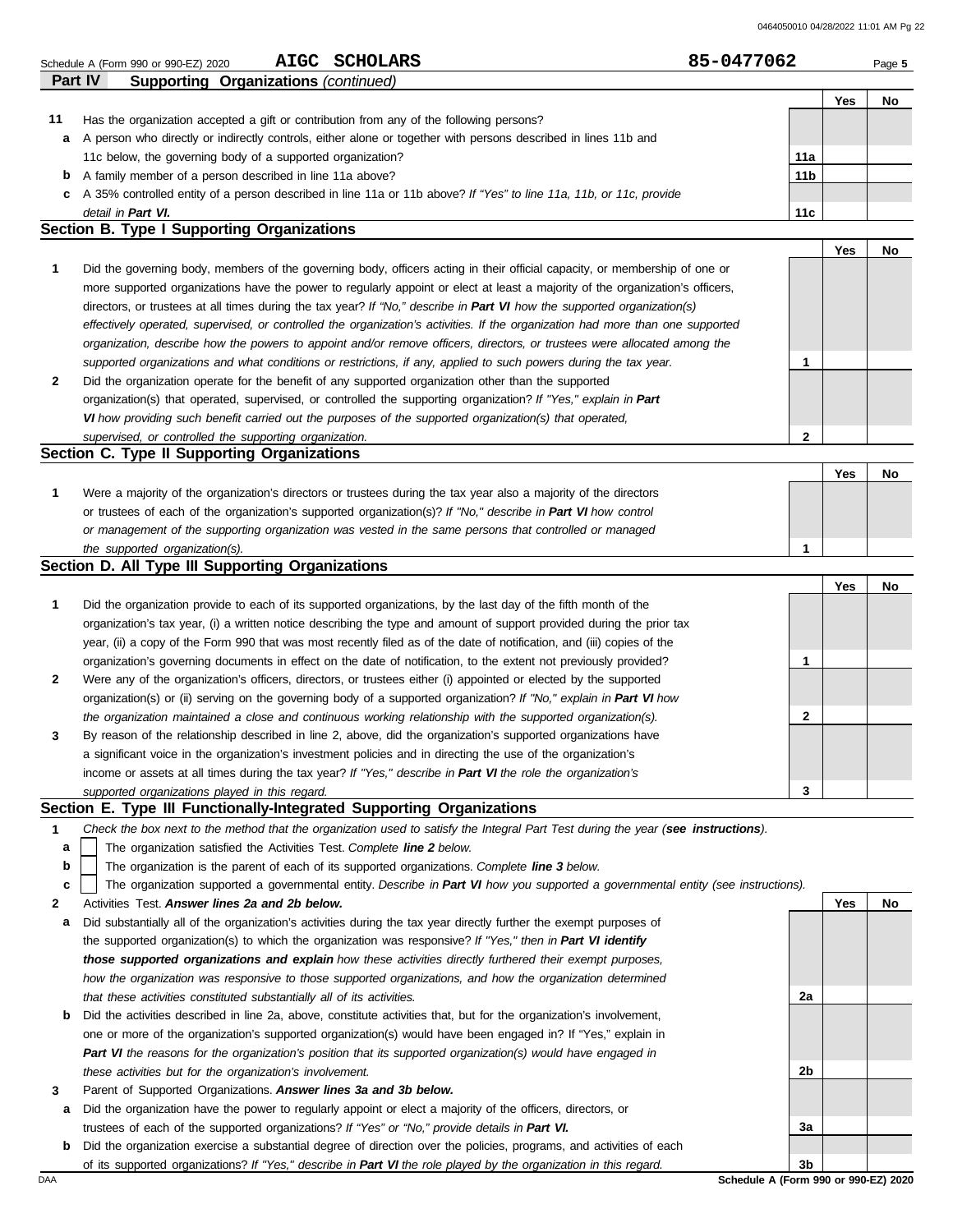|                | AIGC SCHOLARS<br>Schedule A (Form 990 or 990-EZ) 2020                                                                            |                | 85-0477062     | Page 6                         |
|----------------|----------------------------------------------------------------------------------------------------------------------------------|----------------|----------------|--------------------------------|
| <b>Part V</b>  | Type III Non-Functionally Integrated 509(a)(3) Supporting Organizations                                                          |                |                |                                |
| $\mathbf{1}$   | Check here if the organization satisfied the Integral Part Test as a qualifying trust on Nov. 20, 1970 (explain in Part VI). See |                |                |                                |
|                | instructions. All other Type III non-functionally integrated supporting organizations must complete Sections A through E.        |                |                |                                |
|                | Section A - Adjusted Net Income                                                                                                  |                | (A) Prior Year | (B) Current Year<br>(optional) |
| 1              | Net short-term capital gain                                                                                                      | $\mathbf{1}$   |                |                                |
| $\mathbf{2}$   | Recoveries of prior-year distributions                                                                                           | $\mathbf{2}$   |                |                                |
| 3              | Other gross income (see instructions)                                                                                            | 3              |                |                                |
| 4              | Add lines 1 through 3.                                                                                                           | 4              |                |                                |
| 5              | Depreciation and depletion                                                                                                       | 5              |                |                                |
| 6              | Portion of operating expenses paid or incurred for production or collection of                                                   |                |                |                                |
|                | gross income or for management, conservation, or maintenance of property                                                         |                |                |                                |
|                | held for production of income (see instructions)                                                                                 | 6              |                |                                |
| $\mathbf{7}$   | Other expenses (see instructions)                                                                                                | $\overline{7}$ |                |                                |
| 8              | <b>Adjusted Net Income</b> (subtract lines 5, 6, and 7 from line 4)                                                              | 8              |                |                                |
|                | Section B - Minimum Asset Amount                                                                                                 |                | (A) Prior Year | (B) Current Year<br>(optional) |
| 1              | Aggregate fair market value of all non-exempt-use assets (see                                                                    |                |                |                                |
|                | instructions for short tax year or assets held for part of year):                                                                |                |                |                                |
|                | a Average monthly value of securities                                                                                            | 1a             |                |                                |
|                | <b>b</b> Average monthly cash balances                                                                                           | 1b             |                |                                |
|                | c Fair market value of other non-exempt-use assets                                                                               | 1c             |                |                                |
|                | <b>d Total</b> (add lines 1a, 1b, and 1c)                                                                                        | 1d             |                |                                |
|                | <b>e</b> Discount claimed for blockage or other factors                                                                          |                |                |                                |
|                | (explain in detail in Part VI):                                                                                                  |                |                |                                |
| $\mathbf{2}$   | Acquisition indebtedness applicable to non-exempt-use assets                                                                     | $\mathbf{2}$   |                |                                |
| 3              | Subtract line 2 from line 1d.                                                                                                    | 3              |                |                                |
| 4              | Cash deemed held for exempt use. Enter 0.015 of line 3 (for greater amount,                                                      |                |                |                                |
|                | see instructions).                                                                                                               | 4              |                |                                |
| 5              | Net value of non-exempt-use assets (subtract line 4 from line 3)                                                                 | 5              |                |                                |
| 6              | Multiply line 5 by 0.035.                                                                                                        | 6              |                |                                |
| $\overline{7}$ | Recoveries of prior-year distributions                                                                                           | $\overline{7}$ |                |                                |
| 8              | <b>Minimum Asset Amount</b> (add line 7 to line 6)                                                                               | 8              |                |                                |
|                | Section C - Distributable Amount                                                                                                 |                |                | <b>Current Year</b>            |
| $\mathbf{1}$   | Adjusted net income for prior year (from Section A, line 8, column A)                                                            | 1              |                |                                |
| $\mathbf{2}$   | Enter 0.85 of line 1.                                                                                                            | $\overline{2}$ |                |                                |
| 3              | Minimum asset amount for prior year (from Section B, line 8, column A)                                                           | 3              |                |                                |
| 4              | Enter greater of line 2 or line 3.                                                                                               | 4              |                |                                |
| 5              | Income tax imposed in prior year                                                                                                 | 5              |                |                                |
| 6              | <b>Distributable Amount.</b> Subtract line 5 from line 4, unless subject to                                                      |                |                |                                |
|                | emergency temporary reduction (see instructions).                                                                                | 6              |                |                                |

**7** | Check here if the current year is the organization's first as a non-functionally integrated Type III supporting organization (see instructions).

**Schedule A (Form 990 or 990-EZ) 2020**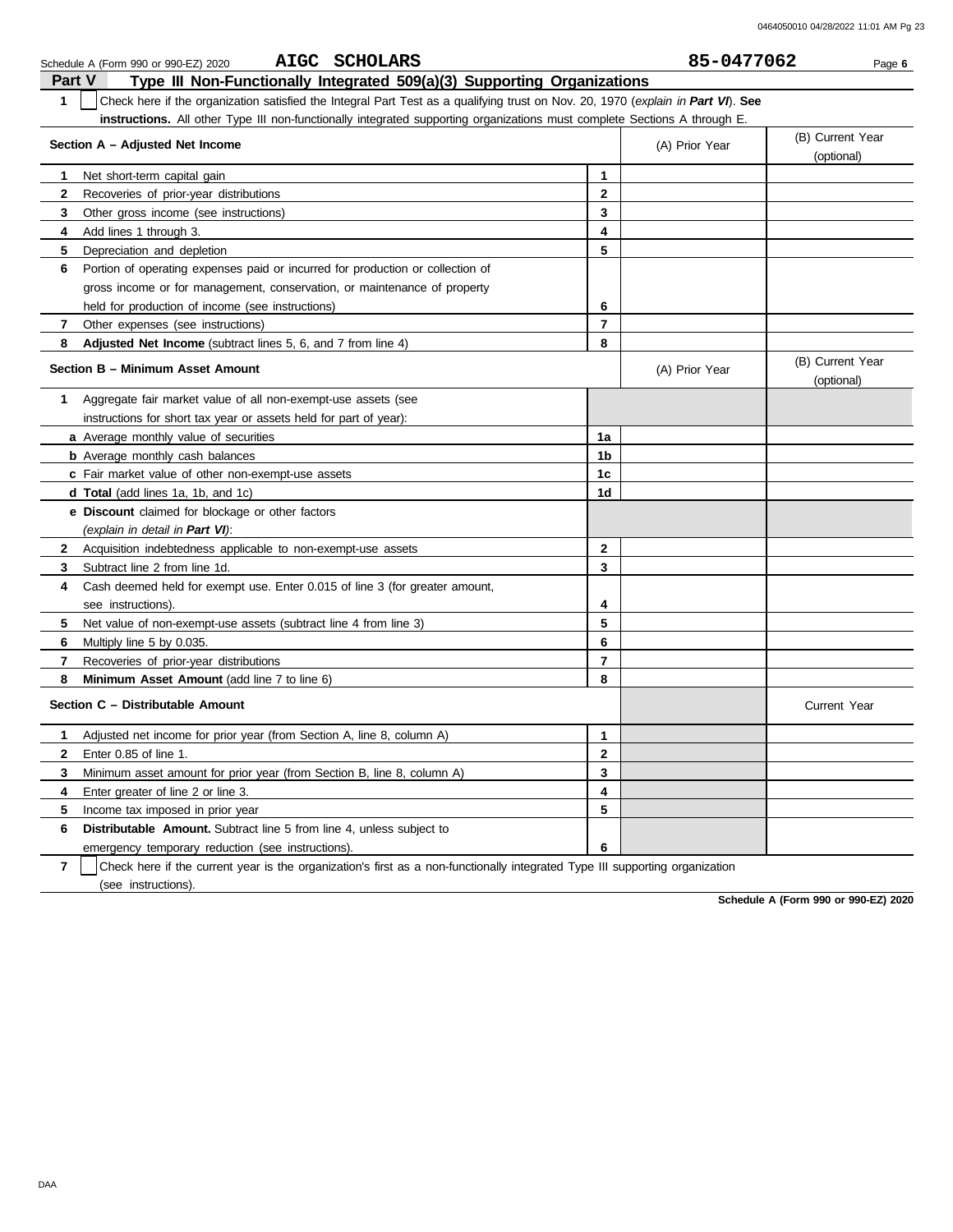|               | AIGC SCHOLARS<br>Schedule A (Form 990 or 990-EZ) 2020                                         |                             | 85-0477062                            | Page 7                                  |
|---------------|-----------------------------------------------------------------------------------------------|-----------------------------|---------------------------------------|-----------------------------------------|
| <b>Part V</b> | Type III Non-Functionally Integrated 509(a)(3) Supporting Organizations (continued)           |                             |                                       |                                         |
|               | Section D - Distributions                                                                     |                             |                                       | <b>Current Year</b>                     |
| 1             | Amounts paid to supported organizations to accomplish exempt purposes                         |                             |                                       |                                         |
| 2             | Amounts paid to perform activity that directly furthers exempt purposes of supported          |                             |                                       |                                         |
|               | organizations, in excess of income from activity                                              |                             |                                       |                                         |
| 3             | Administrative expenses paid to accomplish exempt purposes of supported organizations         |                             |                                       |                                         |
| 4             | Amounts paid to acquire exempt-use assets                                                     |                             |                                       |                                         |
| 5             | Qualified set-aside amounts (prior IRS approval required— <i>provide details in Part VI</i> ) |                             |                                       |                                         |
| 6             | Other distributions ( <i>describe in Part VI</i> ). See instructions.                         |                             |                                       |                                         |
| 7             | <b>Total annual distributions.</b> Add lines 1 through 6.                                     |                             |                                       |                                         |
| 8             | Distributions to attentive supported organizations to which the organization is responsive    |                             |                                       |                                         |
|               | (provide details in Part VI). See instructions.                                               |                             |                                       |                                         |
| 9             | Distributable amount for 2020 from Section C, line 6                                          |                             |                                       |                                         |
| 10            | Line 8 amount divided by line 9 amount                                                        |                             |                                       |                                         |
|               |                                                                                               | (i)                         | (ii)                                  | (iii)                                   |
|               | <b>Section E – Distribution Allocations</b> (see instructions)                                | <b>Excess Distributions</b> | <b>Underdistributions</b><br>Pre-2020 | <b>Distributable</b><br>Amount for 2020 |
| 1             | Distributable amount for 2020 from Section C, line 6                                          |                             |                                       |                                         |
| 2             | Underdistributions, if any, for years prior to 2020                                           |                             |                                       |                                         |
|               | (reasonable cause required-explain in Part VI). See                                           |                             |                                       |                                         |
|               | instructions.                                                                                 |                             |                                       |                                         |
| 3             | Excess distributions carryover, if any, to 2020                                               |                             |                                       |                                         |
|               |                                                                                               |                             |                                       |                                         |
|               |                                                                                               |                             |                                       |                                         |
|               |                                                                                               |                             |                                       |                                         |
|               |                                                                                               |                             |                                       |                                         |
|               |                                                                                               |                             |                                       |                                         |
|               | f Total of lines 3a through 3e                                                                |                             |                                       |                                         |
|               | <b>g</b> Applied to underdistributions of prior years                                         |                             |                                       |                                         |
|               | h Applied to 2020 distributable amount                                                        |                             |                                       |                                         |
|               | <i>i</i> Carryover from 2015 not applied (see instructions)                                   |                             |                                       |                                         |
|               | Remainder. Subtract lines 3g, 3h, and 3i from line 3f.                                        |                             |                                       |                                         |
| 4             | Distributions for 2020 from                                                                   |                             |                                       |                                         |
|               | Section D, line 7:<br>\$                                                                      |                             |                                       |                                         |
|               | <b>a</b> Applied to underdistributions of prior years                                         |                             |                                       |                                         |
|               | <b>b</b> Applied to 2020 distributable amount                                                 |                             |                                       |                                         |
|               | <b>c</b> Remainder. Subtract lines 4a and 4b from line 4.                                     |                             |                                       |                                         |
| 5             | Remaining underdistributions for years prior to 2020, if                                      |                             |                                       |                                         |
|               | any. Subtract lines 3g and 4a from line 2. For result                                         |                             |                                       |                                         |
|               | greater than zero, explain in Part VI. See instructions.                                      |                             |                                       |                                         |
| 6             | Remaining underdistributions for 2020 Subtract lines 3h                                       |                             |                                       |                                         |
|               | and 4b from line 1. For result greater than zero, explain in                                  |                             |                                       |                                         |
|               | Part VI. See instructions.                                                                    |                             |                                       |                                         |
| 7             | Excess distributions carryover to 2021. Add lines 3j                                          |                             |                                       |                                         |
|               | and 4c.                                                                                       |                             |                                       |                                         |
| 8             | Breakdown of line 7:                                                                          |                             |                                       |                                         |
|               |                                                                                               |                             |                                       |                                         |
|               |                                                                                               |                             |                                       |                                         |
|               |                                                                                               |                             |                                       |                                         |
|               |                                                                                               |                             |                                       |                                         |
|               | e Excess from 2020                                                                            |                             |                                       |                                         |

**Schedule A (Form 990 or 990-EZ) 2020**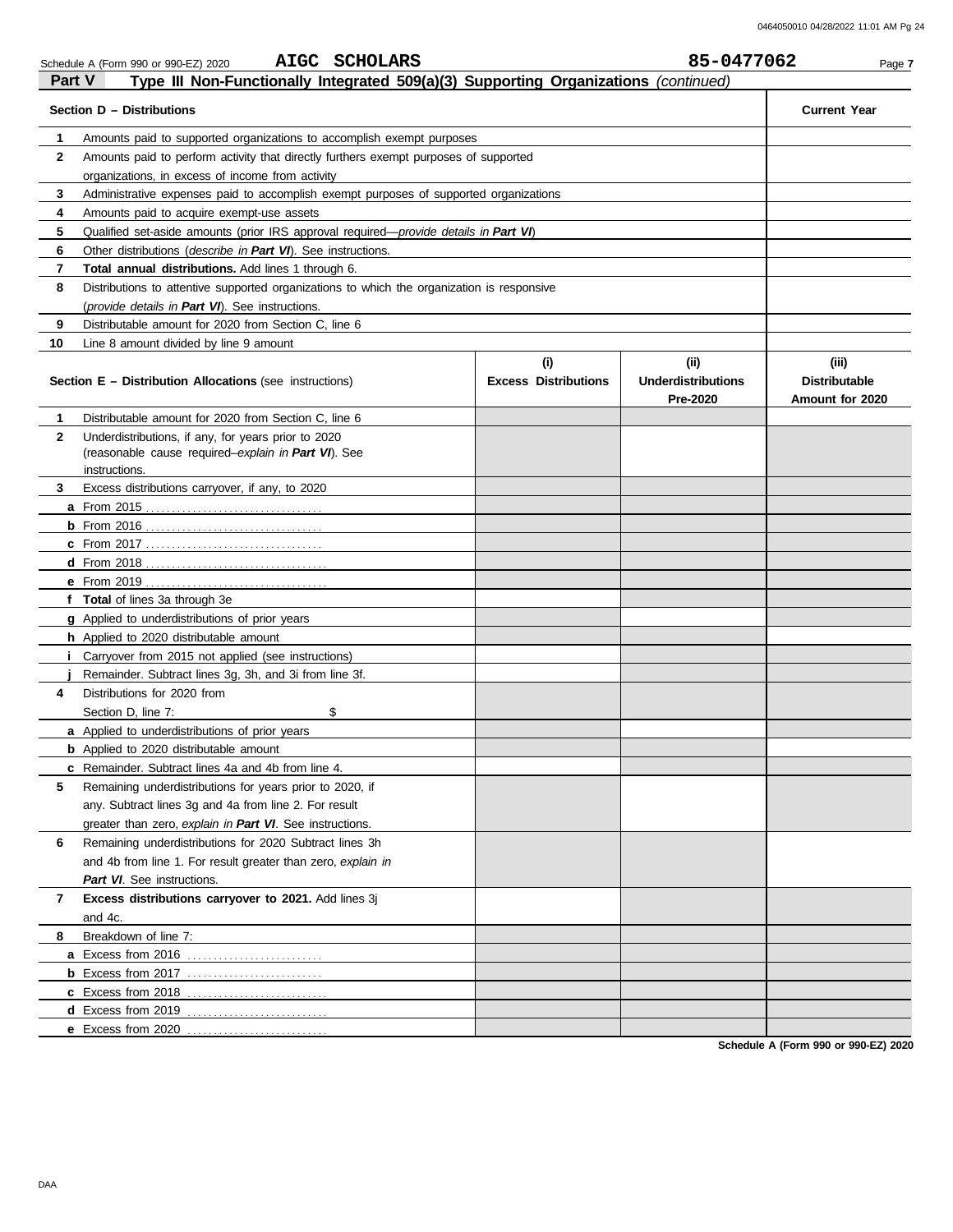|         | Schedule A (Form 990 or 990-EZ) 2020                                                                                                                                                                                                                                                                                                                                                                                                                                                                                                                                                        | AIGC SCHOLARS |  | 85-0477062 | Page 8 |
|---------|---------------------------------------------------------------------------------------------------------------------------------------------------------------------------------------------------------------------------------------------------------------------------------------------------------------------------------------------------------------------------------------------------------------------------------------------------------------------------------------------------------------------------------------------------------------------------------------------|---------------|--|------------|--------|
| Part VI | Supplemental Information. Provide the explanations required by Part II, line 10; Part II, line 17a or 17b; Part<br>III, line 12; Part IV, Section A, lines 1, 2, 3b, 3c, 4b, 4c, 5a, 6, 9a, 9b, 9c, 11a, 11b, and 11c; Part IV, Section<br>B, lines 1 and 2; Part IV, Section C, line 1; Part IV, Section D, lines 2 and 3; Part IV, Section E, lines 1c, 2a, 2b,<br>3a, and 3b; Part V, line 1; Part V, Section B, line 1e; Part V, Section D, lines 5, 6, and 8; and Part V, Section E,<br>lines 2, 5, and 6. Also complete this part for any additional information. (See instructions.) |               |  |            |        |
|         |                                                                                                                                                                                                                                                                                                                                                                                                                                                                                                                                                                                             |               |  |            |        |
|         |                                                                                                                                                                                                                                                                                                                                                                                                                                                                                                                                                                                             |               |  |            |        |
|         |                                                                                                                                                                                                                                                                                                                                                                                                                                                                                                                                                                                             |               |  |            |        |
|         |                                                                                                                                                                                                                                                                                                                                                                                                                                                                                                                                                                                             |               |  |            |        |
|         |                                                                                                                                                                                                                                                                                                                                                                                                                                                                                                                                                                                             |               |  |            |        |
|         |                                                                                                                                                                                                                                                                                                                                                                                                                                                                                                                                                                                             |               |  |            |        |
|         |                                                                                                                                                                                                                                                                                                                                                                                                                                                                                                                                                                                             |               |  |            |        |
|         |                                                                                                                                                                                                                                                                                                                                                                                                                                                                                                                                                                                             |               |  |            |        |
|         |                                                                                                                                                                                                                                                                                                                                                                                                                                                                                                                                                                                             |               |  |            |        |
|         |                                                                                                                                                                                                                                                                                                                                                                                                                                                                                                                                                                                             |               |  |            |        |
|         |                                                                                                                                                                                                                                                                                                                                                                                                                                                                                                                                                                                             |               |  |            |        |
|         |                                                                                                                                                                                                                                                                                                                                                                                                                                                                                                                                                                                             |               |  |            |        |
|         |                                                                                                                                                                                                                                                                                                                                                                                                                                                                                                                                                                                             |               |  |            |        |
|         |                                                                                                                                                                                                                                                                                                                                                                                                                                                                                                                                                                                             |               |  |            |        |
|         |                                                                                                                                                                                                                                                                                                                                                                                                                                                                                                                                                                                             |               |  |            |        |
|         |                                                                                                                                                                                                                                                                                                                                                                                                                                                                                                                                                                                             |               |  |            |        |
|         |                                                                                                                                                                                                                                                                                                                                                                                                                                                                                                                                                                                             |               |  |            |        |
|         |                                                                                                                                                                                                                                                                                                                                                                                                                                                                                                                                                                                             |               |  |            |        |
|         |                                                                                                                                                                                                                                                                                                                                                                                                                                                                                                                                                                                             |               |  |            |        |
|         |                                                                                                                                                                                                                                                                                                                                                                                                                                                                                                                                                                                             |               |  |            |        |
|         |                                                                                                                                                                                                                                                                                                                                                                                                                                                                                                                                                                                             |               |  |            |        |
|         |                                                                                                                                                                                                                                                                                                                                                                                                                                                                                                                                                                                             |               |  |            |        |
|         |                                                                                                                                                                                                                                                                                                                                                                                                                                                                                                                                                                                             |               |  |            |        |
|         |                                                                                                                                                                                                                                                                                                                                                                                                                                                                                                                                                                                             |               |  |            |        |
|         |                                                                                                                                                                                                                                                                                                                                                                                                                                                                                                                                                                                             |               |  |            |        |
|         |                                                                                                                                                                                                                                                                                                                                                                                                                                                                                                                                                                                             |               |  |            |        |
|         |                                                                                                                                                                                                                                                                                                                                                                                                                                                                                                                                                                                             |               |  |            |        |
|         |                                                                                                                                                                                                                                                                                                                                                                                                                                                                                                                                                                                             |               |  |            |        |
|         |                                                                                                                                                                                                                                                                                                                                                                                                                                                                                                                                                                                             |               |  |            |        |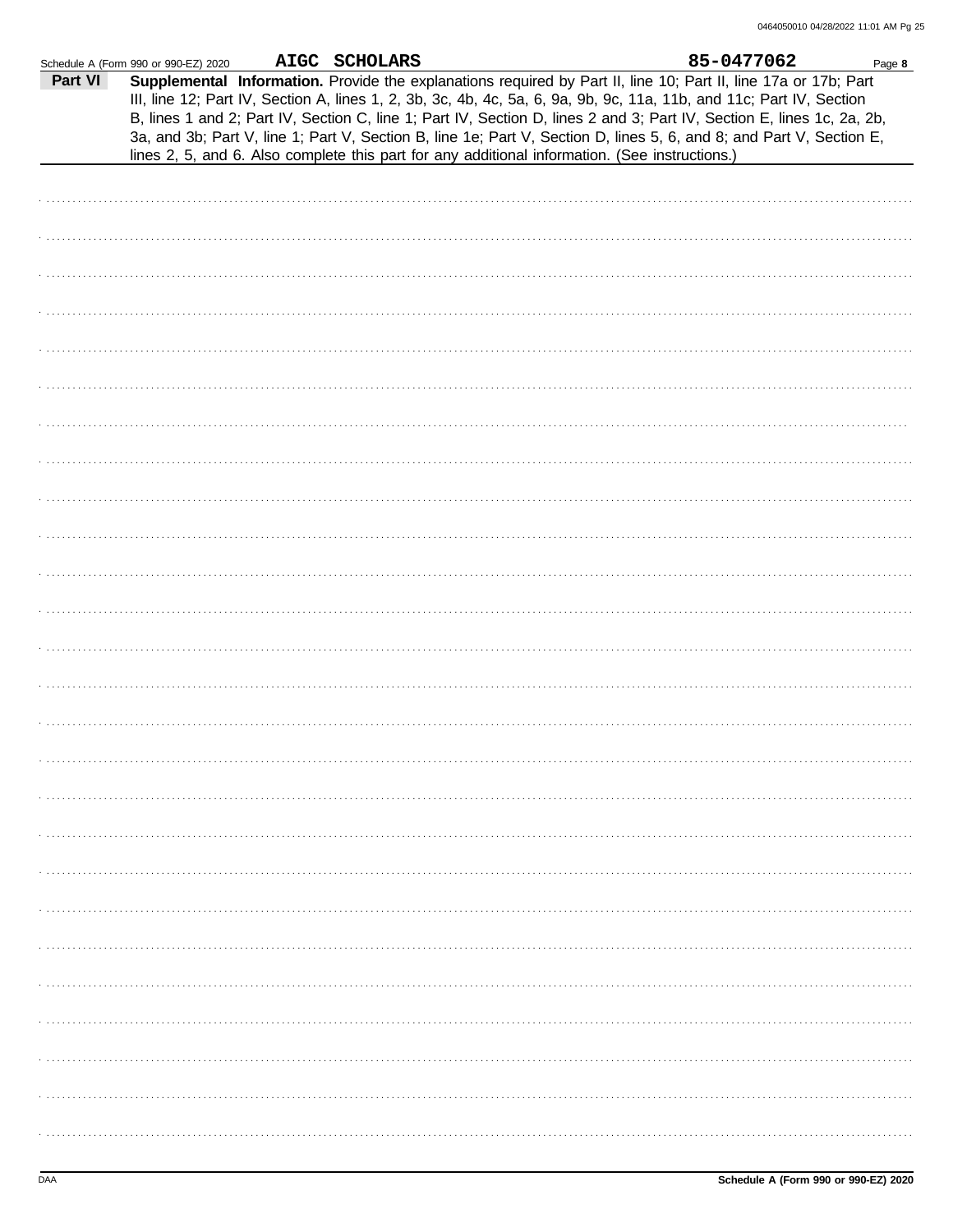| <b>SCHEDULE D</b> |  |
|-------------------|--|
| (Form 990)        |  |

Department of the Treasury

## **SCHEDULE D Supplemental Financial Statements**

**Part IV, line 6, 7, 8, 9, 10, 11a, 11b, 11c, 11d, 11e, 11f, 12a, or 12b.** u **Complete if the organization answered "Yes" on Form 990,**

u **Attach to Form 990.** 

| OMB No. 1545-0047 |
|-------------------|
| <b>2020</b>       |
| Open to Public    |
| Inspection        |

u **Go to** *www.irs.gov/Form990* **for instructions and the latest information.**

**Employer identification number**

|             | <b>AIGC</b><br><b>SCHOLARS</b>                                                                                                            |                                                             |                | 85-0477062                                          |
|-------------|-------------------------------------------------------------------------------------------------------------------------------------------|-------------------------------------------------------------|----------------|-----------------------------------------------------|
|             | Organizations Maintaining Donor Advised Funds or Other Similar Funds or Accounts.<br>Part I                                               |                                                             |                |                                                     |
|             | Complete if the organization answered "Yes" on Form 990, Part IV, line 6.                                                                 |                                                             |                |                                                     |
|             |                                                                                                                                           | (a) Donor advised funds                                     |                | (b) Funds and other accounts                        |
| 1           |                                                                                                                                           |                                                             |                |                                                     |
| 2           |                                                                                                                                           | the control of the control of the control of the control of |                |                                                     |
| З           |                                                                                                                                           |                                                             |                |                                                     |
| 4           |                                                                                                                                           |                                                             |                |                                                     |
| 5           | Did the organization inform all donors and donor advisors in writing that the assets held in donor advised                                |                                                             |                |                                                     |
|             |                                                                                                                                           |                                                             |                | Yes<br>No                                           |
| 6           | Did the organization inform all grantees, donors, and donor advisors in writing that grant funds can be used                              |                                                             |                |                                                     |
|             | only for charitable purposes and not for the benefit of the donor or donor advisor, or for any other purpose                              |                                                             |                |                                                     |
|             |                                                                                                                                           |                                                             |                | <b>Yes</b><br>No                                    |
|             | Part II<br><b>Conservation Easements.</b>                                                                                                 |                                                             |                |                                                     |
|             | Complete if the organization answered "Yes" on Form 990, Part IV, line 7.                                                                 |                                                             |                |                                                     |
| $\mathbf 1$ | Purpose(s) of conservation easements held by the organization (check all that apply).                                                     |                                                             |                |                                                     |
|             | Preservation of land for public use (for example, recreation or education)                                                                | Preservation of a historically important land area          |                |                                                     |
|             | Protection of natural habitat                                                                                                             | Preservation of a certified historic structure              |                |                                                     |
|             | Preservation of open space                                                                                                                |                                                             |                |                                                     |
| 2           | Complete lines 2a through 2d if the organization held a qualified conservation contribution in the form of a conservation                 |                                                             |                |                                                     |
|             | easement on the last day of the tax year.                                                                                                 |                                                             |                | Held at the End of the Tax Year                     |
| a           |                                                                                                                                           |                                                             | 2a             |                                                     |
| b           |                                                                                                                                           |                                                             | 2 <sub>b</sub> |                                                     |
| c           | Number of conservation easements on a certified historic structure included in (a) [[[[[[[[[[[[[[[[[[[[[[[[[]]]]]]]                       |                                                             | 2c             |                                                     |
|             | d Number of conservation easements included in (c) acquired after 7/25/06, and not on a                                                   |                                                             |                |                                                     |
|             | historic structure listed in the National Register                                                                                        |                                                             | 2d             |                                                     |
| 3           | Number of conservation easements modified, transferred, released, extinguished, or terminated by the organization during the              |                                                             |                |                                                     |
|             | tax year $\mathbf u$                                                                                                                      |                                                             |                |                                                     |
| 4           | Number of states where property subject to conservation easement is located $\mathbf{u}$                                                  |                                                             |                |                                                     |
| 5           | Does the organization have a written policy regarding the periodic monitoring, inspection, handling of                                    |                                                             |                |                                                     |
|             |                                                                                                                                           |                                                             |                | <b>Yes</b><br>No                                    |
| 6           | Staff and volunteer hours devoted to monitoring, inspecting, handling of violations, and enforcing conservation easements during the year |                                                             |                |                                                     |
|             | ${\bf u}$                                                                                                                                 |                                                             |                |                                                     |
| 7           | Amount of expenses incurred in monitoring, inspecting, handling of violations, and enforcing conservation easements during the year       |                                                             |                |                                                     |
|             |                                                                                                                                           |                                                             |                |                                                     |
| 8           | Does each conservation easement reported on line $2(d)$ above satisfy the requirements of section $170(h)(4)(B)(i)$                       |                                                             |                |                                                     |
|             |                                                                                                                                           |                                                             |                | Yes<br>No                                           |
|             | In Part XIII, describe how the organization reports conservation easements in its revenue and expense statement and                       |                                                             |                |                                                     |
|             | balance sheet, and include, if applicable, the text of the footnote to the organization's financial statements that describes the         |                                                             |                |                                                     |
|             | organization's accounting for conservation easements.                                                                                     |                                                             |                |                                                     |
|             | Organizations Maintaining Collections of Art, Historical Treasures, or Other Similar Assets.<br>Part III                                  |                                                             |                |                                                     |
|             | Complete if the organization answered "Yes" on Form 990, Part IV, line 8.                                                                 |                                                             |                |                                                     |
|             | 1a If the organization elected, as permitted under FASB ASC 958, not to report in its revenue statement and balance sheet works           |                                                             |                |                                                     |
|             | of art, historical treasures, or other similar assets held for public exhibition, education, or research in furtherance of public         |                                                             |                |                                                     |
|             | service, provide in Part XIII the text of the footnote to its financial statements that describes these items.                            |                                                             |                |                                                     |
|             | <b>b</b> If the organization elected, as permitted under FASB ASC 958, to report in its revenue statement and balance sheet works of      |                                                             |                |                                                     |
|             | art, historical treasures, or other similar assets held for public exhibition, education, or research in furtherance of public service,   |                                                             |                |                                                     |
|             | provide the following amounts relating to these items:                                                                                    |                                                             |                |                                                     |
|             |                                                                                                                                           |                                                             |                | u \$                                                |
|             |                                                                                                                                           |                                                             |                | $\mathbf{u}$ \$ $\ldots$ $\ldots$ $\ldots$ $\ldots$ |
| 2           | If the organization received or held works of art, historical treasures, or other similar assets for financial gain, provide the          |                                                             |                |                                                     |
|             | following amounts required to be reported under FASB ASC 958 relating to these items:                                                     |                                                             |                |                                                     |
|             |                                                                                                                                           |                                                             |                |                                                     |

DAA

<u>u \$</u>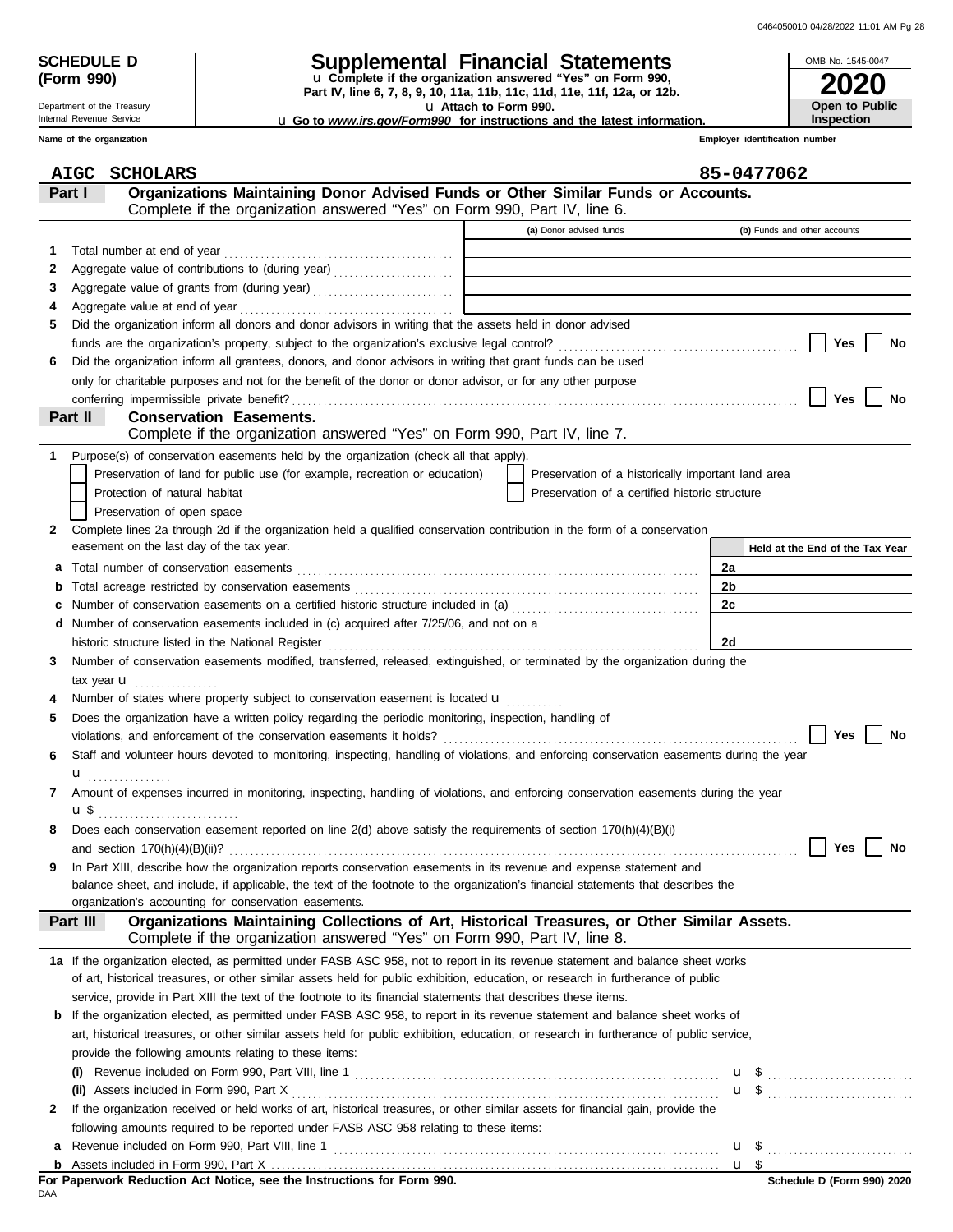|   | Schedule D (Form 990) 2020                                                                                                                                                                                                    | AIGC SCHOLARS                             |                         |                                                                                                            |                    | 85-0477062      |                      |                  |                     |            | Page 2             |
|---|-------------------------------------------------------------------------------------------------------------------------------------------------------------------------------------------------------------------------------|-------------------------------------------|-------------------------|------------------------------------------------------------------------------------------------------------|--------------------|-----------------|----------------------|------------------|---------------------|------------|--------------------|
|   | Part III                                                                                                                                                                                                                      |                                           |                         | Organizations Maintaining Collections of Art, Historical Treasures, or Other Similar Assets (continued)    |                    |                 |                      |                  |                     |            |                    |
|   | 3 Using the organization's acquisition, accession, and other records, check any of the following that make significant use of its<br>collection items (check all that apply):                                                 |                                           |                         |                                                                                                            |                    |                 |                      |                  |                     |            |                    |
|   |                                                                                                                                                                                                                               |                                           |                         |                                                                                                            |                    |                 |                      |                  |                     |            |                    |
| a | Public exhibition                                                                                                                                                                                                             |                                           | d<br>е                  | Loan or exchange program                                                                                   |                    |                 |                      |                  |                     |            |                    |
| b | Scholarly research<br>Preservation for future generations                                                                                                                                                                     |                                           |                         |                                                                                                            |                    |                 |                      |                  |                     |            |                    |
| c | Provide a description of the organization's collections and explain how they further the organization's exempt purpose in Part                                                                                                |                                           |                         |                                                                                                            |                    |                 |                      |                  |                     |            |                    |
|   | XIII.                                                                                                                                                                                                                         |                                           |                         |                                                                                                            |                    |                 |                      |                  |                     |            |                    |
| 5 | During the year, did the organization solicit or receive donations of art, historical treasures, or other similar                                                                                                             |                                           |                         |                                                                                                            |                    |                 |                      |                  |                     |            |                    |
|   |                                                                                                                                                                                                                               |                                           |                         |                                                                                                            |                    |                 |                      |                  | Yes                 |            | <b>No</b>          |
|   | <b>Part IV</b>                                                                                                                                                                                                                | <b>Escrow and Custodial Arrangements.</b> |                         |                                                                                                            |                    |                 |                      |                  |                     |            |                    |
|   |                                                                                                                                                                                                                               |                                           |                         | Complete if the organization answered "Yes" on Form 990, Part IV, line 9, or reported an amount on Form    |                    |                 |                      |                  |                     |            |                    |
|   | 990, Part X, line 21.                                                                                                                                                                                                         |                                           |                         |                                                                                                            |                    |                 |                      |                  |                     |            |                    |
|   | 1a Is the organization an agent, trustee, custodian or other intermediary for contributions or other assets not                                                                                                               |                                           |                         |                                                                                                            |                    |                 |                      |                  |                     |            |                    |
|   | included on Form 990, Part X?                                                                                                                                                                                                 |                                           |                         |                                                                                                            |                    |                 |                      |                  | <b>Yes</b>          |            | <b>No</b>          |
|   | <b>b</b> If "Yes," explain the arrangement in Part XIII and complete the following table:                                                                                                                                     |                                           |                         |                                                                                                            |                    |                 |                      |                  |                     |            |                    |
|   |                                                                                                                                                                                                                               |                                           |                         |                                                                                                            |                    |                 |                      |                  | Amount              |            |                    |
|   | Beginning balance expressions and contact the contract of the contract of the contract of the contract of the contract of the contract of the contract of the contract of the contract of the contract of the contract of the |                                           |                         |                                                                                                            |                    |                 | 1c                   |                  |                     |            |                    |
|   |                                                                                                                                                                                                                               |                                           |                         |                                                                                                            |                    |                 | 1d                   |                  |                     |            |                    |
|   |                                                                                                                                                                                                                               |                                           |                         |                                                                                                            |                    |                 | 1e                   |                  |                     |            |                    |
|   | Ending balance                                                                                                                                                                                                                |                                           |                         |                                                                                                            |                    |                 | 1f                   |                  |                     |            |                    |
|   | 2a Did the organization include an amount on Form 990, Part X, line 21, for escrow or custodial account liability?                                                                                                            |                                           |                         |                                                                                                            |                    |                 |                      |                  | <b>Yes</b>          |            | <b>No</b>          |
|   |                                                                                                                                                                                                                               |                                           |                         |                                                                                                            |                    |                 |                      |                  |                     |            |                    |
|   | Part V<br><b>Endowment Funds.</b>                                                                                                                                                                                             |                                           |                         |                                                                                                            |                    |                 |                      |                  |                     |            |                    |
|   |                                                                                                                                                                                                                               |                                           |                         | Complete if the organization answered "Yes" on Form 990, Part IV, line 10.                                 |                    |                 |                      |                  |                     |            |                    |
|   |                                                                                                                                                                                                                               |                                           | (a) Current year        | (b) Prior year                                                                                             | (c) Two years back |                 | (d) Three years back |                  | (e) Four years back |            |                    |
|   | 1a Beginning of year balance                                                                                                                                                                                                  |                                           | 2,846,779               | 2,658,298                                                                                                  | 2,330,916          |                 |                      | 2,341,466        |                     |            | 2,157,961          |
|   | <b>b</b> Contributions                                                                                                                                                                                                        |                                           | 539,638                 | 100,500                                                                                                    | 252,109            |                 |                      |                  |                     |            | 121,080            |
|   | c Net investment earnings, gains, and                                                                                                                                                                                         |                                           |                         |                                                                                                            |                    |                 |                      |                  |                     |            |                    |
|   |                                                                                                                                                                                                                               |                                           | 862,474<br>41,755       | 143,711<br>55,730                                                                                          | 75,273             |                 |                      | 83,950<br>94,500 |                     |            | 181,059<br>118,634 |
|   | d Grants or scholarships                                                                                                                                                                                                      |                                           |                         |                                                                                                            |                    |                 |                      |                  |                     |            |                    |
|   | <b>e</b> Other expenditures for facilities and                                                                                                                                                                                |                                           |                         |                                                                                                            |                    |                 |                      |                  |                     |            |                    |
|   |                                                                                                                                                                                                                               |                                           | 38,096                  |                                                                                                            |                    |                 |                      |                  |                     |            |                    |
|   | f Administrative expenses<br>End of year balance                                                                                                                                                                              |                                           | 4,169,040               | 2,846,779                                                                                                  | 2,658,298          |                 |                      | 2,330,916        |                     |            | 2,341,466          |
| 2 | Provide the estimated percentage of the current year end balance (line 1g, column (a)) held as:                                                                                                                               |                                           |                         |                                                                                                            |                    |                 |                      |                  |                     |            |                    |
| a | Board designated or quasi-endowment <b>u</b>                                                                                                                                                                                  | . %                                       |                         |                                                                                                            |                    |                 |                      |                  |                     |            |                    |
|   | Permanent endowment <b>u</b> 53.14 %                                                                                                                                                                                          |                                           |                         |                                                                                                            |                    |                 |                      |                  |                     |            |                    |
|   | Term endowment $\mathbf{u}$ 46.86 %                                                                                                                                                                                           |                                           |                         |                                                                                                            |                    |                 |                      |                  |                     |            |                    |
|   | The percentages on lines 2a, 2b, and 2c should equal 100%.                                                                                                                                                                    |                                           |                         |                                                                                                            |                    |                 |                      |                  |                     |            |                    |
|   | 3a Are there endowment funds not in the possession of the organization that are held and administered for the                                                                                                                 |                                           |                         |                                                                                                            |                    |                 |                      |                  |                     |            |                    |
|   | organization by:                                                                                                                                                                                                              |                                           |                         |                                                                                                            |                    |                 |                      |                  |                     | <b>Yes</b> | No                 |
|   |                                                                                                                                                                                                                               |                                           |                         |                                                                                                            |                    |                 |                      |                  | 3a(i)               |            | x                  |
|   |                                                                                                                                                                                                                               |                                           |                         |                                                                                                            |                    |                 |                      |                  | 3a(ii)              | X          |                    |
|   |                                                                                                                                                                                                                               |                                           |                         |                                                                                                            |                    |                 |                      |                  | 3b                  | X          |                    |
|   | Describe in Part XIII the intended uses of the organization's endowment funds.                                                                                                                                                |                                           |                         |                                                                                                            |                    |                 |                      |                  |                     |            |                    |
|   | Part VI                                                                                                                                                                                                                       | Land, Buildings, and Equipment.           |                         |                                                                                                            |                    |                 |                      |                  |                     |            |                    |
|   |                                                                                                                                                                                                                               |                                           |                         | Complete if the organization answered "Yes" on Form 990, Part IV, line 11a. See Form 990, Part X, line 10. |                    |                 |                      |                  |                     |            |                    |
|   | Description of property                                                                                                                                                                                                       |                                           | (a) Cost or other basis | (b) Cost or other basis                                                                                    |                    | (c) Accumulated |                      |                  | (d) Book value      |            |                    |
|   |                                                                                                                                                                                                                               |                                           | (investment)            | (other)                                                                                                    |                    | depreciation    |                      |                  |                     |            |                    |
|   |                                                                                                                                                                                                                               |                                           |                         |                                                                                                            |                    |                 |                      |                  |                     |            |                    |
|   |                                                                                                                                                                                                                               |                                           |                         |                                                                                                            |                    |                 |                      |                  |                     |            |                    |
|   | c Leasehold improvements                                                                                                                                                                                                      |                                           |                         |                                                                                                            | 82,515             |                 | 82,515               |                  |                     |            |                    |
|   |                                                                                                                                                                                                                               |                                           |                         |                                                                                                            | 33,051             |                 | 33,051               |                  |                     |            |                    |
|   |                                                                                                                                                                                                                               |                                           |                         |                                                                                                            |                    |                 |                      |                  |                     |            |                    |
|   |                                                                                                                                                                                                                               |                                           |                         |                                                                                                            |                    |                 |                      |                  |                     |            |                    |

**Schedule D (Form 990) 2020**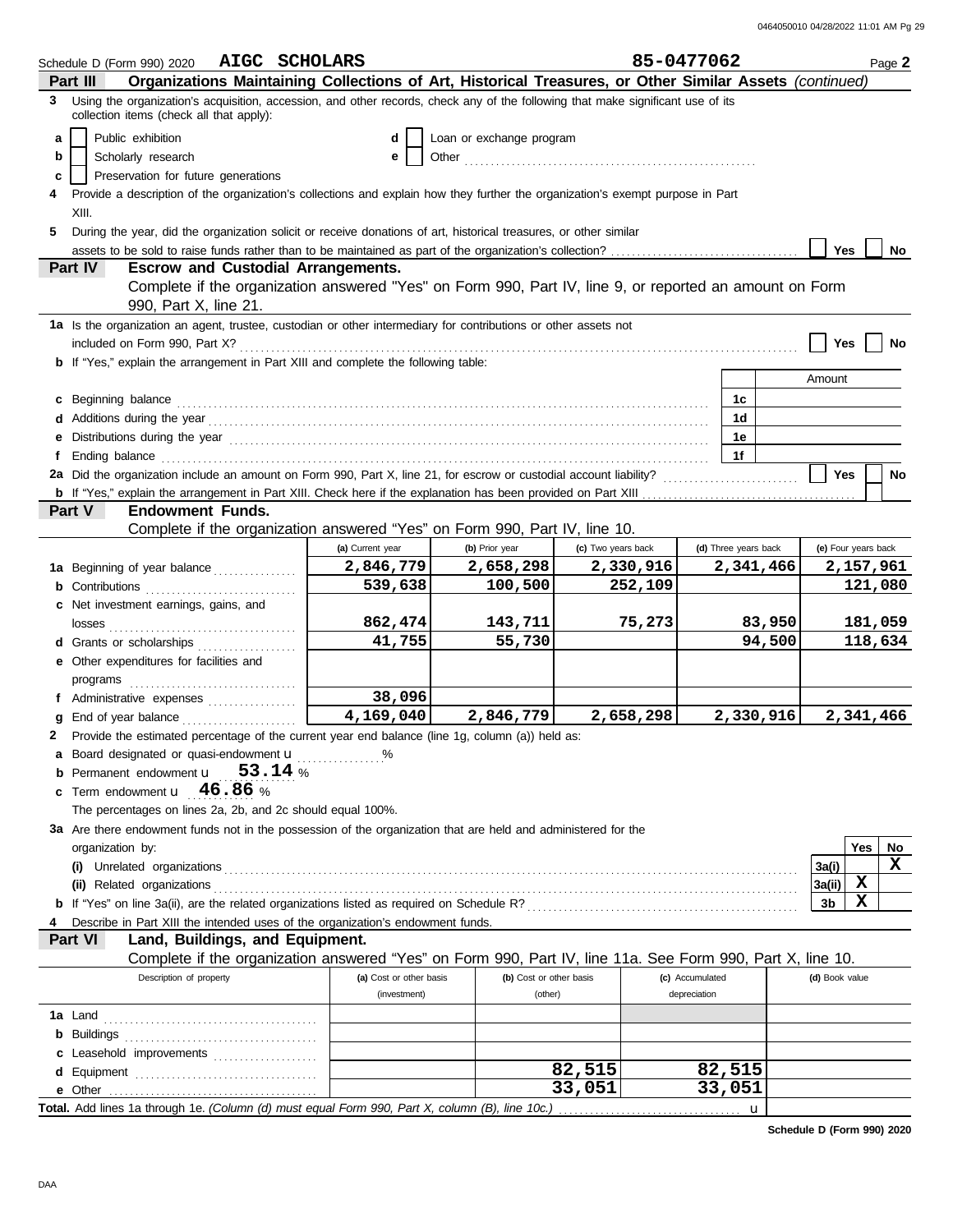| Schedule D (Form 990) 2020 | AIGC SCHOLARS                                                                                              |                | 85-0477062                       | Page 3         |
|----------------------------|------------------------------------------------------------------------------------------------------------|----------------|----------------------------------|----------------|
| Part VII                   | <b>Investments - Other Securities.</b>                                                                     |                |                                  |                |
|                            | Complete if the organization answered "Yes" on Form 990, Part IV, line 11b. See Form 990, Part X, line 12. |                |                                  |                |
|                            | (a) Description of security or category                                                                    | (b) Book value | (c) Method of valuation:         |                |
|                            | (including name of security)                                                                               |                | Cost or end-of-year market value |                |
| (1) Financial derivatives  |                                                                                                            |                |                                  |                |
|                            |                                                                                                            |                |                                  |                |
|                            | $(3)$ Other                                                                                                |                |                                  |                |
|                            |                                                                                                            |                |                                  |                |
|                            |                                                                                                            |                |                                  |                |
|                            | $(C)$ (C)                                                                                                  |                |                                  |                |
|                            |                                                                                                            |                |                                  |                |
|                            |                                                                                                            |                |                                  |                |
| (F)                        |                                                                                                            |                |                                  |                |
| (G)                        |                                                                                                            |                |                                  |                |
| (H)                        |                                                                                                            |                |                                  |                |
|                            | Total. (Column (b) must equal Form 990, Part X, col. (B) line 12.) $\ldots \ldots \mathbf{u}$              |                |                                  |                |
| Part VIII                  | Investments - Program Related.                                                                             |                |                                  |                |
|                            | Complete if the organization answered "Yes" on Form 990, Part IV, line 11c. See Form 990, Part X, line 13. |                |                                  |                |
|                            | (a) Description of investment                                                                              | (b) Book value | (c) Method of valuation:         |                |
|                            |                                                                                                            |                | Cost or end-of-year market value |                |
| (1)                        |                                                                                                            |                |                                  |                |
| (2)                        |                                                                                                            |                |                                  |                |
| (3)                        |                                                                                                            |                |                                  |                |
| (4)                        |                                                                                                            |                |                                  |                |
| (5)                        |                                                                                                            |                |                                  |                |
| (6)                        |                                                                                                            |                |                                  |                |
| (7)                        |                                                                                                            |                |                                  |                |
| (8)                        |                                                                                                            |                |                                  |                |
| (9)                        |                                                                                                            |                |                                  |                |
|                            | Total. (Column (b) must equal Form 990, Part X, col. (B) line 13.) $\dots \dots \mathbf{u}$                |                |                                  |                |
| Part IX                    | Other Assets.                                                                                              |                |                                  |                |
|                            | Complete if the organization answered "Yes" on Form 990, Part IV, line 11d. See Form 990, Part X, line 15. |                |                                  |                |
|                            | (a) Description                                                                                            |                |                                  | (b) Book value |
| (1)                        | INTERCOMPANY DUE FROM AIGC                                                                                 |                |                                  | 259,950        |
| (2)                        | <b>OTHER</b><br><b>CURRENT</b><br><b>ASSETS</b>                                                            |                |                                  | 133            |
| (3)                        |                                                                                                            |                |                                  |                |
| (4)                        |                                                                                                            |                |                                  |                |
| (5)                        |                                                                                                            |                |                                  |                |
| (6)                        |                                                                                                            |                |                                  |                |
| (7)                        |                                                                                                            |                |                                  |                |
| (8)                        |                                                                                                            |                |                                  |                |
| (9)                        |                                                                                                            |                |                                  |                |
|                            |                                                                                                            |                | u                                | 260,083        |
| Part X                     | Other Liabilities.                                                                                         |                |                                  |                |
|                            | Complete if the organization answered "Yes" on Form 990, Part IV, line 11e or 11f. See Form 990, Part X,   |                |                                  |                |
|                            | line $25$ .                                                                                                |                |                                  |                |
| 1.                         | (a) Description of liability                                                                               |                |                                  | (b) Book value |
| (1)                        | Federal income taxes                                                                                       |                |                                  |                |
|                            |                                                                                                            |                |                                  |                |
| (2)<br>(3)                 |                                                                                                            |                |                                  |                |
|                            |                                                                                                            |                |                                  |                |
| (4)                        |                                                                                                            |                |                                  |                |
| (5)                        |                                                                                                            |                |                                  |                |
| (6)                        |                                                                                                            |                |                                  |                |
| (7)                        |                                                                                                            |                |                                  |                |
| (8)                        |                                                                                                            |                |                                  |                |
| (9)                        |                                                                                                            |                |                                  |                |
|                            | Total. (Column (b) must equal Form 990, Part X, col. (B) line 25.)                                         |                | u                                |                |

Liability for uncertain tax positions. In Part XIII, provide the text of the footnote to the organization's financial statements that reports the **2.** organization's liability for uncertain tax positions under FASB ASC 740. Check here if the text of the footnote has been provided in Part XIII

**X**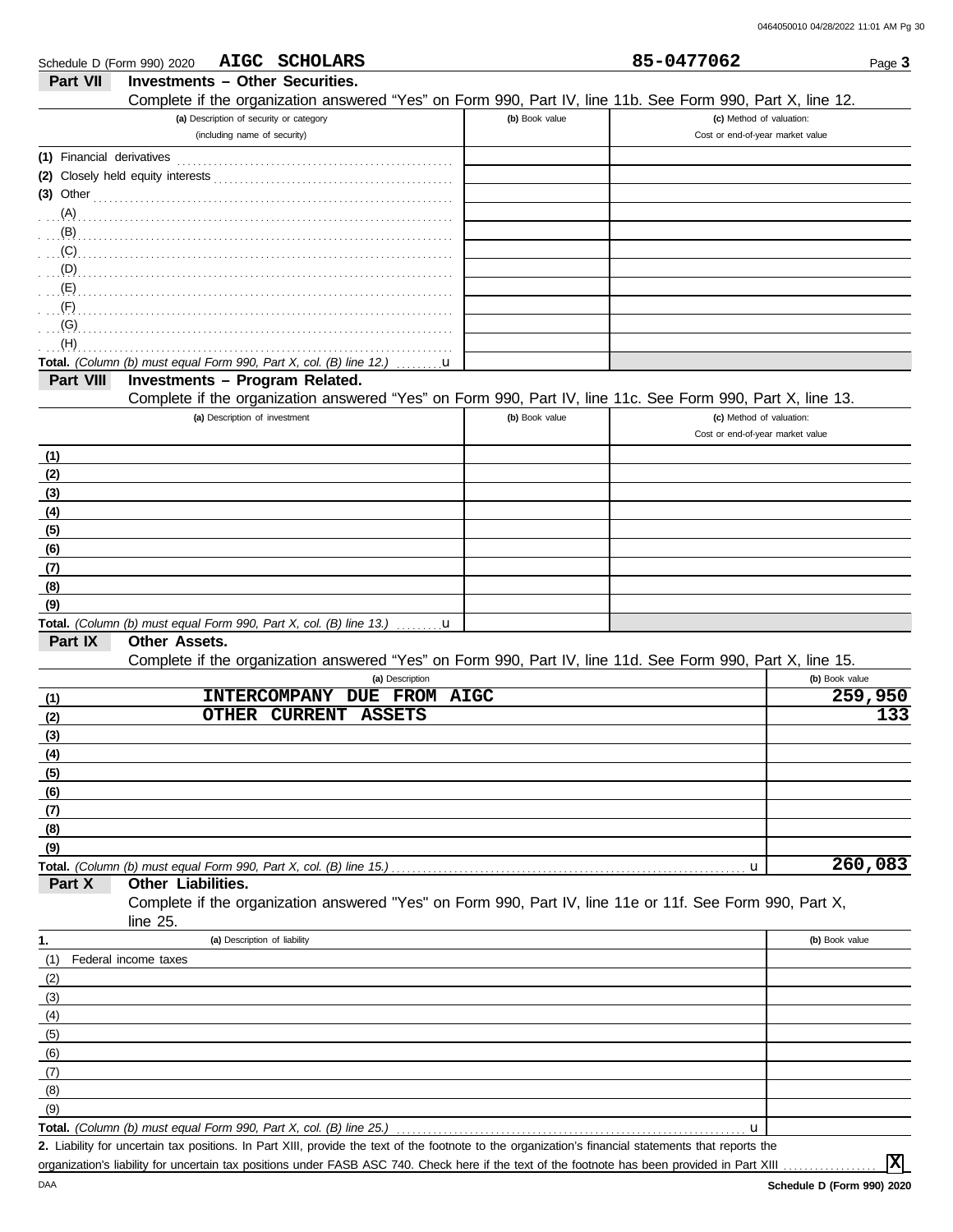|              | Schedule D (Form 990) 2020 AIGC SCHOLARS                                                                                                                                                                                       |                | 85-0477062 |              | Page 4     |
|--------------|--------------------------------------------------------------------------------------------------------------------------------------------------------------------------------------------------------------------------------|----------------|------------|--------------|------------|
|              | Reconciliation of Revenue per Audited Financial Statements With Revenue per Return.<br><b>Part XI</b>                                                                                                                          |                |            |              |            |
|              | Complete if the organization answered "Yes" on Form 990, Part IV, line 12a.                                                                                                                                                    |                |            |              |            |
| 1            |                                                                                                                                                                                                                                |                |            | $\mathbf{1}$ | 38,090,486 |
| 2            | Amounts included on line 1 but not on Form 990, Part VIII, line 12:                                                                                                                                                            |                |            |              |            |
| a            |                                                                                                                                                                                                                                | 2a             |            |              |            |
| b            |                                                                                                                                                                                                                                | 2 <sub>b</sub> |            |              |            |
| c            |                                                                                                                                                                                                                                | 2c             |            |              |            |
| d            |                                                                                                                                                                                                                                | 2d             | 33,109,565 |              |            |
| е            | Add lines 2a through 2d [11] Additional Discovery and Discovery Additional Discovery Additional Discovery Additional Discovery Additional Discovery Additional Discovery Additional Discovery Additional Discovery Additional  |                |            | 2e           | 33,109,565 |
| 3            |                                                                                                                                                                                                                                |                |            | 3            | 4,980,921  |
| 4            | Amounts included on Form 990, Part VIII, line 12, but not on line 1:                                                                                                                                                           |                |            |              |            |
| a            |                                                                                                                                                                                                                                | 4a             |            |              |            |
| b            |                                                                                                                                                                                                                                | 4b             |            |              |            |
| c            | Add lines 4a and 4b                                                                                                                                                                                                            |                |            | 4c           |            |
| 5.           |                                                                                                                                                                                                                                |                |            | 5            | 4,980,921  |
|              | Reconciliation of Expenses per Audited Financial Statements With Expenses per Return.<br><b>Part XII</b>                                                                                                                       |                |            |              |            |
|              | Complete if the organization answered "Yes" on Form 990, Part IV, line 12a.                                                                                                                                                    |                |            | $\mathbf{1}$ | 15,038,196 |
| $\mathbf{1}$ |                                                                                                                                                                                                                                |                |            |              |            |
| 2            | Amounts included on line 1 but not on Form 990, Part IX, line 25:                                                                                                                                                              |                |            |              |            |
| a            |                                                                                                                                                                                                                                | 2a             |            |              |            |
| b            |                                                                                                                                                                                                                                | 2b             |            |              |            |
| c            |                                                                                                                                                                                                                                | 2c<br>2d       | 10,076,831 |              |            |
| d            |                                                                                                                                                                                                                                |                |            | 2e           | 10,076,831 |
| е<br>3       | Add lines 2a through 2d [11] 20 [11] 20 [12] 20 [12] 20 [12] 20 [12] 20 [12] 20 [12] 20 [12] 20 [12] 20 [12] 20 [12] 20 [12] 20 [12] 20 [12] 20 [12] 20 [12] 20 [12] 20 [12] 20 [12] 20 [12] 20 [12] 20 [12] 20 [12] 20 [12] 2 |                |            | 3            | 4,961,365  |
| 4            | Amounts included on Form 990, Part IX, line 25, but not on line 1:                                                                                                                                                             |                |            |              |            |
| a            |                                                                                                                                                                                                                                | 4a             |            |              |            |
| b            |                                                                                                                                                                                                                                | 4 <sub>b</sub> |            |              |            |
|              | c Add lines 4a and 4b                                                                                                                                                                                                          |                |            | 4c           |            |
| 5            |                                                                                                                                                                                                                                |                |            | 5            | 4,961,365  |
|              | Part XIII Supplemental Information.                                                                                                                                                                                            |                |            |              |            |
|              | Provide the descriptions required for Part II, lines 3, 5, and 9; Part III, lines 1a and 4; Part IV, lines 1b and 2b; Part V, line 4; Part X, line                                                                             |                |            |              |            |
|              | 2; Part XI, lines 2d and 4b; and Part XII, lines 2d and 4b. Also complete this part to provide any additional information.                                                                                                     |                |            |              |            |
|              | PART V, LINE 4 - INTENDED USES FOR ENDOWMENT FUNDS                                                                                                                                                                             |                |            |              |            |
|              |                                                                                                                                                                                                                                |                |            |              |            |
|              | THE ORGANIZATION HAD ADOPTED INVESTMENT AND SPENDING POLICIES FOR ENDOWMENT                                                                                                                                                    |                |            |              |            |
|              |                                                                                                                                                                                                                                |                |            |              |            |
|              | ASSETS THAT ATTEMPT TO PROVIDE A PREDICTABLE STREAM OF FUNDING FOR                                                                                                                                                             |                |            |              |            |
|              |                                                                                                                                                                                                                                |                |            |              |            |
|              | INITIATIVES SUPPORTED BY ITS ENDOWMENTS WHILE SEEKING TO MAINTAIN THE                                                                                                                                                          |                |            |              |            |
|              |                                                                                                                                                                                                                                |                |            |              |            |
|              | PURCHASING POWER OF THE ENDOWMENTS.                                                                                                                                                                                            |                |            |              |            |
|              |                                                                                                                                                                                                                                |                |            |              |            |
|              |                                                                                                                                                                                                                                |                |            |              |            |
|              |                                                                                                                                                                                                                                |                |            |              |            |
|              | IN DETERMINING THE PRUDENT AMOUNT TO DISTRIBUTE IN A GIVEN YEAR, THE                                                                                                                                                           |                |            |              |            |
|              |                                                                                                                                                                                                                                |                |            |              |            |
|              | ORGANIZATION CONSIDERS THE DONOR'S INTENT, THE PURPOSE OF THE FUND AS                                                                                                                                                          |                |            |              |            |
|              | STATED IN THE FUND AGREEMENT, AND RELEVANT ECONOMIC FACTORS. THE                                                                                                                                                               |                |            |              |            |
|              |                                                                                                                                                                                                                                |                |            |              |            |
|              | ORGANIZATION'S CURRENT SPENDING POLICY WITH REGARDS TO ITS ENDOWMENTS IS                                                                                                                                                       |                |            |              |            |
|              |                                                                                                                                                                                                                                |                |            |              |            |
|              | DETERMINED ANNUALLY BY THE BOARD OF DIRECTORS.                                                                                                                                                                                 |                |            |              |            |
|              |                                                                                                                                                                                                                                |                |            |              |            |
|              |                                                                                                                                                                                                                                |                |            |              |            |
|              |                                                                                                                                                                                                                                |                |            |              |            |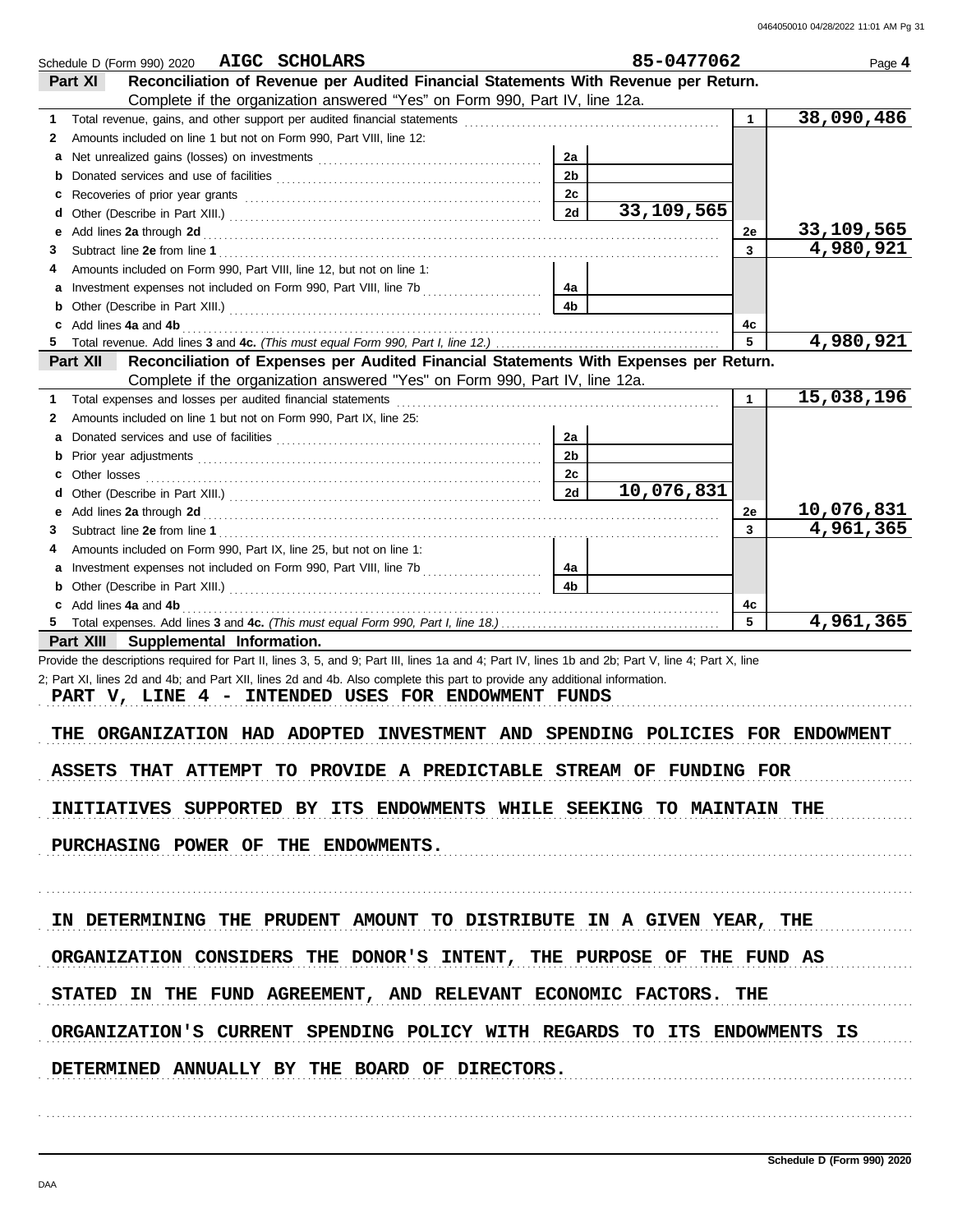85-0477062

Page 5

### Part XIII Supplemental Information (continued)

THE INVESTMENT POLICIES ESTABLISH A RETURN OBJECTIVE THROUGH DIVERSIFICATION OF ASSET CLASSES. THE CURRENT LONG-TERM RETURN OBJECTIVE IS THE RATE OF INFLATION PLUS SPENDING, NET OF ANY INVESTMENT FEES. TO SATISFY ITS LONG-TERM RATE OF RETURN OBJECTIVES, THE ORGANIZATION RELIES ON A TOTAL RETURN STRATEGY IN WHICH INVESTMENT RETURNS MAY BE ACHIEVED THROUGH BOTH CAPITAL APPRECIATION (REALIZED AND UNREALIZED) AND CURRENT YIELD (INTEREST AND DIVIDENDS). THE ORGANIZATION TARGETS A DIVERSIFIED ASSET ALLOCATION THAT PLACES A GREATER EMPHASIS ON EQUITY BASED INVESTMENTS TO ACHIEVE ITS LONG-TERM RETURN OBJECTIVES WITHIN PRUDENT RISK PARAMETERS.

THE ORGANIZATION'S ENDOWMENT FUNDS CONSIST ENTIRELY OF DONOR-RESTRICTED FUNDS. AS REQUIRED BY ACCOUNTING PRINCIPLES GENERALLY ACCEPTED IN THE UNITED STATES OF AMERICA, NET ASSETS ASSOCIATED WITH ENDOWMENT FUNDS ARE CLASSIFIED AND REPORTED BASED ON THE EXISTENCE OR ABSENCE OF DONOR-IMPOSED **RESTRICTIONS.** 

PART X - FIN 48 FOOTNOTE THE ORGANIZATION IS A NONPROFIT CHARITABLE CORPORATION AND HAS BEEN

RECOGNIZED AS TAX-EXEMPT UNDER SECTION  $501(C)(3)$  OF THE INTERNAL REVENUE CODE. THE ORGANIZATION HAS ADOPTED ACCOUNTING PRINCIPLES GENERALLY ACCEPTED IN THE UNITED STATES OF AMERICA, AS THEY RELATE TO UNCERTAIN TAX POSITIONS, AND HAS EVALUATED ITS TAX POSITIONS TAKEN FOR OPEN TAX YEARS. MANAGEMENT BELIEVES THAT THE ACTIVITIES OF THE ORGANIZATION ARE WITHIN THEIR TAX-EXEMPT PURPOSE, AND THAT THERE ARE NO UNCERTAIN TAX POSITIONS.

PART XI, LINE 2D - REVENUE AMOUNTS INCLUDED IN FINANCIALS - OTHER AIGC NET REVENUE ON COMBINED FINANCIAL STATEMENTS \$ 33,109,565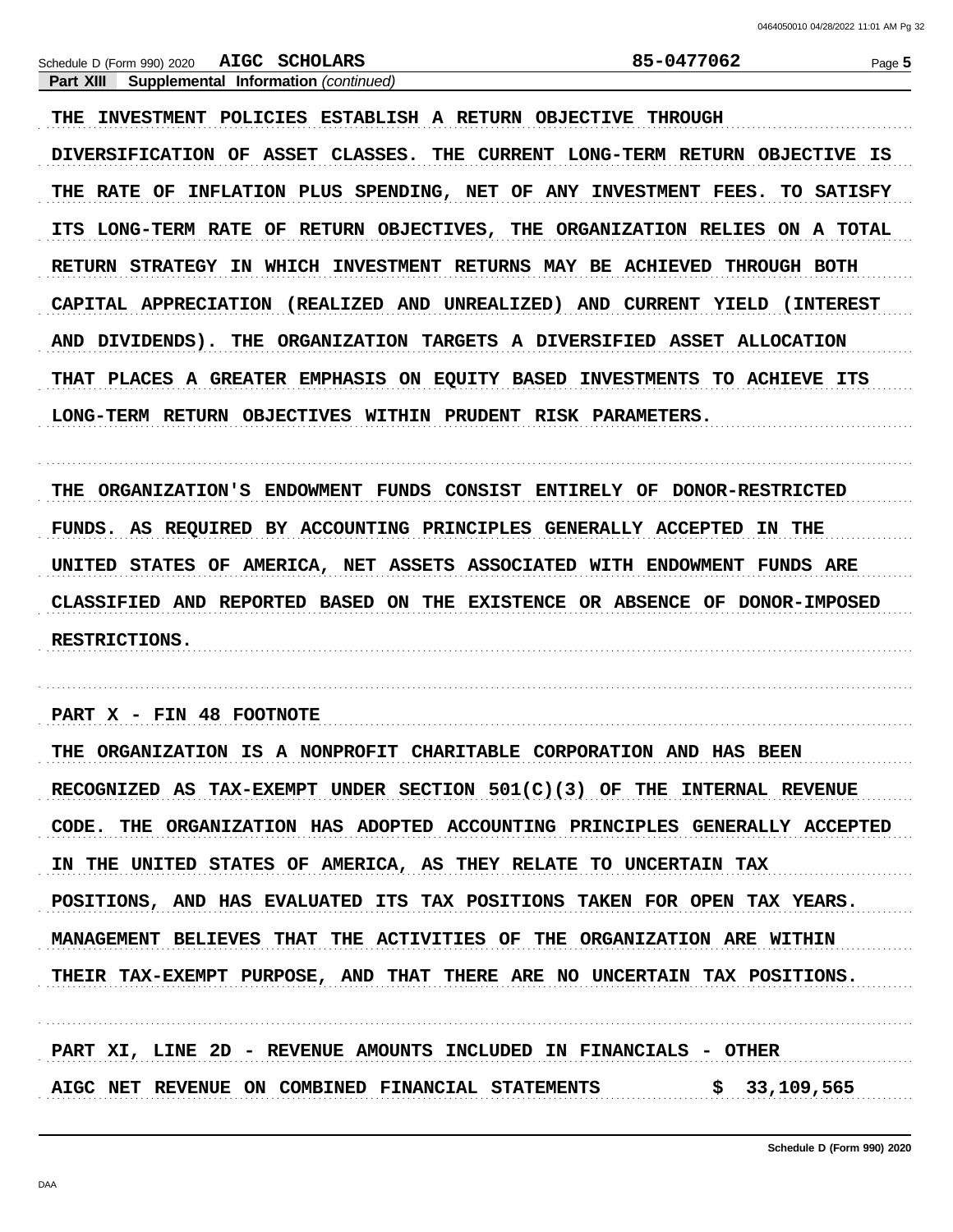| <b>AIGC SCHOLARS</b><br>Schedule D (Form 990) 2020         | 85-0477062       | Page 5 |  |  |
|------------------------------------------------------------|------------------|--------|--|--|
| Supplemental Information (continued)<br>Part XIII          |                  |        |  |  |
| PART XII, LINE 2D - EXPENSE AMOUNTS INCLUDED IN FINANCIALS | - OTHER          |        |  |  |
| AIGC EXPENSES ON COMBINED FINANCIAL STATEMENTS             | 10,076,831<br>\$ |        |  |  |
|                                                            |                  |        |  |  |
|                                                            |                  |        |  |  |
|                                                            |                  |        |  |  |
|                                                            |                  |        |  |  |
|                                                            |                  |        |  |  |
|                                                            |                  |        |  |  |
|                                                            |                  |        |  |  |
|                                                            |                  |        |  |  |
|                                                            |                  |        |  |  |
|                                                            |                  |        |  |  |
|                                                            |                  |        |  |  |
|                                                            |                  |        |  |  |
|                                                            |                  |        |  |  |
|                                                            |                  |        |  |  |
|                                                            |                  |        |  |  |
|                                                            |                  |        |  |  |
|                                                            |                  |        |  |  |
|                                                            |                  |        |  |  |
|                                                            |                  |        |  |  |
|                                                            |                  |        |  |  |
|                                                            |                  |        |  |  |
|                                                            |                  |        |  |  |
|                                                            |                  |        |  |  |
|                                                            |                  |        |  |  |
|                                                            |                  |        |  |  |
|                                                            |                  |        |  |  |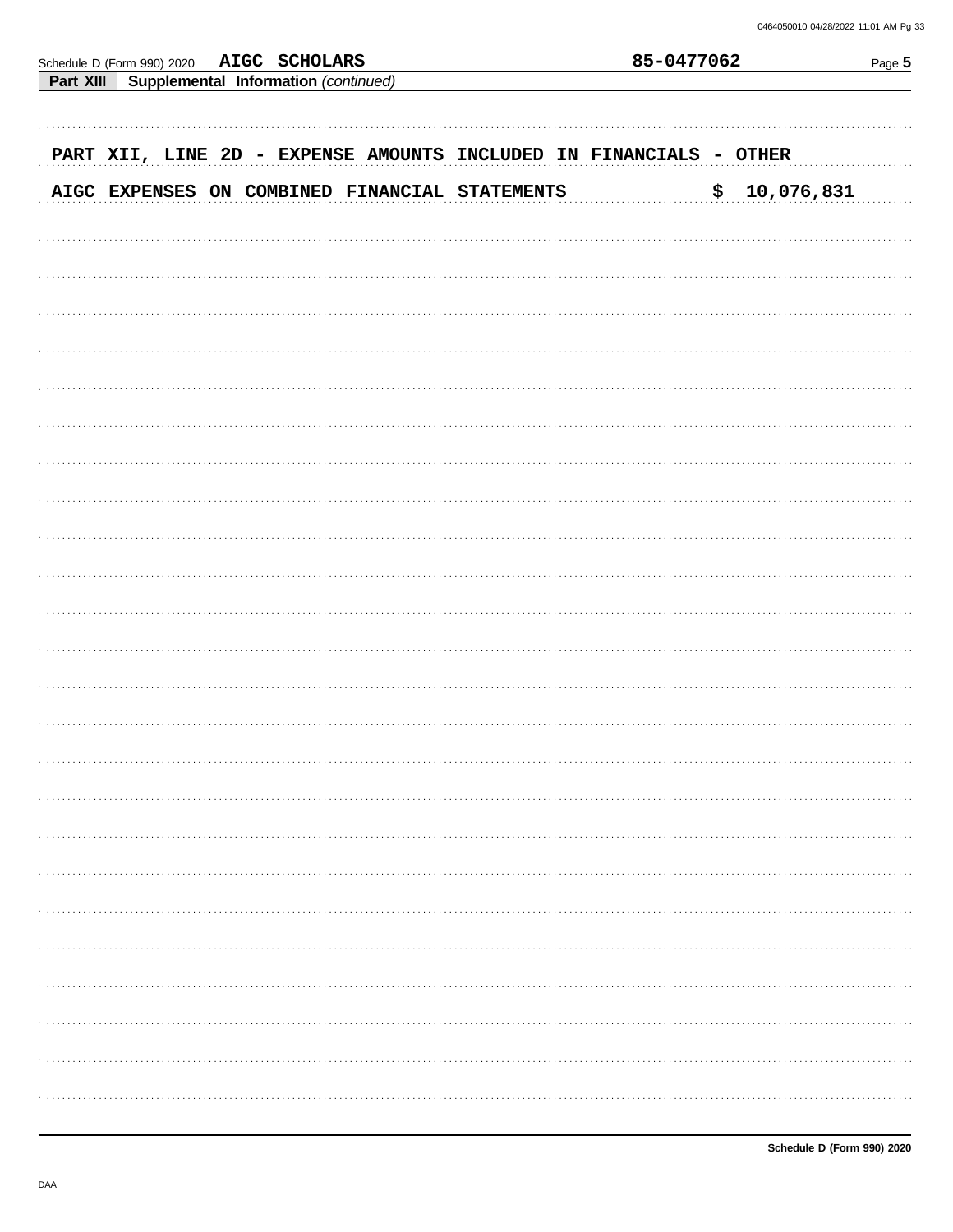|              | <b>SCHEDULE I</b>          |                                                                                                                                                                                                                                                                             |                                                   |                                         | Grants and Other Assistance to Organizations,                                    |                                       |                                                             |                                          |                                              |                                       | OMB No. 1545-0047            |
|--------------|----------------------------|-----------------------------------------------------------------------------------------------------------------------------------------------------------------------------------------------------------------------------------------------------------------------------|---------------------------------------------------|-----------------------------------------|----------------------------------------------------------------------------------|---------------------------------------|-------------------------------------------------------------|------------------------------------------|----------------------------------------------|---------------------------------------|------------------------------|
| (Form 990)   |                            |                                                                                                                                                                                                                                                                             | Governments, and Individuals in the United States |                                         |                                                                                  |                                       |                                                             |                                          |                                              | 2020                                  |                              |
|              |                            |                                                                                                                                                                                                                                                                             |                                                   |                                         | Complete if the organization answered "Yes" on Form 990, Part IV, line 21 or 22. |                                       |                                                             |                                          |                                              |                                       |                              |
|              | Department of the Treasury |                                                                                                                                                                                                                                                                             |                                                   |                                         | u Attach to Form 990.                                                            |                                       |                                                             |                                          |                                              |                                       | Open to Public               |
|              | Internal Revenue Service   |                                                                                                                                                                                                                                                                             |                                                   |                                         | u Go to www.irs.gov/Form990 for the latest information.                          |                                       |                                                             |                                          |                                              | Inspection                            |                              |
|              | Name of the organization   | AIGC SCHOLARS                                                                                                                                                                                                                                                               |                                                   |                                         |                                                                                  |                                       |                                                             |                                          | Employer identification number<br>85-0477062 |                                       |                              |
| Part I       |                            | <b>General Information on Grants and Assistance</b>                                                                                                                                                                                                                         |                                                   |                                         |                                                                                  |                                       |                                                             |                                          |                                              |                                       |                              |
| $\mathbf 1$  |                            | Does the organization maintain records to substantiate the amount of the grants or assistance, the grantees' eligibility for the grants or assistance, and<br>Describe in Part IV the organization's procedures for monitoring the use of grant funds in the United States. |                                                   |                                         |                                                                                  |                                       |                                                             |                                          |                                              | $\boxed{\mathbf{X}}$ Yes              | No                           |
| Part II      |                            | Grants and Other Assistance to Domestic Organizations and Domestic Governments. Complete if the organization answered "Yes" on Form 990,                                                                                                                                    |                                                   |                                         |                                                                                  |                                       |                                                             |                                          |                                              |                                       |                              |
|              |                            | Part IV, line 21, for any recipient that received more than \$5,000. Part II can be duplicated if additional space is needed.                                                                                                                                               |                                                   |                                         |                                                                                  |                                       |                                                             |                                          |                                              |                                       |                              |
| $\mathbf{1}$ |                            | (a) Name and address of organization<br>or government                                                                                                                                                                                                                       | $(b)$ EIN                                         | $(c)$ IRC<br>section<br>(if applicable) | (d) Amount of cash<br>grant                                                      | (e) Amount of non-<br>cash assistance | (f) Method of valuation<br>(book, FMV, appraisal,<br>other) | (g) Description of<br>noncash assistance |                                              | (h) Purpose of grant<br>or assistance |                              |
| (1)          |                            |                                                                                                                                                                                                                                                                             |                                                   |                                         |                                                                                  |                                       |                                                             |                                          |                                              |                                       |                              |
|              |                            |                                                                                                                                                                                                                                                                             |                                                   |                                         |                                                                                  |                                       |                                                             |                                          |                                              |                                       |                              |
| (2)          |                            |                                                                                                                                                                                                                                                                             |                                                   |                                         |                                                                                  |                                       |                                                             |                                          |                                              |                                       |                              |
|              |                            |                                                                                                                                                                                                                                                                             |                                                   |                                         |                                                                                  |                                       |                                                             |                                          |                                              |                                       |                              |
| (3)          |                            |                                                                                                                                                                                                                                                                             |                                                   |                                         |                                                                                  |                                       |                                                             |                                          |                                              |                                       |                              |
|              |                            |                                                                                                                                                                                                                                                                             |                                                   |                                         |                                                                                  |                                       |                                                             |                                          |                                              |                                       |                              |
| (4)          |                            |                                                                                                                                                                                                                                                                             |                                                   |                                         |                                                                                  |                                       |                                                             |                                          |                                              |                                       |                              |
|              |                            |                                                                                                                                                                                                                                                                             |                                                   |                                         |                                                                                  |                                       |                                                             |                                          |                                              |                                       |                              |
| (5)          |                            |                                                                                                                                                                                                                                                                             |                                                   |                                         |                                                                                  |                                       |                                                             |                                          |                                              |                                       |                              |
|              |                            |                                                                                                                                                                                                                                                                             |                                                   |                                         |                                                                                  |                                       |                                                             |                                          |                                              |                                       |                              |
| (6)          |                            |                                                                                                                                                                                                                                                                             |                                                   |                                         |                                                                                  |                                       |                                                             |                                          |                                              |                                       |                              |
|              |                            |                                                                                                                                                                                                                                                                             |                                                   |                                         |                                                                                  |                                       |                                                             |                                          |                                              |                                       |                              |
| (7)          |                            |                                                                                                                                                                                                                                                                             |                                                   |                                         |                                                                                  |                                       |                                                             |                                          |                                              |                                       |                              |
|              |                            |                                                                                                                                                                                                                                                                             |                                                   |                                         |                                                                                  |                                       |                                                             |                                          |                                              |                                       |                              |
| (8)          |                            |                                                                                                                                                                                                                                                                             |                                                   |                                         |                                                                                  |                                       |                                                             |                                          |                                              |                                       |                              |
|              |                            |                                                                                                                                                                                                                                                                             |                                                   |                                         |                                                                                  |                                       |                                                             |                                          |                                              |                                       |                              |
| (9)          |                            |                                                                                                                                                                                                                                                                             |                                                   |                                         |                                                                                  |                                       |                                                             |                                          |                                              |                                       |                              |
|              |                            |                                                                                                                                                                                                                                                                             |                                                   |                                         |                                                                                  |                                       |                                                             |                                          |                                              |                                       |                              |
| $\mathbf{2}$ |                            |                                                                                                                                                                                                                                                                             |                                                   |                                         |                                                                                  |                                       |                                                             |                                          | $\mathbf{u}$                                 |                                       |                              |
| 3            |                            | Enter total number of other organizations listed in the line 1 table <i>manufacture in the content of the line</i> 1 table manufacture in the line 1 table manufacture in the line 1 table manufacture in the line of the line of t                                         |                                                   |                                         |                                                                                  |                                       |                                                             |                                          |                                              |                                       |                              |
| DAA          |                            | For Paperwork Reduction Act Notice, see the Instructions for Form 990.                                                                                                                                                                                                      |                                                   |                                         |                                                                                  |                                       |                                                             |                                          |                                              |                                       | Schedule I (Form 990) (2020) |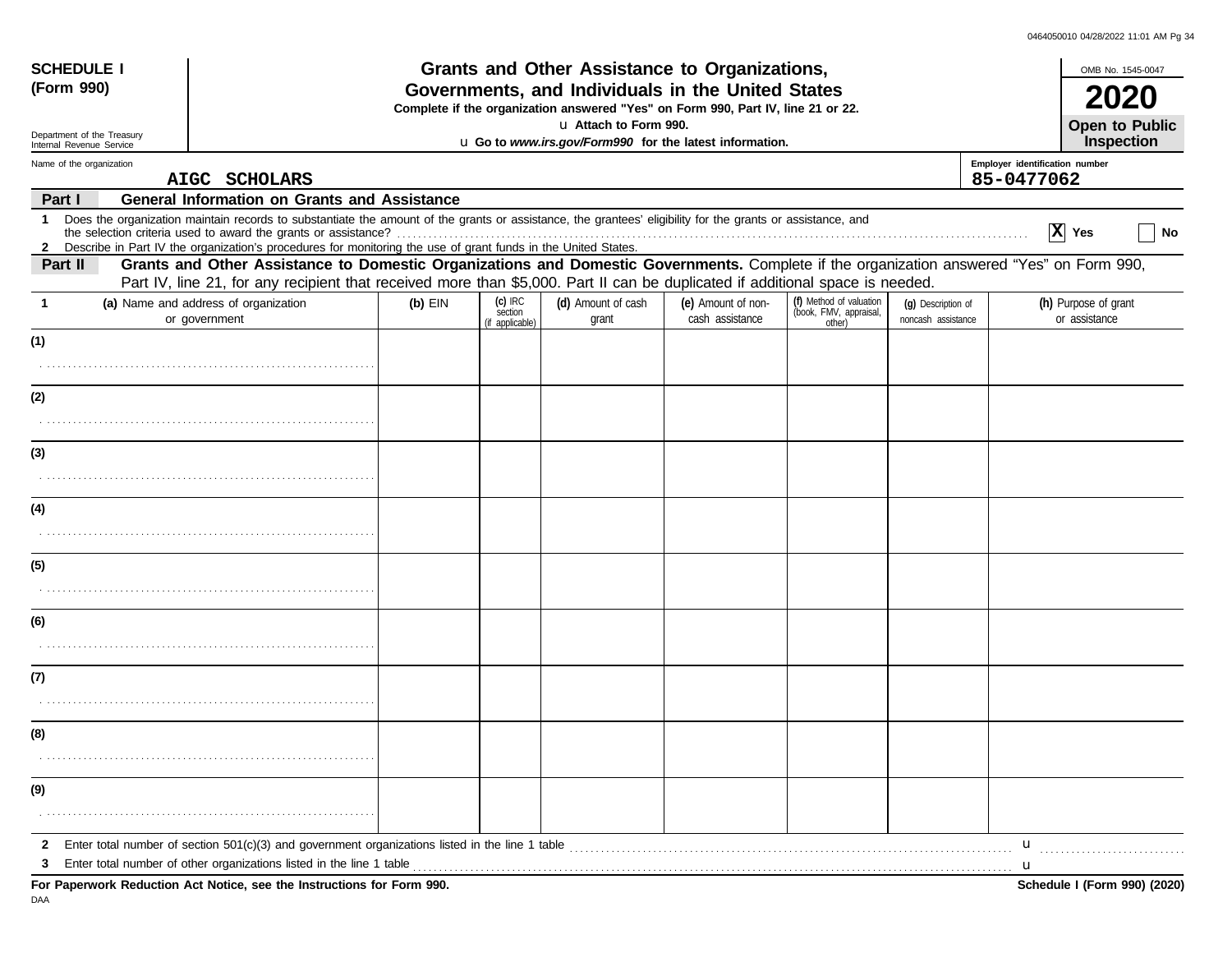| Part III can be duplicated if additional space is needed.                                                                                            |                             |                             |                                     |                                                          |                                       |
|------------------------------------------------------------------------------------------------------------------------------------------------------|-----------------------------|-----------------------------|-------------------------------------|----------------------------------------------------------|---------------------------------------|
| (a) Type of grant or assistance                                                                                                                      | (b) Number of<br>recipients | (c) Amount of<br>cash grant | (d) Amount of<br>noncash assistance | (e) Method of valuation (book,<br>FMV, appraisal, other) | (f) Description of noncash assistance |
| 1 SCHOLARSHIPS                                                                                                                                       | 464                         | 4,706,558                   |                                     | <b>CASH</b>                                              |                                       |
| $\overline{2}$                                                                                                                                       |                             |                             |                                     |                                                          |                                       |
| $\overline{\mathbf{3}}$                                                                                                                              |                             |                             |                                     |                                                          |                                       |
| $\frac{4}{1}$                                                                                                                                        |                             |                             |                                     |                                                          |                                       |
| $\frac{5}{ }$                                                                                                                                        |                             |                             |                                     |                                                          |                                       |
| $6 \overline{}$                                                                                                                                      |                             |                             |                                     |                                                          |                                       |
| 7                                                                                                                                                    |                             |                             |                                     |                                                          |                                       |
| Supplemental Information. Provide the information required in Part I, line 2; Part III, column (b); and any other additional information.<br>Part IV |                             |                             |                                     |                                                          |                                       |
| PART I, LINE 2 - PROCEDURES FOR MONITORING THE USE OF GRANT FUNDS<br>AIGC SCHOLARS MAINTAINS RECORDS FOR ELIGIBLE STUDENTS, GRADES, FINANCIAL        |                             |                             |                                     |                                                          |                                       |
| AID RECORDS AND DOCUMENTS AND KEEPS IN CONTACT WITH EDUCATIONAL                                                                                      |                             |                             |                                     |                                                          |                                       |
| INSTITUTIONS IN ORDER TO ENSURE DONATED FUNDS ARE USED CORRECTLY. EACH                                                                               |                             |                             |                                     |                                                          |                                       |
| AWARD IS ASSIGNED TO A STUDENT AND EACH STUDENT HAS INDIVIDUAL FILES.                                                                                |                             |                             |                                     |                                                          |                                       |
|                                                                                                                                                      |                             |                             |                                     |                                                          |                                       |

85-0477062

Grants and Other Assistance to Domestic Individuals. Complete if the organization answered "Yes" on Form 990, Part IV, line 22. Part III Part III can be dup atod if additiv ů.

AIGC SCHOLARS

Schedule I (Form 990) (2020)

-2

-6

 $\overline{7}$ Part IV

Schedule I (Form 990) (2020)

Page 2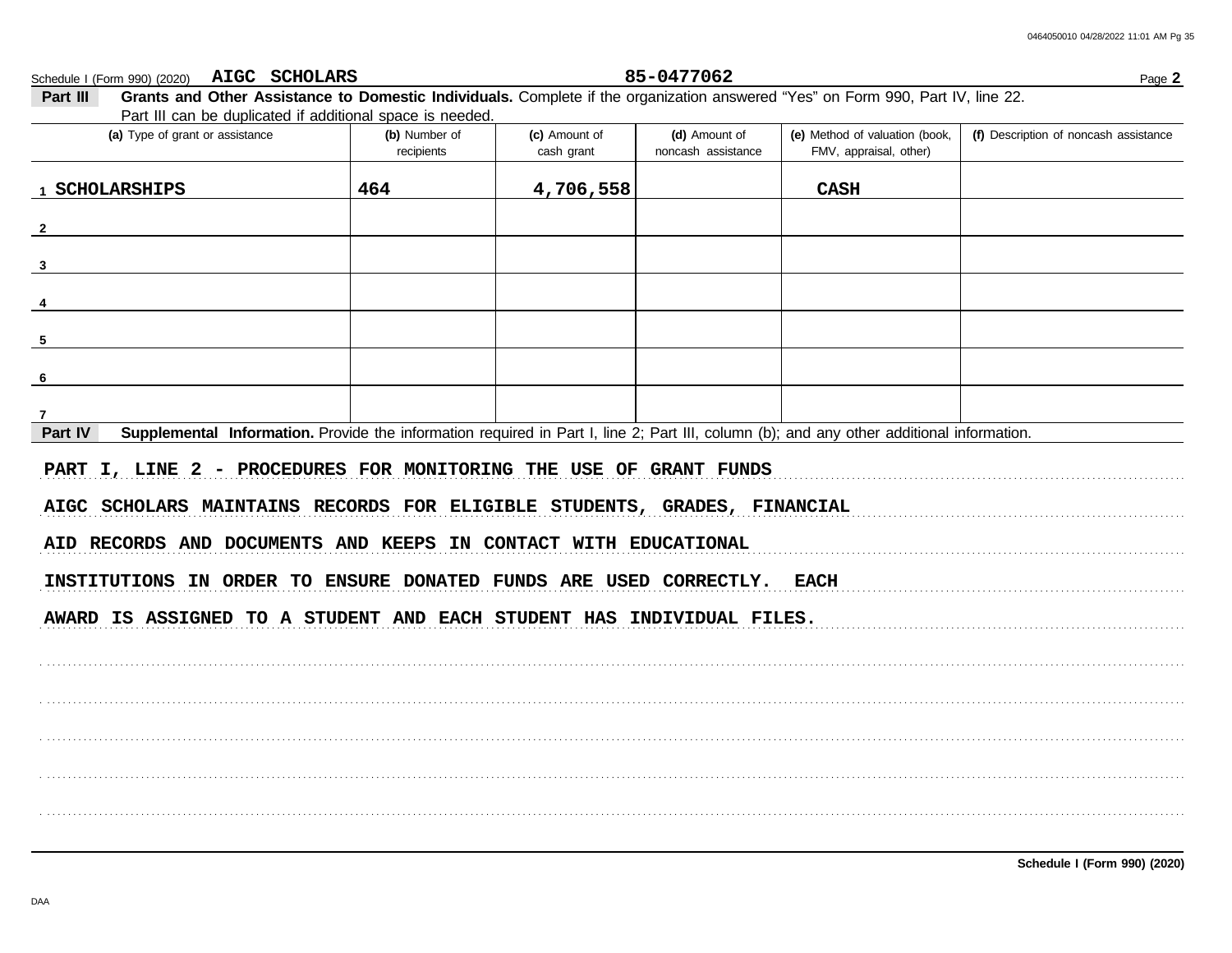| 0464050010 04/28/2022 11:01 AM Pg 36 |  |  |
|--------------------------------------|--|--|

| <b>SCHEDULE J</b>                                    |                                                                                                              | <b>Compensation Information</b>                                                                                      | OMB No. 1545-0047              |                              |
|------------------------------------------------------|--------------------------------------------------------------------------------------------------------------|----------------------------------------------------------------------------------------------------------------------|--------------------------------|------------------------------|
| (Form 990)                                           |                                                                                                              | For certain Officers, Directors, Trustees, Key Employees, and Highest                                                | 2020                           |                              |
|                                                      |                                                                                                              | <b>Compensated Employees</b><br>La Complete if the organization answered "Yes" on Form 990, Part IV, line 23.        |                                |                              |
| Department of the Treasury                           |                                                                                                              | u Attach to Form 990.                                                                                                | Open to Public<br>Inspection   |                              |
| Internal Revenue Service<br>Name of the organization |                                                                                                              | <b>uGo to www.irs.gov/Form990 for instructions and the latest information.</b>                                       | Employer identification number |                              |
|                                                      | AIGC SCHOLARS                                                                                                |                                                                                                                      | 85-0477062                     |                              |
| Part I                                               | <b>Questions Regarding Compensation</b>                                                                      |                                                                                                                      |                                |                              |
|                                                      |                                                                                                              |                                                                                                                      |                                | Yes<br>No                    |
|                                                      |                                                                                                              | 1a Check the appropriate box(es) if the organization provided any of the following to or for a person listed on Form |                                |                              |
|                                                      |                                                                                                              | 990, Part VII, Section A, line 1a. Complete Part III to provide any relevant information regarding these items.      |                                |                              |
| First-class or charter travel                        |                                                                                                              | Housing allowance or residence for personal use                                                                      |                                |                              |
| Travel for companions                                |                                                                                                              | Payments for business use of personal residence                                                                      |                                |                              |
| Discretionary spending account                       | Tax indemnification and gross-up payments                                                                    | Health or social club dues or initiation fees<br>Personal services (such as maid, chauffeur, chef)                   |                                |                              |
|                                                      |                                                                                                              |                                                                                                                      |                                |                              |
|                                                      |                                                                                                              | <b>b</b> If any of the boxes on line 1a are checked, did the organization follow a written policy regarding payment  |                                |                              |
|                                                      | or reimbursement or provision of all of the expenses described above? If "No," complete Part III to          |                                                                                                                      |                                |                              |
|                                                      |                                                                                                              |                                                                                                                      | 1b                             |                              |
|                                                      |                                                                                                              |                                                                                                                      |                                |                              |
| 2                                                    | Did the organization require substantiation prior to reimbursing or allowing expenses incurred by all        |                                                                                                                      |                                |                              |
|                                                      |                                                                                                              | directors, trustees, and officers, including the CEO/Executive Director, regarding the items checked on line         |                                |                              |
|                                                      |                                                                                                              |                                                                                                                      | $\mathbf{2}$                   |                              |
| 3                                                    | Indicate which, if any, of the following the organization used to establish the compensation of the          |                                                                                                                      |                                |                              |
|                                                      |                                                                                                              | organization's CEO/Executive Director. Check all that apply. Do not check any boxes for methods used by a            |                                |                              |
|                                                      | related organization to establish compensation of the CEO/Executive Director, but explain in Part III.       |                                                                                                                      |                                |                              |
| Compensation committee                               |                                                                                                              | Written employment contract                                                                                          |                                |                              |
|                                                      | Independent compensation consultant                                                                          | Compensation survey or study                                                                                         |                                |                              |
| Form 990 of other organizations                      |                                                                                                              | Approval by the board or compensation committee                                                                      |                                |                              |
|                                                      |                                                                                                              |                                                                                                                      |                                |                              |
| 4                                                    | During the year, did any person listed on Form 990, Part VII, Section A, line 1a, with respect to the filing |                                                                                                                      |                                |                              |
| organization or a related organization:              |                                                                                                              |                                                                                                                      |                                |                              |
|                                                      |                                                                                                              |                                                                                                                      | 4a                             | X<br>$\overline{\mathbf{x}}$ |
| b                                                    |                                                                                                              |                                                                                                                      | 4b                             | $\mathbf x$                  |
| c                                                    |                                                                                                              | "Yes" to any of lines 4a-c, list the persons and provide the applicable amounts for each item in Part III.           | 4c                             |                              |
|                                                      |                                                                                                              |                                                                                                                      |                                |                              |
|                                                      | Only section 501(c)(3), 501(c)(4), and 501(c)(29) organizations must complete lines $5-9$ .                  |                                                                                                                      |                                |                              |
| 5                                                    | For persons listed on Form 990, Part VII, Section A, line 1a, did the organization pay or accrue any         |                                                                                                                      |                                |                              |
| compensation contingent on the revenues of:          |                                                                                                              |                                                                                                                      |                                |                              |
|                                                      |                                                                                                              |                                                                                                                      | 5a                             | X                            |
|                                                      |                                                                                                              |                                                                                                                      | 5 <sub>b</sub>                 | $\overline{\mathbf{x}}$      |
| If "Yes" on line 5a or 5b, describe in Part III.     |                                                                                                              |                                                                                                                      |                                |                              |
| 6                                                    | For persons listed on Form 990, Part VII, Section A, line 1a, did the organization pay or accrue any         |                                                                                                                      |                                |                              |
|                                                      | compensation contingent on the net earnings of:                                                              |                                                                                                                      |                                |                              |
| <b>a</b> The organization?                           |                                                                                                              |                                                                                                                      | 6a                             | X                            |
|                                                      |                                                                                                              |                                                                                                                      | 6b                             | $\overline{\mathbf{x}}$      |
| If "Yes" on line 6a or 6b, describe in Part III.     |                                                                                                              |                                                                                                                      |                                |                              |
|                                                      |                                                                                                              |                                                                                                                      |                                |                              |
| 7                                                    | For persons listed on Form 990, Part VII, Section A, line 1a, did the organization provide any nonfixed      |                                                                                                                      |                                |                              |
|                                                      |                                                                                                              |                                                                                                                      | 7                              | x                            |
| 8                                                    |                                                                                                              | Were any amounts reported on Form 990, Part VII, paid or accrued pursuant to a contract that was subject             |                                |                              |
|                                                      | to the initial contract exception described in Regulations section 53.4958-4(a)(3)? If "Yes," describe       |                                                                                                                      |                                | x                            |
|                                                      |                                                                                                              |                                                                                                                      | 8                              |                              |
| 9                                                    | If "Yes" on line 8, did the organization also follow the rebuttable presumption procedure described in       |                                                                                                                      |                                |                              |
|                                                      |                                                                                                              |                                                                                                                      | 9                              |                              |
|                                                      | For Paperwork Reduction Act Notice, see the Instructions for Form 990.                                       |                                                                                                                      | Schedule J (Form 990) 2020     |                              |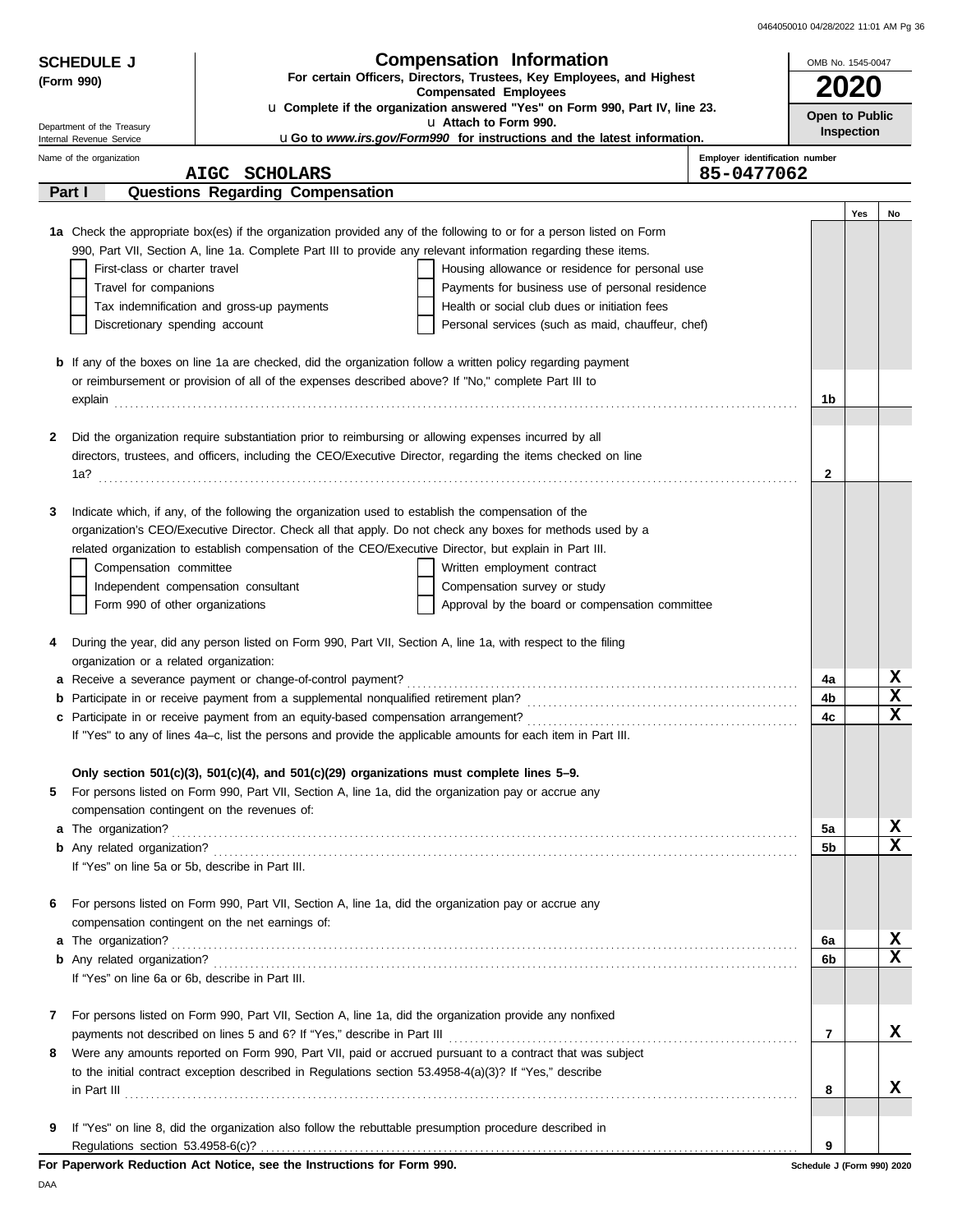#### Schedule J (Form 990) 2020 AIGC SCHOLARS

### 85-0477062

Page 2

#### Officers, Directors, Trustees, Key Employees, and Highest Compensated Employees. Use duplicate copies if additional space is needed. Part II

For each individual whose compensation must be reported on Schedule J, report compensation from the organization on row (i) and from related organizations, described in the instructions, on row (ii). Do not list any individuals that aren't listed on Form 990, Part VII.

Note: The sum of columns (B)(i)-(iii) for each listed individual must equal the total amount of Form 990, Part VII, Section A, line 1a, applicable column (D) and (E) amounts for that individual.

|                           | (B) Breakdown of W-2 and/or 1099-MISC compensation |                                        |                                           | (C) Retirement and             | (D) Nontaxable | (E) Total of columns | (F) Compensation                                           |  |
|---------------------------|----------------------------------------------------|----------------------------------------|-------------------------------------------|--------------------------------|----------------|----------------------|------------------------------------------------------------|--|
| (A) Name and Title        | (i) Base<br>compensation                           | (ii) Bonus & incentive<br>compensation | (iii) Other<br>reportable<br>compensation | other deferred<br>compensation | benefits       | $(B)(i)$ - $(D)$     | in column (B) reported<br>as deferred on prior<br>Form 990 |  |
| ANGELIQUE ALBERT<br>l (i) | 0                                                  | 0                                      |                                           | $\Omega$                       | $\Omega$       | 0                    | $\pmb{0}$                                                  |  |
| 1 CEO                     | 150,826                                            | 01                                     |                                           | 9,325                          | 8,372          | 168,523              | 0                                                          |  |
| l (i)                     |                                                    |                                        |                                           |                                |                |                      |                                                            |  |
| $\overline{2}$            |                                                    |                                        |                                           |                                |                |                      |                                                            |  |
| -G                        |                                                    |                                        |                                           |                                |                |                      |                                                            |  |
| 3                         |                                                    |                                        |                                           |                                |                |                      |                                                            |  |
| l (i)                     |                                                    |                                        |                                           |                                |                |                      |                                                            |  |
|                           |                                                    |                                        |                                           |                                |                |                      |                                                            |  |
| (i)                       |                                                    |                                        |                                           |                                |                |                      |                                                            |  |
| $\sqrt{5}$                |                                                    |                                        |                                           |                                |                |                      |                                                            |  |
| l (i)                     |                                                    |                                        |                                           |                                |                |                      |                                                            |  |
| 6                         |                                                    |                                        |                                           |                                |                |                      |                                                            |  |
| l (i)                     |                                                    |                                        |                                           |                                |                |                      |                                                            |  |
| $\overline{7}$            |                                                    |                                        |                                           |                                |                |                      |                                                            |  |
| l (i                      |                                                    |                                        |                                           |                                |                |                      |                                                            |  |
|                           |                                                    |                                        |                                           |                                |                |                      |                                                            |  |
|                           |                                                    |                                        |                                           |                                |                |                      |                                                            |  |
| 9                         |                                                    |                                        |                                           |                                |                |                      |                                                            |  |
| -G                        |                                                    |                                        |                                           |                                |                |                      |                                                            |  |
|                           |                                                    |                                        |                                           |                                |                |                      |                                                            |  |
| 10                        |                                                    |                                        |                                           |                                |                |                      |                                                            |  |
|                           |                                                    |                                        |                                           |                                |                |                      |                                                            |  |
| 11                        |                                                    |                                        |                                           |                                |                |                      |                                                            |  |
| l (i)                     |                                                    |                                        |                                           |                                |                |                      |                                                            |  |
| 12                        |                                                    |                                        |                                           |                                |                |                      |                                                            |  |
| (i)                       |                                                    |                                        |                                           |                                |                |                      |                                                            |  |
| 13                        |                                                    |                                        |                                           |                                |                |                      |                                                            |  |
| (i)                       |                                                    |                                        |                                           |                                |                |                      |                                                            |  |
| 14                        |                                                    |                                        |                                           |                                |                |                      |                                                            |  |
|                           |                                                    |                                        |                                           |                                |                |                      |                                                            |  |
| 15                        |                                                    |                                        |                                           |                                |                |                      |                                                            |  |
|                           |                                                    |                                        |                                           |                                |                |                      |                                                            |  |
| 16                        |                                                    |                                        |                                           |                                |                |                      |                                                            |  |

Schedule J (Form 990) 2020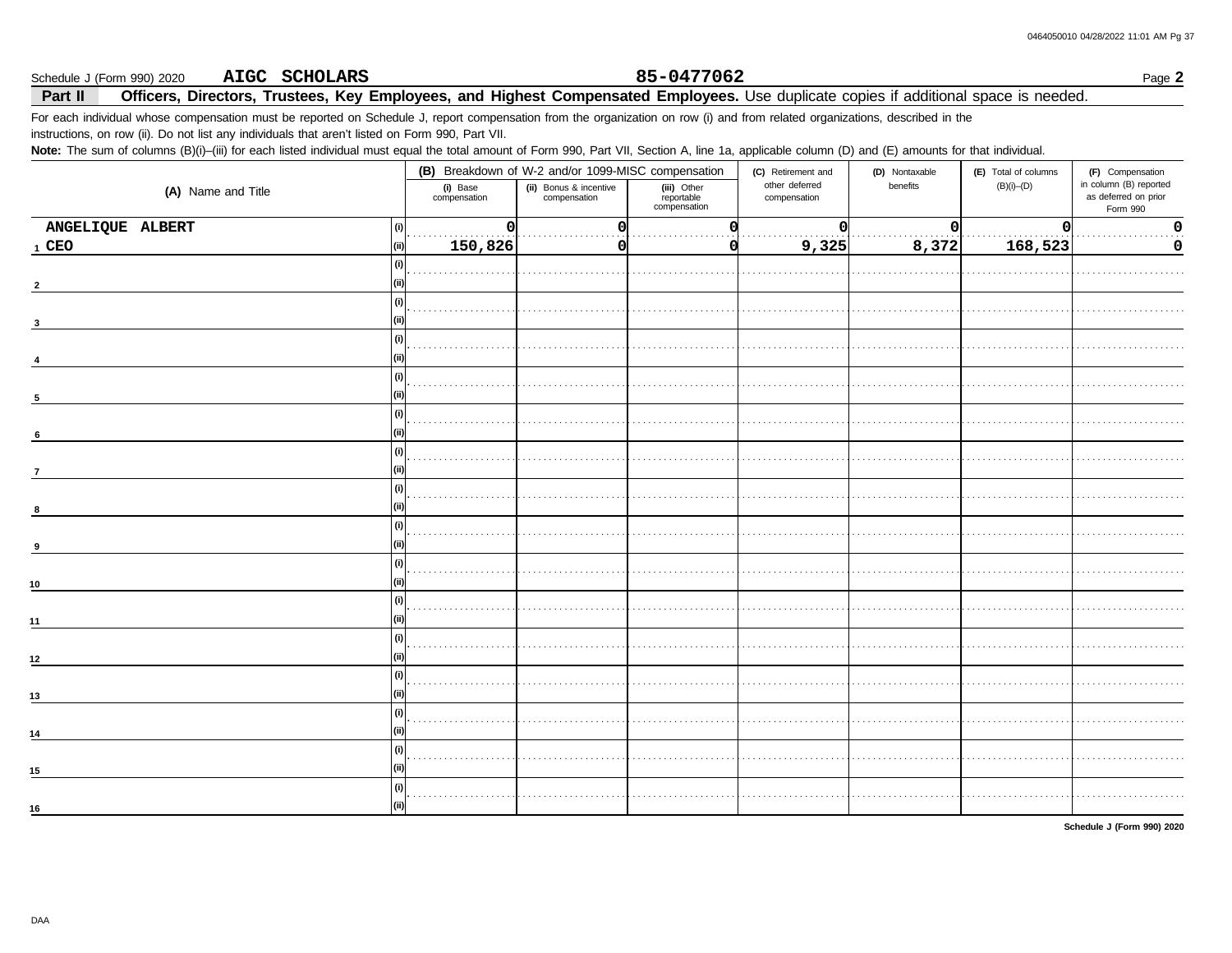|                                 | Schedule J (Form 990) 2020 AIGC SCHOLARS | 85-0477062                                                                                                                                                                 | Page 3 |
|---------------------------------|------------------------------------------|----------------------------------------------------------------------------------------------------------------------------------------------------------------------------|--------|
| Part III                        | Supplemental Information                 | Provide the information, explanation, or descriptions required for Part I, lines 1a, 1b, 3, 4a, 4b, 4c, 5a, 5b, 6a, 6b, 7, and 8, and for Part II. Also complete this part |        |
| for any additional information. |                                          |                                                                                                                                                                            |        |
|                                 |                                          | PART I, LINE 3 - RELATED ORG METHODS USED FOR COMPENSATION EXPLANATION                                                                                                     |        |
|                                 |                                          | THE RELATED ORGANIZATION ESTABLISHES COMPENSATION FOR EMPLOYEES USING A                                                                                                    |        |
|                                 | COMPENSATION SURVEY OR STUDY.            |                                                                                                                                                                            |        |
|                                 |                                          |                                                                                                                                                                            |        |
|                                 |                                          |                                                                                                                                                                            |        |
|                                 |                                          |                                                                                                                                                                            |        |
|                                 |                                          |                                                                                                                                                                            |        |
|                                 |                                          |                                                                                                                                                                            |        |
|                                 |                                          |                                                                                                                                                                            |        |
|                                 |                                          |                                                                                                                                                                            |        |
|                                 |                                          |                                                                                                                                                                            |        |
|                                 |                                          |                                                                                                                                                                            |        |
|                                 |                                          |                                                                                                                                                                            |        |
|                                 |                                          |                                                                                                                                                                            |        |
|                                 |                                          |                                                                                                                                                                            |        |
|                                 |                                          |                                                                                                                                                                            |        |
|                                 |                                          |                                                                                                                                                                            |        |
|                                 |                                          |                                                                                                                                                                            |        |
|                                 |                                          |                                                                                                                                                                            |        |
|                                 |                                          |                                                                                                                                                                            |        |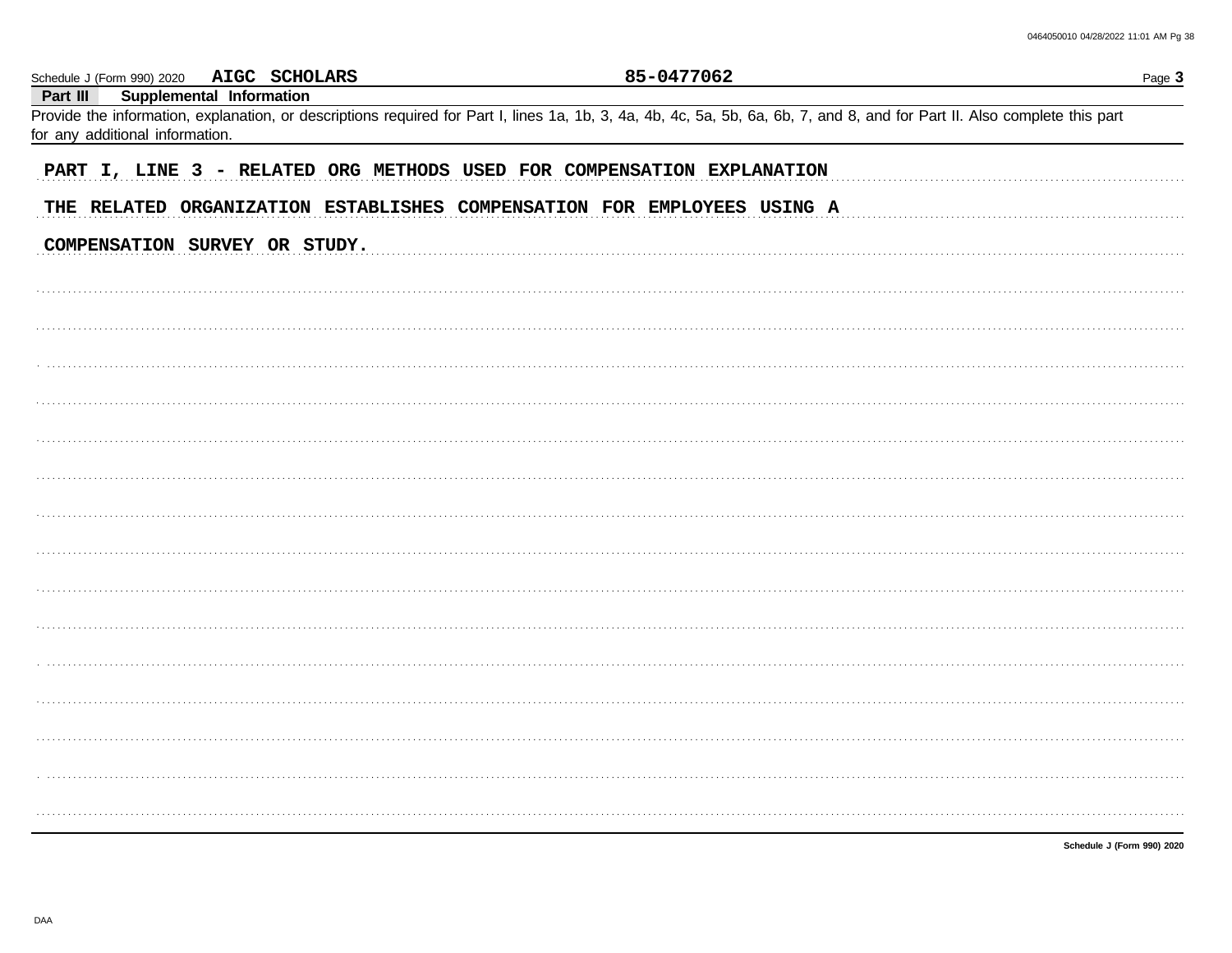| <b>SCHEDULE O</b>                                    | Supplemental Information to Form 990 or 990-EZ                                                   |                                | OMB No. 1545-0047                    |  |  |
|------------------------------------------------------|--------------------------------------------------------------------------------------------------|--------------------------------|--------------------------------------|--|--|
| (Form 990 or 990-EZ)                                 | Complete to provide information for responses to specific questions on                           |                                |                                      |  |  |
| Department of the Treasury                           | Form 990 or 990-EZ or to provide any additional information.<br>La Attach to Form 990 or 990-EZ. |                                | <b>2020</b><br><b>Open to Public</b> |  |  |
| Internal Revenue Service<br>Name of the organization | u Go to www.irs.gov/Form990 for the latest information.                                          | Employer identification number | <b>Inspection</b>                    |  |  |
| <b>AIGC</b>                                          | <b>SCHOLARS</b>                                                                                  | 85-0477062                     |                                      |  |  |
|                                                      | FORM 990, PART VI, LINE 11B - ORGANIZATION'S PROCESS                                             | TO REVIEW FORM 990             |                                      |  |  |
|                                                      | THE BOARD OF DIRECTORS WILL RECEIVE A COPY OF THE FORM 990, VIA E-MAIL,                          |                                |                                      |  |  |
| PRIOR TO ITS                                         | SUBMISSION TO THE IRS.<br>THE BOARD WILL BE REQUESTED TO PROVIDE                                 |                                |                                      |  |  |
|                                                      | ANY INPUT AND GENERAL APPROVAL.                                                                  |                                |                                      |  |  |
|                                                      | FORM 990, PART VI, LINE 12C - ENFORCEMENT OF CONFLICTS POLICY                                    |                                |                                      |  |  |
| THE                                                  | ORGANIZATION REQUIRES THE BOARD OF DIRECTORS TO DISCLOSE ANY POSSIBLE                            |                                |                                      |  |  |
|                                                      | CONFLICT AT EVERY FALL MEETING.                                                                  |                                |                                      |  |  |
|                                                      |                                                                                                  |                                |                                      |  |  |
|                                                      | FORM 990, PART VI, LINE 15A - COMPENSATION PROCESS FOR TOP OFFICIAL                              |                                |                                      |  |  |
| THE                                                  | ORGANIZATION OBTAINS A COMPENSATION SURVEY TO VERIFY ITS SALARIES ARE                            |                                |                                      |  |  |
|                                                      | REASONABLE AND COMPETITIVE FOR ALL OF ITS<br><b>EMPLOYEES.</b>                                   |                                |                                      |  |  |
|                                                      |                                                                                                  |                                |                                      |  |  |
|                                                      | FORM 990, PART VI, LINE 15B - COMPENSATION PROCESS FOR OFFICERS                                  |                                |                                      |  |  |
|                                                      | THE ORGANIZATION USES A COMPENSATION SURVEY TO DETERMINE SALARIES FOR ALL                        |                                |                                      |  |  |
|                                                      | OF THE OFFICERS AND EMPLOYEES.                                                                   |                                |                                      |  |  |
|                                                      | FORM 990, PART VI, LINE 18 - NO PUBLIC DISCLOSURE EXPLANATION                                    |                                |                                      |  |  |
|                                                      | THE ORGANIZATION'S FORM 990 IS LISTED ON GUIDESTAR, THE NM ATTORNEY                              |                                |                                      |  |  |
| GENERAL'S WEBSITE.                                   |                                                                                                  |                                |                                      |  |  |
|                                                      |                                                                                                  |                                |                                      |  |  |
|                                                      | FORM 990, PART VI, LINE 19 - GOVERNING DOCUMENTS DISCLOSURE EXPLANATION                          |                                |                                      |  |  |
|                                                      | THE ORGANIZATION MAKES ITS GOVERNING DOCUMENTS, CONFLICT OF INTEREST                             |                                |                                      |  |  |
|                                                      | POLICY, AND FINANCIAL STATEMENTS AVAILABLE TO THE PUBLIC UPON REQUEST.                           |                                |                                      |  |  |
|                                                      |                                                                                                  |                                |                                      |  |  |
|                                                      |                                                                                                  |                                |                                      |  |  |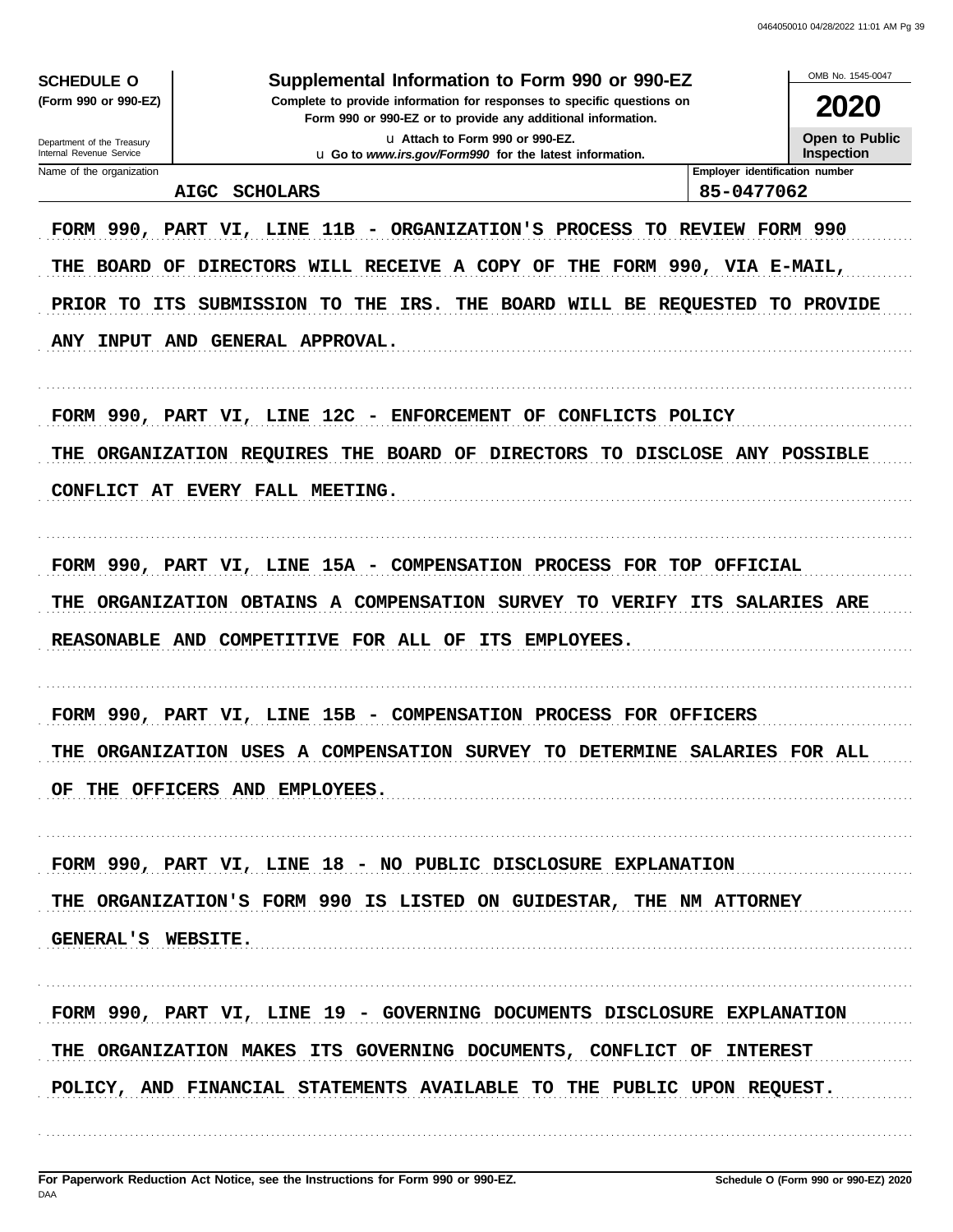| 0464050010 04/28/2022 11:01 AM Pg 40 |  |  |  |
|--------------------------------------|--|--|--|
|                                      |  |  |  |

| <b>SCHEDULE R</b>                                      | <b>Related Organizations and Unrelated Partnerships</b>                                                                                                                                                            |                                                                                                   |                                                     |                            |                                                        |                           |                                     | OMB No. 1545-0047                   |                                                         |
|--------------------------------------------------------|--------------------------------------------------------------------------------------------------------------------------------------------------------------------------------------------------------------------|---------------------------------------------------------------------------------------------------|-----------------------------------------------------|----------------------------|--------------------------------------------------------|---------------------------|-------------------------------------|-------------------------------------|---------------------------------------------------------|
| (Form 990)                                             | u Complete if the organization answered "Yes" on Form 990, Part IV, line 33, 34, 35b, 36, or 37.                                                                                                                   |                                                                                                   |                                                     |                            |                                                        |                           |                                     | 2020                                |                                                         |
| Department of the Treasury<br>Internal Revenue Service |                                                                                                                                                                                                                    | u Attach to Form 990.<br>u Go to www.irs.gov/Form990 for instructions and the latest information. |                                                     |                            |                                                        |                           |                                     | <b>Open to Public</b><br>Inspection |                                                         |
| Name of the organization                               |                                                                                                                                                                                                                    |                                                                                                   |                                                     |                            |                                                        |                           |                                     | Employer identification number      |                                                         |
|                                                        | AIGC SCHOLARS                                                                                                                                                                                                      |                                                                                                   |                                                     |                            |                                                        |                           | 85-0477062                          |                                     |                                                         |
| Part I                                                 | Identification of Disregarded Entities. Complete if the organization answered "Yes" on Form 990, Part IV, line 33.                                                                                                 |                                                                                                   |                                                     |                            |                                                        |                           |                                     |                                     |                                                         |
|                                                        | (a)<br>Name, address, and EIN (if applicable) of disregarded entity                                                                                                                                                | (b)<br>Primary activity                                                                           | (c)<br>Legal domicile (state<br>or foreign country) |                            | (d)<br>Total income                                    | (e)<br>End-of-year assets |                                     | (f)<br>Direct controlling<br>entity |                                                         |
| (1)                                                    |                                                                                                                                                                                                                    |                                                                                                   |                                                     |                            |                                                        |                           |                                     |                                     |                                                         |
|                                                        |                                                                                                                                                                                                                    |                                                                                                   |                                                     |                            |                                                        |                           |                                     |                                     |                                                         |
| (2)                                                    |                                                                                                                                                                                                                    |                                                                                                   |                                                     |                            |                                                        |                           |                                     |                                     |                                                         |
|                                                        |                                                                                                                                                                                                                    |                                                                                                   |                                                     |                            |                                                        |                           |                                     |                                     |                                                         |
| (3)                                                    |                                                                                                                                                                                                                    |                                                                                                   |                                                     |                            |                                                        |                           |                                     |                                     |                                                         |
|                                                        |                                                                                                                                                                                                                    |                                                                                                   |                                                     |                            |                                                        |                           |                                     |                                     |                                                         |
| (4)                                                    |                                                                                                                                                                                                                    |                                                                                                   |                                                     |                            |                                                        |                           |                                     |                                     |                                                         |
|                                                        |                                                                                                                                                                                                                    |                                                                                                   |                                                     |                            |                                                        |                           |                                     |                                     |                                                         |
| (5)                                                    |                                                                                                                                                                                                                    |                                                                                                   |                                                     |                            |                                                        |                           |                                     |                                     |                                                         |
|                                                        |                                                                                                                                                                                                                    |                                                                                                   |                                                     |                            |                                                        |                           |                                     |                                     |                                                         |
| Part II                                                | Identification of Related Tax-Exempt Organizations. Complete if the organization answered "Yes" on Form 990, Part IV, line 34, because it had<br>one or more related tax-exempt organizations during the tax year. |                                                                                                   |                                                     |                            |                                                        |                           |                                     |                                     |                                                         |
|                                                        | (a)<br>Name, address, and EIN of related organization                                                                                                                                                              | (b)<br>Primary activity                                                                           | (c)<br>Legal domicile (state<br>or foreign country) | (d)<br>Exempt Code section | (e)<br>Public charity status<br>(if section 501(c)(3)) |                           | (f)<br>Direct controlling<br>entity | Yes                                 | $(g)$<br>Section 512(b)(13)<br>controlled entity?<br>No |
| (1)<br>ALBUQUERQUE                                     | AMERICAN INDIAN GRADUATE CENTER<br>3701 SAN MATEO BLVD. NE NO. 200<br>85-0222386<br>NM 87110                                                                                                                       | <b>SCHOLARSHI</b>                                                                                 | NM                                                  | 501C3                      | 7                                                      | N/A                       |                                     |                                     | x                                                       |
| (2)                                                    |                                                                                                                                                                                                                    |                                                                                                   |                                                     |                            |                                                        |                           |                                     |                                     |                                                         |
|                                                        |                                                                                                                                                                                                                    |                                                                                                   |                                                     |                            |                                                        |                           |                                     |                                     |                                                         |
| (3)                                                    |                                                                                                                                                                                                                    |                                                                                                   |                                                     |                            |                                                        |                           |                                     |                                     |                                                         |
| .                                                      |                                                                                                                                                                                                                    |                                                                                                   |                                                     |                            |                                                        |                           |                                     |                                     |                                                         |
| (4)                                                    |                                                                                                                                                                                                                    |                                                                                                   |                                                     |                            |                                                        |                           |                                     |                                     |                                                         |
|                                                        |                                                                                                                                                                                                                    |                                                                                                   |                                                     |                            |                                                        |                           |                                     |                                     |                                                         |
| (5)                                                    |                                                                                                                                                                                                                    |                                                                                                   |                                                     |                            |                                                        |                           |                                     |                                     |                                                         |
|                                                        |                                                                                                                                                                                                                    |                                                                                                   |                                                     |                            |                                                        |                           |                                     |                                     |                                                         |
|                                                        |                                                                                                                                                                                                                    |                                                                                                   |                                                     |                            |                                                        |                           |                                     |                                     |                                                         |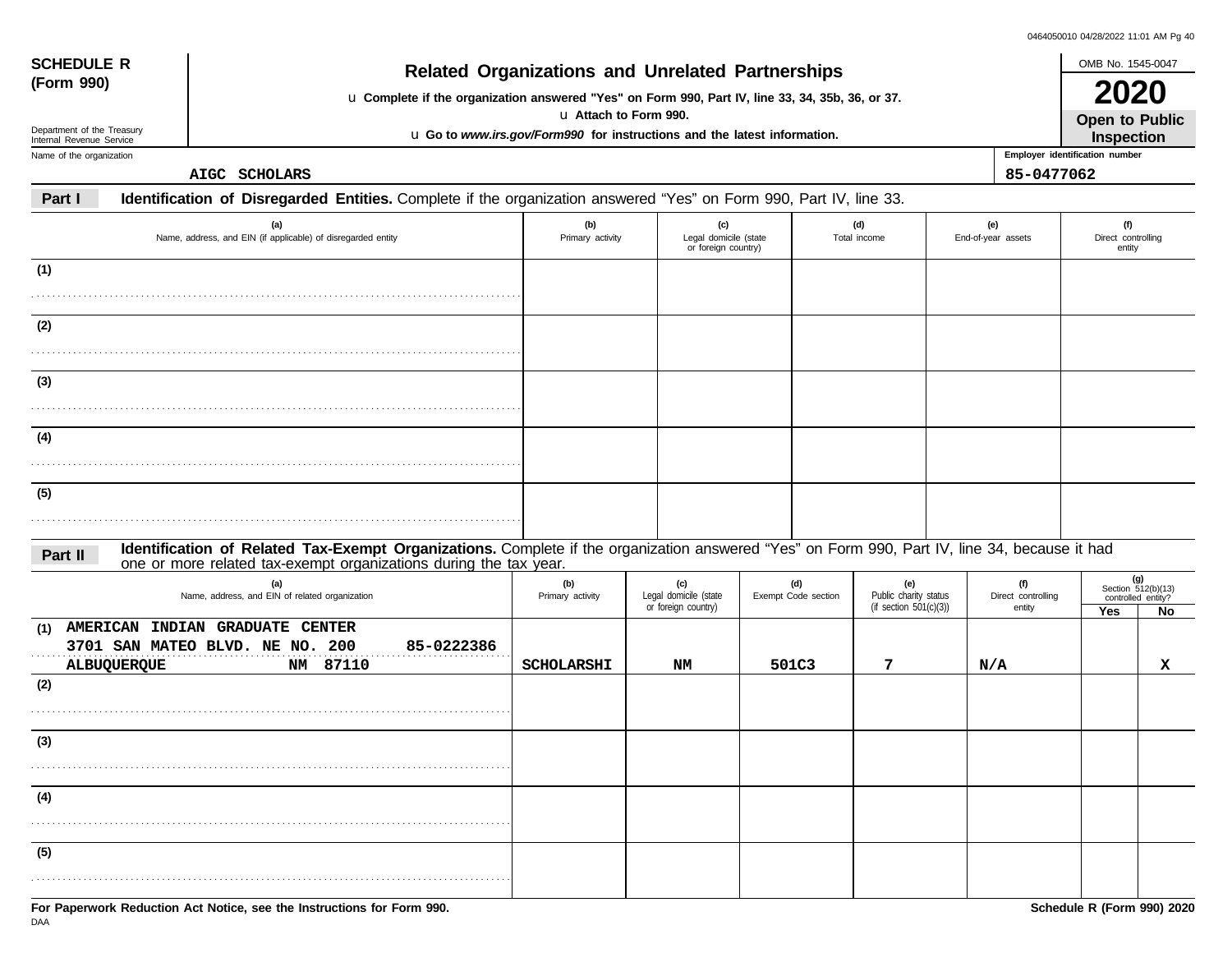|          | AIGC SCHOLARS<br>Schedule R (Form 990) 2020                                                                                                                                                                                                                      |                         |                                                              |                                                        | 85-0477062                                                                                              |                                                        |                                        |                                                   |                    |                                                                         |                    |                               |                                                       | Page 2 |
|----------|------------------------------------------------------------------------------------------------------------------------------------------------------------------------------------------------------------------------------------------------------------------|-------------------------|--------------------------------------------------------------|--------------------------------------------------------|---------------------------------------------------------------------------------------------------------|--------------------------------------------------------|----------------------------------------|---------------------------------------------------|--------------------|-------------------------------------------------------------------------|--------------------|-------------------------------|-------------------------------------------------------|--------|
| Part III | Identification of Related Organizations Taxable as a Partnership. Complete if the organization answered "Yes" on Form 990, Part IV, line 34,<br>because it had one or more related organizations treated as a partnership during the tax year.                   |                         |                                                              |                                                        |                                                                                                         |                                                        |                                        |                                                   |                    |                                                                         |                    |                               |                                                       |        |
|          | (a)<br>Name, address, and EIN of<br>related organization                                                                                                                                                                                                         | (b)<br>Primary activity | (c)<br>Legal<br>domicile<br>(state or<br>foreign<br>country) | (d)<br>Direct controlling<br>entity                    | (e)<br>Predominant<br>income (related,<br>unrelated,<br>excluded from<br>tax under<br>sections 512-514) | (f)<br>Share of total<br>income                        | (g)<br>Share of end-of-<br>year assets | (h)<br>Dispro-<br>portionate<br>alloc.?<br>Yes No |                    | (i)<br>Code V-UBI<br>amount in box 20<br>of Schedule K-1<br>(Form 1065) | partner?<br>Yes No | (j)<br>General or<br>managing | (k)<br>Percentage<br>ownership                        |        |
| (1)      |                                                                                                                                                                                                                                                                  |                         |                                                              |                                                        |                                                                                                         |                                                        |                                        |                                                   |                    |                                                                         |                    |                               |                                                       |        |
| (2)      |                                                                                                                                                                                                                                                                  |                         |                                                              |                                                        |                                                                                                         |                                                        |                                        |                                                   |                    |                                                                         |                    |                               |                                                       |        |
| (3)      |                                                                                                                                                                                                                                                                  |                         |                                                              |                                                        |                                                                                                         |                                                        |                                        |                                                   |                    |                                                                         |                    |                               |                                                       |        |
| (4)      |                                                                                                                                                                                                                                                                  |                         |                                                              |                                                        |                                                                                                         |                                                        |                                        |                                                   |                    |                                                                         |                    |                               |                                                       |        |
| Part IV  | Identification of Related Organizations Taxable as a Corporation or Trust. Complete if the organization answered "Yes" on Form 990, Part IV,<br>line 34, because it had one or more related organizations treated as a corporation or trust during the tax year. |                         |                                                              |                                                        |                                                                                                         |                                                        |                                        |                                                   |                    |                                                                         |                    |                               |                                                       |        |
|          | (a)<br>Name, address, and EIN of related organization                                                                                                                                                                                                            | (b)<br>Primary activity |                                                              | (c)<br>Legal domicile<br>(state or<br>foreign country) | (d)<br>Direct controlling<br>entity                                                                     | (e)<br>Type of entity<br>(C corp, S corp,<br>or trust) | (f)<br>Share of total<br>income        | (g)<br>Share of                                   | end-of-year assets | (h)<br>Percentage<br>ownership                                          |                    |                               | (i)<br>Section<br>512(b)(13)<br>controlled<br>entity? |        |
| (1)      |                                                                                                                                                                                                                                                                  |                         |                                                              |                                                        |                                                                                                         |                                                        |                                        |                                                   |                    |                                                                         |                    |                               | Yes                                                   | No     |
|          |                                                                                                                                                                                                                                                                  |                         |                                                              |                                                        |                                                                                                         |                                                        |                                        |                                                   |                    |                                                                         |                    |                               |                                                       |        |
| (2)      |                                                                                                                                                                                                                                                                  |                         |                                                              |                                                        |                                                                                                         |                                                        |                                        |                                                   |                    |                                                                         |                    |                               |                                                       |        |
| (3)      |                                                                                                                                                                                                                                                                  |                         |                                                              |                                                        |                                                                                                         |                                                        |                                        |                                                   |                    |                                                                         |                    |                               |                                                       |        |
| (4)      |                                                                                                                                                                                                                                                                  |                         |                                                              |                                                        |                                                                                                         |                                                        |                                        |                                                   |                    |                                                                         |                    |                               |                                                       |        |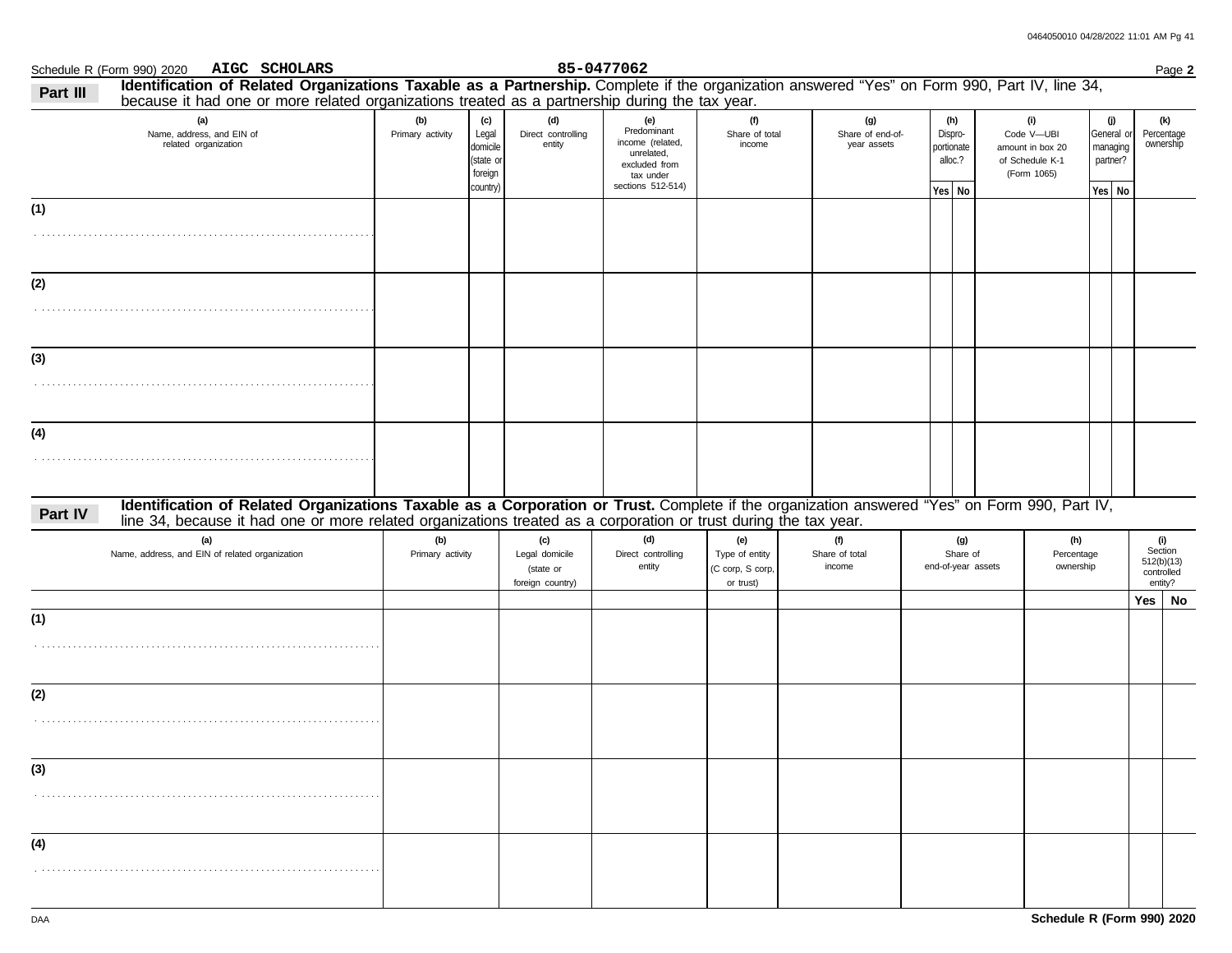Schedule R (Form 990) 2020 **AIGC SCHOLARS** 85-0477062 Page 3 **AIGC SCHOLARS 85-0477062**

# **Part V Transactions With Related Organizations.** Complete if the organization answered "Yes" on Form 990, Part IV, line 34, 35b, or 36.

| Note: Complete line 1 if any entity is listed in Parts II, III, or IV of this schedule.                                                                                                                                         |                | <b>Yes</b>   | No          |
|---------------------------------------------------------------------------------------------------------------------------------------------------------------------------------------------------------------------------------|----------------|--------------|-------------|
| 1 During the tax year, did the organization engage in any of the following transactions with one or more related organizations listed in Parts II-IV?                                                                           |                |              |             |
|                                                                                                                                                                                                                                 | 1a             |              | x           |
| b Gift, grant, or capital contribution to related organization(s) encourse contained and contained and contribution to related organization(s) encourse contained and contribution to related organization(s) encourse contain  | 1 <sub>b</sub> |              | x           |
|                                                                                                                                                                                                                                 | 1 <sub>c</sub> |              | $\mathbf x$ |
| d Loans or loan guarantees to or for related organization(s) encourance contained and contained and contained and contained and contained and contained and contained and contained and contained and contained and contained   | 1 <sub>d</sub> | $\mathbf x$  |             |
|                                                                                                                                                                                                                                 | 1e             |              | X           |
|                                                                                                                                                                                                                                 |                |              |             |
|                                                                                                                                                                                                                                 | 1f             |              | x           |
|                                                                                                                                                                                                                                 | 1g             |              | x           |
| h Purchase of assets from related organization(s) encourance contains and contains a container and container and container and container and container and container and container and container and container and container a  | 1 <sub>h</sub> |              | x           |
|                                                                                                                                                                                                                                 | 11             |              | x           |
|                                                                                                                                                                                                                                 | 1j             |              | $\mathbf x$ |
|                                                                                                                                                                                                                                 |                |              |             |
|                                                                                                                                                                                                                                 | 1k             |              | x           |
|                                                                                                                                                                                                                                 | 11             |              | x           |
|                                                                                                                                                                                                                                 | 1 <sub>m</sub> |              | $\mathbf x$ |
|                                                                                                                                                                                                                                 | 1n             | $\mathbf x$  |             |
| o Sharing of paid employees with related organization(s) Material Annual Community and Sharing of paid employees with related organization(s) Material Annual Community and Sharing of paid employees with related organizatio  | 1 <sub>o</sub> |              |             |
|                                                                                                                                                                                                                                 |                |              |             |
| p Reimbursement paid to related organization(s) for expenses<br>and the expense of the content content content content content content content of the content of the content of the content of the content of the content of th | 1p             | x            |             |
| q Reimbursement paid by related organization(s) for expenses [11, 12] and the content of the content of the content of the content of the content of the content of the content of the content of the content of the content o  | 1q             | $\mathbf{x}$ |             |
|                                                                                                                                                                                                                                 |                |              |             |
| <b>r</b> Other transfer of cash or property to related organization(s)                                                                                                                                                          | 1r             |              | x           |
|                                                                                                                                                                                                                                 | 1s             |              | $\mathbf x$ |
| 2 If the answer to any of the above is "Yes," see the instructions for information on who must complete this line, including covered relationships and transaction thresholds.                                                  |                |              |             |

|     | (a)<br>Name of related organization | (b)<br>Transaction<br>type (a-s) | (c)<br>Amount involved | (d)<br>Method of determining amount involved |
|-----|-------------------------------------|----------------------------------|------------------------|----------------------------------------------|
| (1) | AMERICAN INDIAN GRADUATE CENTER     | D                                | 259,950                | <b>ACTUAL BALANCE</b>                        |
| (2) | AMERICAN INDIAN GRADUATE CENTER     | $\circ$                          | 395,708                | CASH AMOUNT                                  |
| (3) | AMERICAN INDIAN GRADUATE CENTER     |                                  | 359,551                | CASH AMOUNT                                  |
| (4) |                                     |                                  |                        |                                              |
| (5) |                                     |                                  |                        |                                              |
| (6) |                                     |                                  |                        |                                              |

L.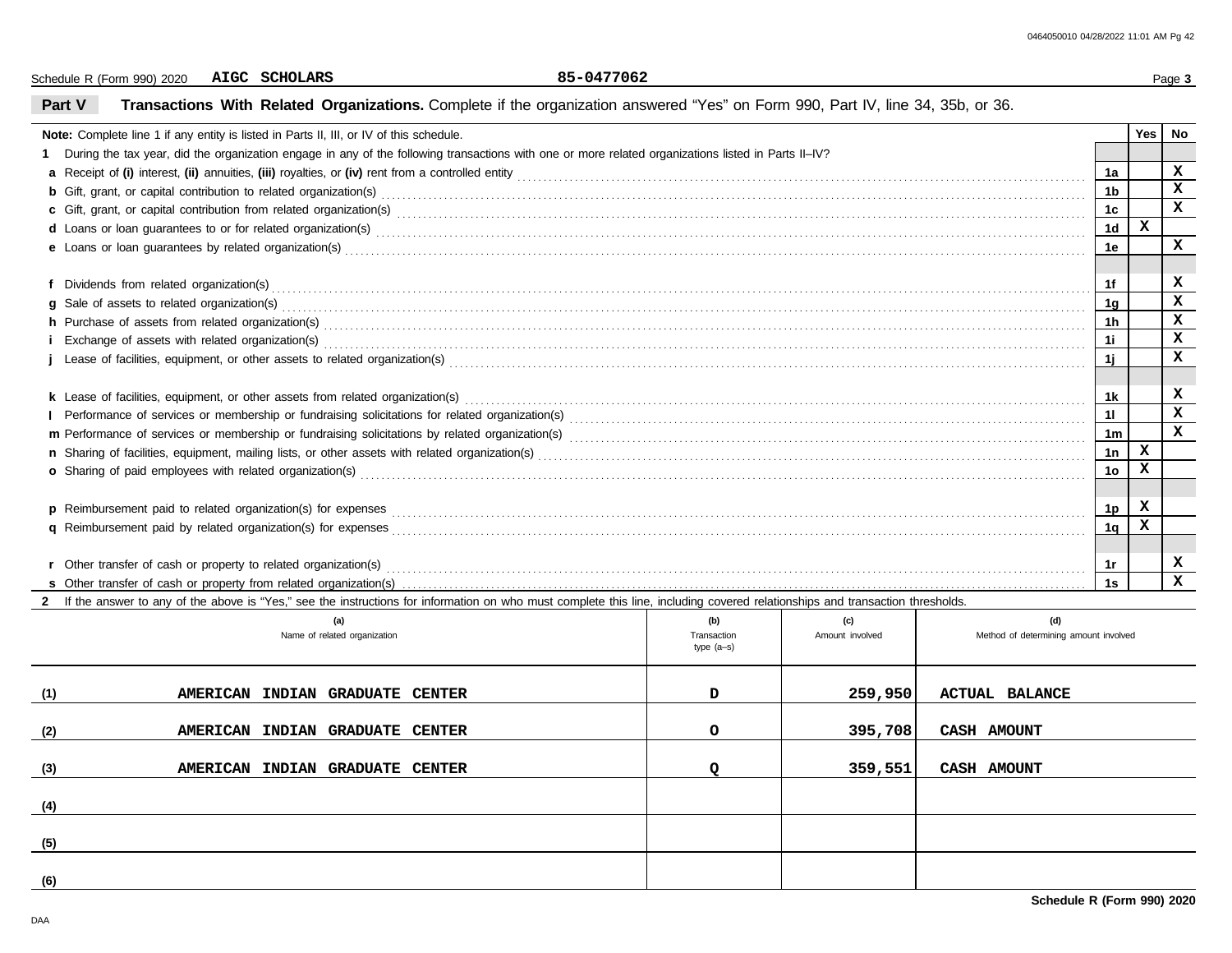Schedule R (Form 990) 2020 **AIGC SCHOLARS** 25-0477062 **Page 4** 25-0477062 **AIGC SCHOLARS 85-0477062**

### **Part VI** Unrelated Organizations Taxable as a Partnership. Complete if the organization answered "Yes" on Form 990, Part IV, line 37.

Provide the following information for each entity taxed as a partnership through which the organization conducted more than five percent of its activities (measured by total assets or gross revenue) that was not a related organization. See instructions regarding exclusion for certain investment partnerships.

| (a)<br>Name, address, and EIN of entity | (b)<br>Primary activity | (c)<br>Legal<br>domicile<br>(state or<br>foreign | (d)<br>Predominant<br>income (related,<br>unrelated, excluded<br>from tax under | (e)<br>Are all partners<br>section<br>501(c)(3)<br>organizations? |    | (f)<br>Share of<br>total income | (g)<br>Share of<br>end-of-year<br>assets | allocations? | (h)<br>Disproportionate | (i)<br>Code V-UBI<br>amount in box 20<br>of Schedule K-1<br>(Form 1065) | General or<br>managing<br>partner? | (j) | (k)<br>Percentage<br>ownership |
|-----------------------------------------|-------------------------|--------------------------------------------------|---------------------------------------------------------------------------------|-------------------------------------------------------------------|----|---------------------------------|------------------------------------------|--------------|-------------------------|-------------------------------------------------------------------------|------------------------------------|-----|--------------------------------|
|                                         |                         | country)                                         | sections 512-514)                                                               | Yes                                                               | No |                                 |                                          | Yes          | <b>No</b>               |                                                                         | <b>Yes</b>                         | No  |                                |
| (1)                                     |                         |                                                  |                                                                                 |                                                                   |    |                                 |                                          |              |                         |                                                                         |                                    |     |                                |
|                                         |                         |                                                  |                                                                                 |                                                                   |    |                                 |                                          |              |                         |                                                                         |                                    |     |                                |
| (2)                                     |                         |                                                  |                                                                                 |                                                                   |    |                                 |                                          |              |                         |                                                                         |                                    |     |                                |
|                                         |                         |                                                  |                                                                                 |                                                                   |    |                                 |                                          |              |                         |                                                                         |                                    |     |                                |
| (3)                                     |                         |                                                  |                                                                                 |                                                                   |    |                                 |                                          |              |                         |                                                                         |                                    |     |                                |
|                                         |                         |                                                  |                                                                                 |                                                                   |    |                                 |                                          |              |                         |                                                                         |                                    |     |                                |
| (4)                                     |                         |                                                  |                                                                                 |                                                                   |    |                                 |                                          |              |                         |                                                                         |                                    |     |                                |
|                                         |                         |                                                  |                                                                                 |                                                                   |    |                                 |                                          |              |                         |                                                                         |                                    |     |                                |
| (5)                                     |                         |                                                  |                                                                                 |                                                                   |    |                                 |                                          |              |                         |                                                                         |                                    |     |                                |
|                                         |                         |                                                  |                                                                                 |                                                                   |    |                                 |                                          |              |                         |                                                                         |                                    |     |                                |
| (6)                                     |                         |                                                  |                                                                                 |                                                                   |    |                                 |                                          |              |                         |                                                                         |                                    |     |                                |
|                                         |                         |                                                  |                                                                                 |                                                                   |    |                                 |                                          |              |                         |                                                                         |                                    |     |                                |
| (7)                                     |                         |                                                  |                                                                                 |                                                                   |    |                                 |                                          |              |                         |                                                                         |                                    |     |                                |
|                                         |                         |                                                  |                                                                                 |                                                                   |    |                                 |                                          |              |                         |                                                                         |                                    |     |                                |
| (8)                                     |                         |                                                  |                                                                                 |                                                                   |    |                                 |                                          |              |                         |                                                                         |                                    |     |                                |
|                                         |                         |                                                  |                                                                                 |                                                                   |    |                                 |                                          |              |                         |                                                                         |                                    |     |                                |
| (9)                                     |                         |                                                  |                                                                                 |                                                                   |    |                                 |                                          |              |                         |                                                                         |                                    |     |                                |
|                                         |                         |                                                  |                                                                                 |                                                                   |    |                                 |                                          |              |                         |                                                                         |                                    |     |                                |
| (10)                                    |                         |                                                  |                                                                                 |                                                                   |    |                                 |                                          |              |                         |                                                                         |                                    |     |                                |
|                                         |                         |                                                  |                                                                                 |                                                                   |    |                                 |                                          |              |                         |                                                                         |                                    |     |                                |
| (11)                                    |                         |                                                  |                                                                                 |                                                                   |    |                                 |                                          |              |                         |                                                                         |                                    |     |                                |
|                                         |                         |                                                  |                                                                                 |                                                                   |    |                                 |                                          |              |                         |                                                                         |                                    |     |                                |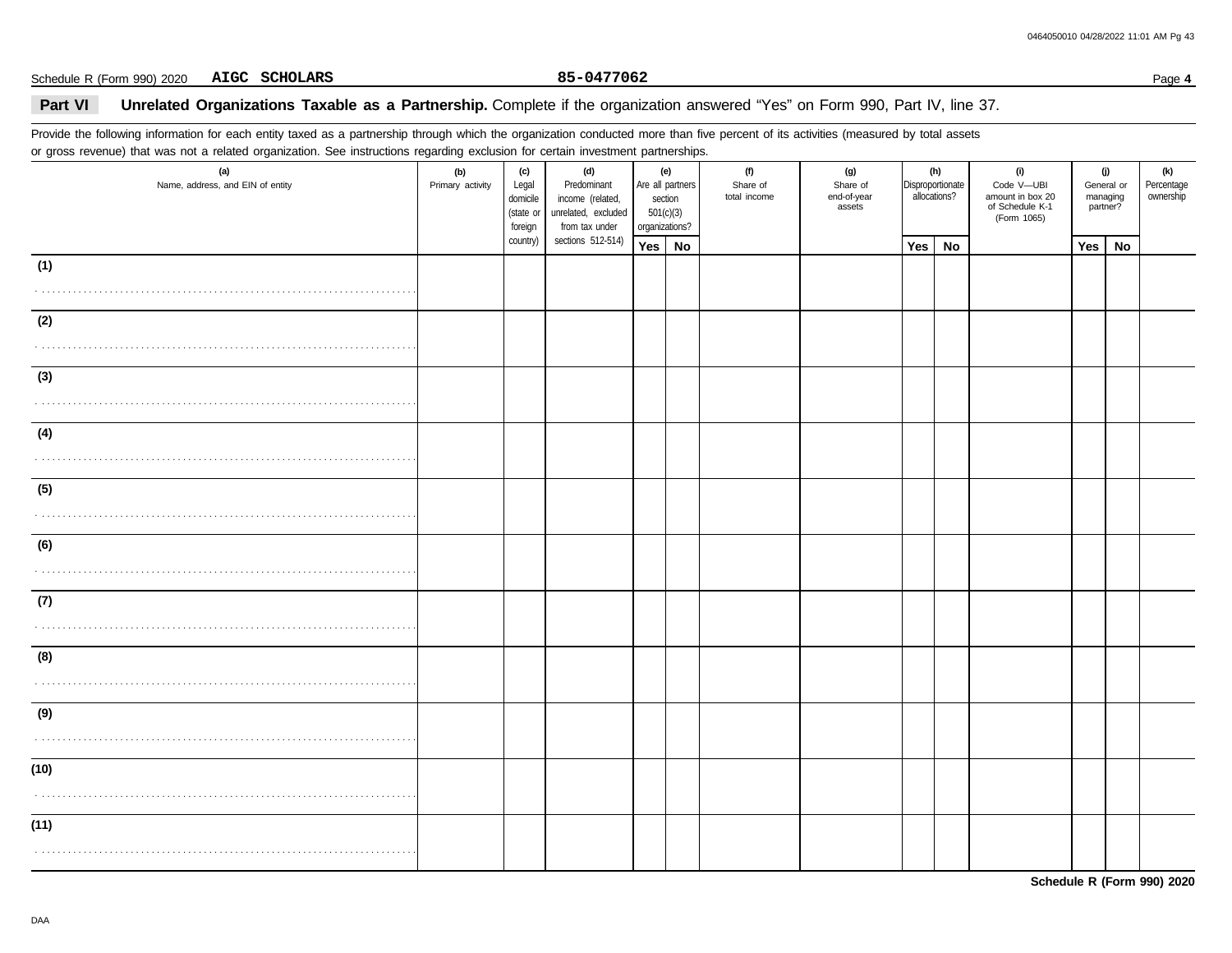|          | Schedule R (Form 990) 2020 | AIGC SCHOLARS |                                                                                            | 85-0477062 | Page 5 |
|----------|----------------------------|---------------|--------------------------------------------------------------------------------------------|------------|--------|
|          | Supplemental Information.  |               |                                                                                            |            |        |
| Part VII |                            |               | Provide additional information for responses to questions on Schedule R. See instructions. |            |        |
|          |                            |               |                                                                                            |            |        |
|          |                            |               |                                                                                            |            |        |
|          |                            |               |                                                                                            |            |        |
|          |                            |               |                                                                                            |            |        |
|          |                            |               |                                                                                            |            |        |
|          |                            |               |                                                                                            |            |        |
|          |                            |               |                                                                                            |            |        |
|          |                            |               |                                                                                            |            |        |
|          |                            |               |                                                                                            |            |        |
|          |                            |               |                                                                                            |            |        |
|          |                            |               |                                                                                            |            |        |
|          |                            |               |                                                                                            |            |        |
|          |                            |               |                                                                                            |            |        |
|          |                            |               |                                                                                            |            |        |
|          |                            |               |                                                                                            |            |        |
|          |                            |               |                                                                                            |            |        |
|          |                            |               |                                                                                            |            |        |
|          |                            |               |                                                                                            |            |        |
|          |                            |               |                                                                                            |            |        |
|          |                            |               |                                                                                            |            |        |
|          |                            |               |                                                                                            |            |        |
|          |                            |               |                                                                                            |            |        |
|          |                            |               |                                                                                            |            |        |
|          |                            |               |                                                                                            |            |        |
|          |                            |               |                                                                                            |            |        |
|          |                            |               |                                                                                            |            |        |
|          |                            |               |                                                                                            |            |        |
|          |                            |               |                                                                                            |            |        |
|          |                            |               |                                                                                            |            |        |
|          |                            |               |                                                                                            |            |        |
|          |                            |               |                                                                                            |            |        |
|          |                            |               |                                                                                            |            |        |
|          |                            |               |                                                                                            |            |        |
|          |                            |               |                                                                                            |            |        |
|          |                            |               |                                                                                            |            |        |
|          |                            |               |                                                                                            |            |        |
|          |                            |               |                                                                                            |            |        |
|          |                            |               |                                                                                            |            |        |
|          |                            |               |                                                                                            |            |        |
|          |                            |               |                                                                                            |            |        |
|          |                            |               |                                                                                            |            |        |
|          |                            |               |                                                                                            |            |        |
|          |                            |               |                                                                                            |            |        |
|          |                            |               |                                                                                            |            |        |
|          |                            |               |                                                                                            |            |        |
|          |                            |               |                                                                                            |            |        |
|          |                            |               |                                                                                            |            |        |
|          |                            |               |                                                                                            |            |        |
|          |                            |               |                                                                                            |            |        |
|          |                            |               |                                                                                            |            |        |
|          |                            |               |                                                                                            |            |        |
|          |                            |               |                                                                                            |            |        |
|          |                            |               |                                                                                            |            |        |